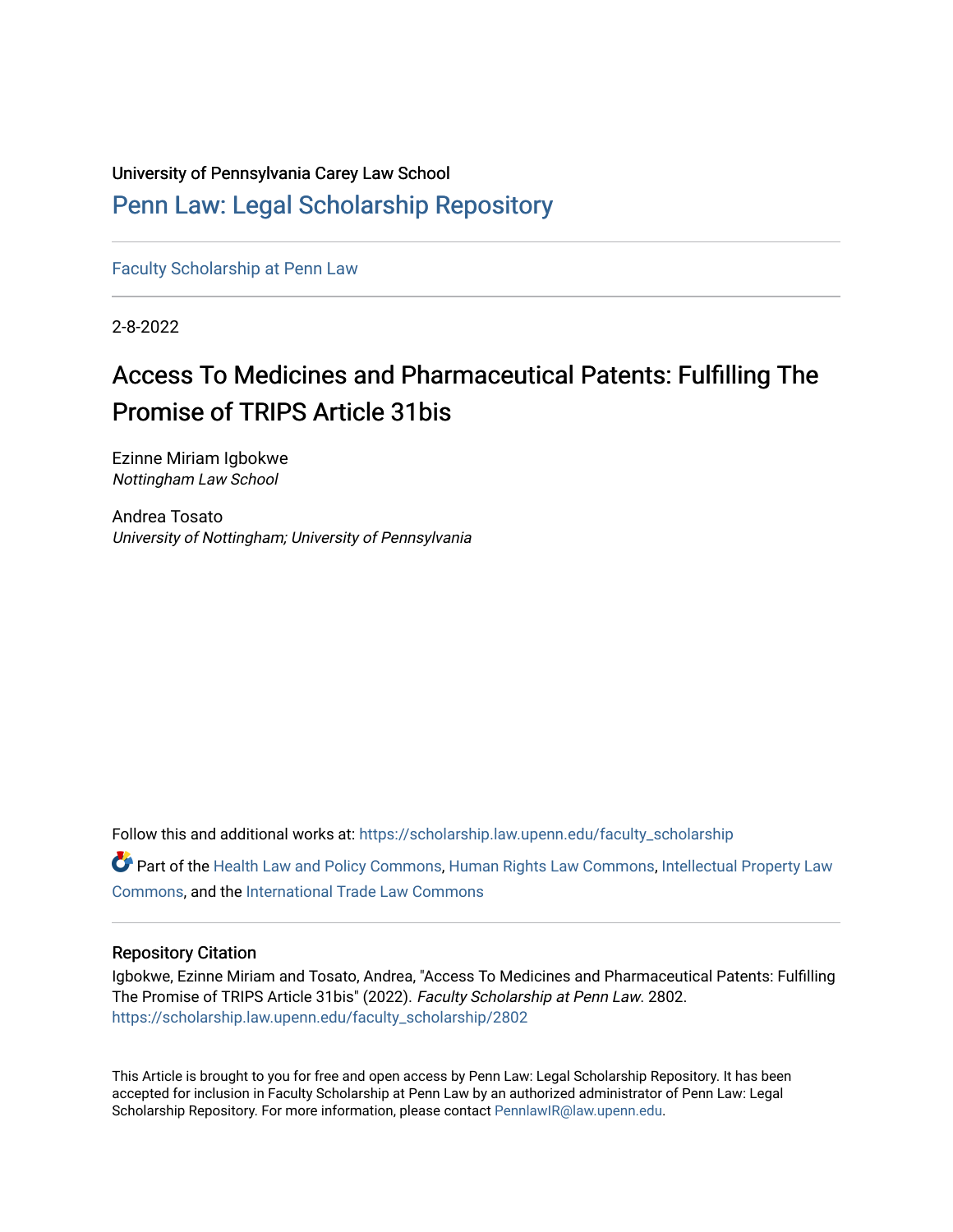# ACCESS TO MEDICINES AND PHARMACEUTICAL PATENTS: FULFILLING THE PROMISE OF TRIPS ARTICLE 31*BIS*

# *Ezinne Miriam Igbokwe\* & Andrea Tosato\*\**

# *Abstract*

The Agreement on Trade-Related Aspects of Intellectual Property (TRIPS) is one of the cornerstones of the World Trade Organization (WTO). TRIPS requires all WTO member countries (Members) to adopt minimum standards for the protection of intellectual property (IP). This international treaty is highly controversial. Its critics claim that TRIPS imposes a wealth transfer from poorer Members (net IP importers) to richer ones (net IP exporters). Its supporters maintain that trade between developing and developed economies cannot thrive without an internationallyharmonized IP framework. The most contentious issue has long been the impact of the TRIPS patents regime on access to medicines.

Our Article contributes to this debate by illuminating an oft-overlooked facet of TRIPS: Article 31*bis*. Enacted following the Doha Declaration of 2001, this provision was designed to enable Members with inadequate manufacturing capabilities to import patented pharmaceuticals produced by generics manufacturers under an export compulsory license (ECL) issued by another Member. Initially welcomed with enthusiasm, ECLs have enjoyed minimal success.

We propose an explanation for the current fallow state of Article 31*bis* and suggest approaches to fulfill its promise. First, we identify and analyze the factors that deter Members from making recourse to ECLs. Second, we posit that, under current law, pooled procurement is the only viable avenue to exploit ECLs and elucidate pathways for Members to pursue this strategy. Third, we advance the view that TRIPS reform is necessary to unlock fully the potential of Article 31*bis*. We proffer targeted amendments to enhance the flexibility and economic viability of ECLs, detailing the ways in which these revisions would bolster the flow of patented pharmaceuticals from the Global North to the Global South.

The Covid-19 pandemic has reawakened public opinion to the glaring disparity in access to medicines worldwide. It has also exposed the unprecedented extent to which production capacity for mRNA vaccines, antivirals, monoclonal antibodies and other life-saving medicines is concentrated in a small number of wealthy countries. It can only be hoped that this realization will spark the impetus to reform Article31*bis*.

\_\_\_\_\_\_\_\_\_\_\_\_\_\_\_\_\_\_\_\_\_\_\_\_\_\_\_\_\_

<sup>\*</sup> Assistant Professor, Nottingham Trent University, Nottingham Law School.

<sup>\*\*</sup> Visiting Associate Professor, University of Pennsylvania, Law School; Associate Professor, University of Nottingham, School of Law.

Many thanks to Professors Daniel J. Gervais, Paul Torremans, Christopher S. Yoo, and Polk Wagner for their suggestions and observations.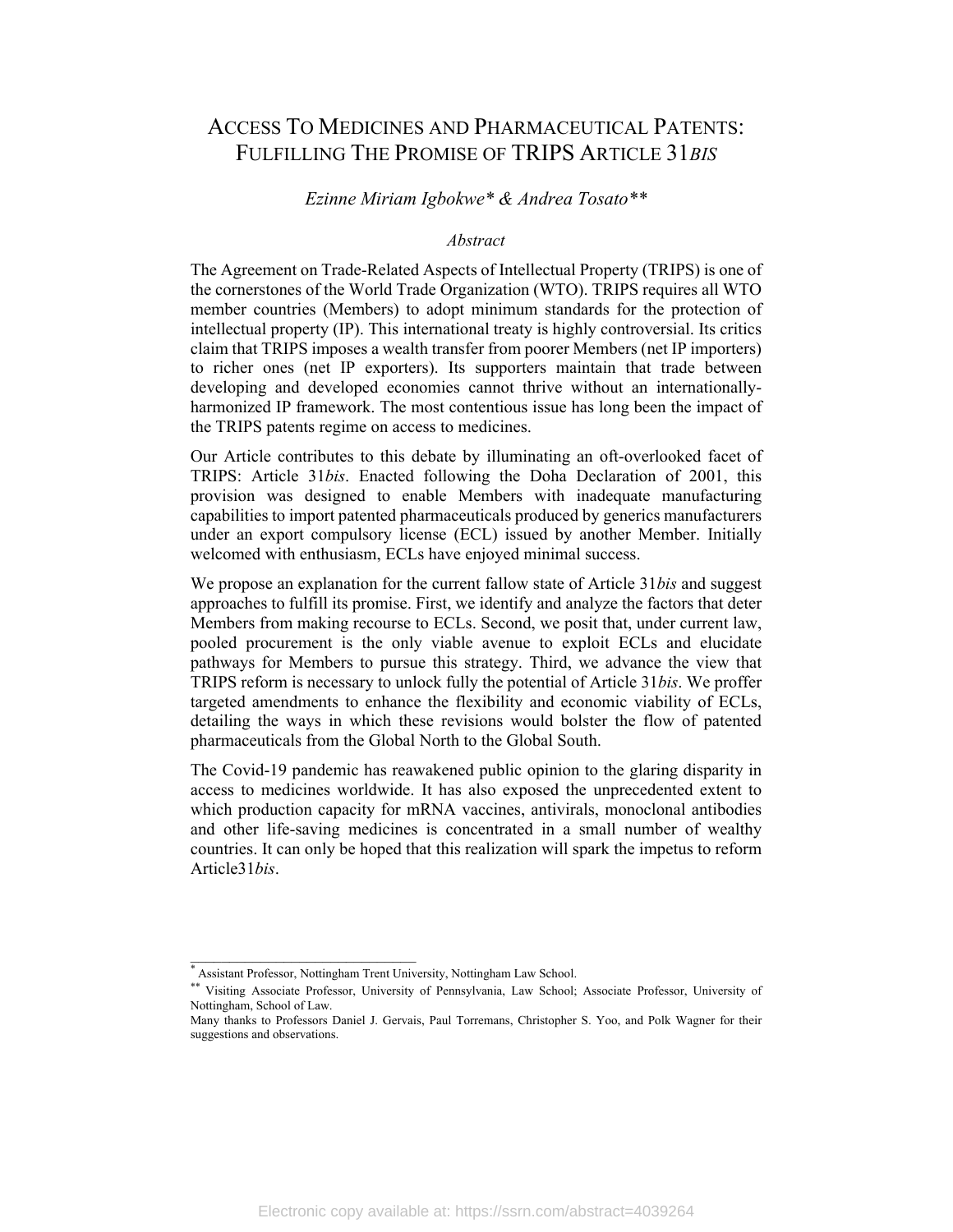# **TABLE OF CONTENTS**

| I. ACCESS TO MEDICINES, PHARMACEUTICAL PATENTS AND COMPULSORY                 |    |
|-------------------------------------------------------------------------------|----|
|                                                                               |    |
|                                                                               |    |
|                                                                               |    |
|                                                                               |    |
| II. TRIPS, PHARMACEUTICAL PATENTS AND COMPULSORY LICENSING19                  |    |
| A. From the General Agreement on Tariffs to the World Trade Organization  19  |    |
|                                                                               | 21 |
|                                                                               |    |
|                                                                               |    |
| E. The impact of the TRIPS Patent and Compulsory Licensing regimes on Members |    |
|                                                                               |    |
|                                                                               |    |
|                                                                               |    |
|                                                                               |    |
|                                                                               |    |
|                                                                               |    |
|                                                                               |    |
|                                                                               |    |
|                                                                               |    |
|                                                                               |    |
|                                                                               |    |
|                                                                               |    |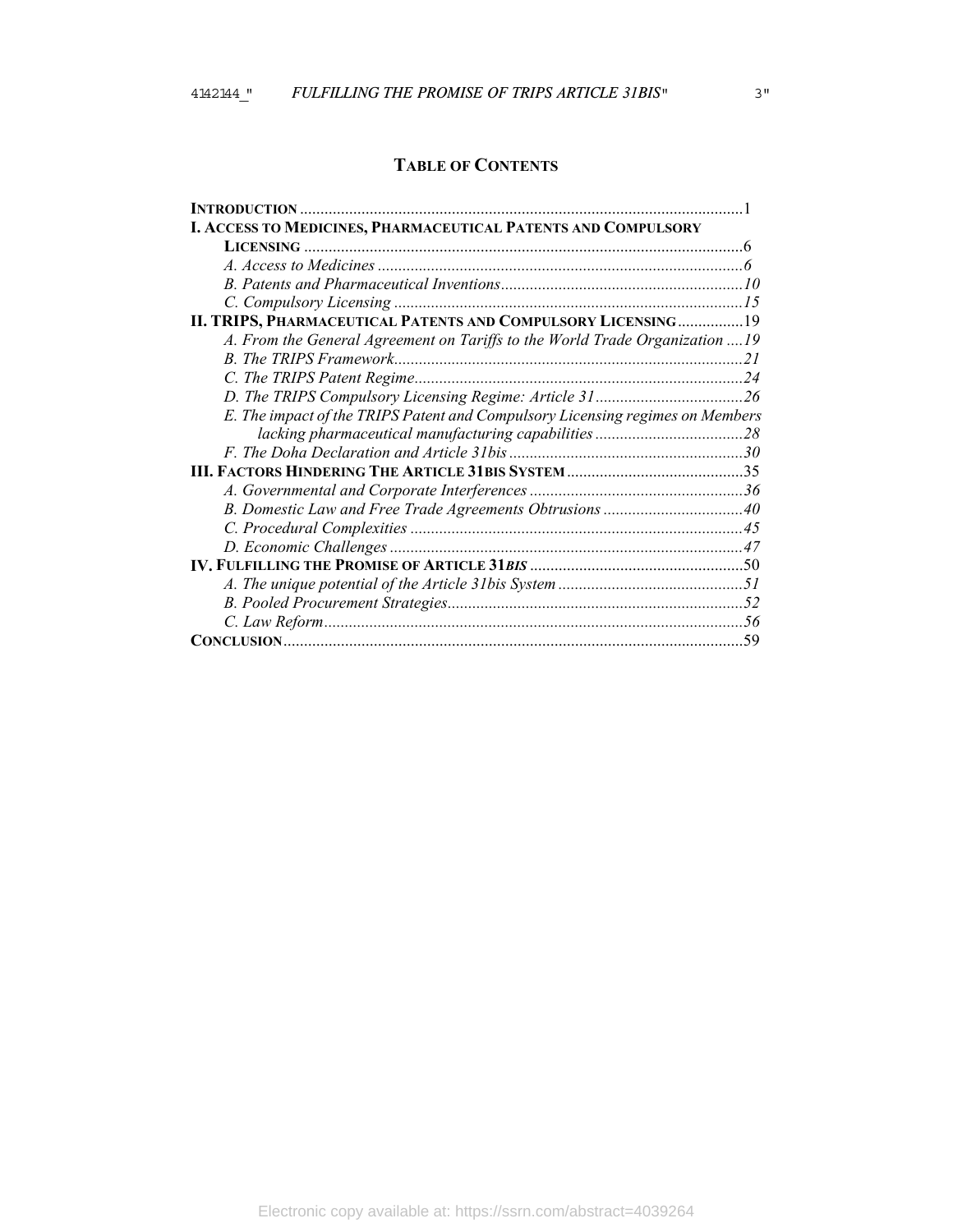Electronic copy available at: https://ssrn.com/abstract=4039264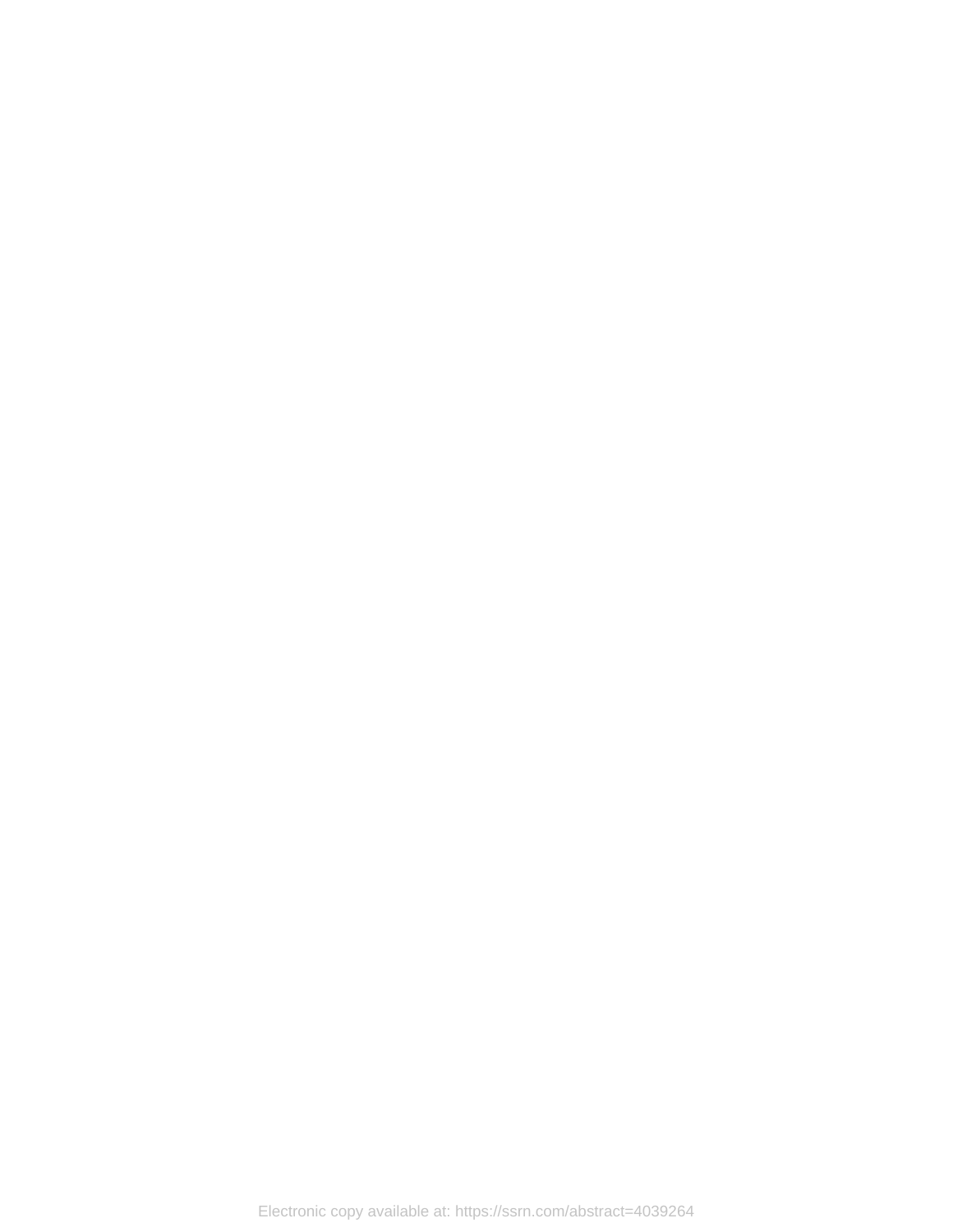#### **INTRODUCTION**

The attainment of equipoise between access to medicines<sup>1</sup> and pharmaceutical patents is as desirable as it is arduous.<sup>2</sup> Throughout the  $20<sup>th</sup>$ century, lawmakers across the world struggled to balance stimulating the development of new medical inventions through the patent system with ensuring that citizens have affordable access to life-enhancing treatments.<sup>3</sup> Their efforts yielded a broad spectrum of diverse solutions, which reflected the underlying heterogeneity in social, political and economic realities. At one end lay jurisdictions with privatized healthcare systems and unrestricted patentability for pharmaceuticals;<sup>4</sup> at the other, countries with universal public healthcare coupled with a complete bar on medical patents.<sup>5</sup> In between lay a veritable galaxy of intermediate positions, typically blending partially-subsidized healthcare with narrow protection of pharmaceutical patents.<sup>6</sup>

Compulsory licensing of patents<sup>7</sup> was often a fundamental tessera in these complex mosaics.<sup>8</sup> Shaped by a rich history, compulsory licenses (CL) share a common core across all jurisdictions: they are a form of permission that a government grants to a public or private entity to exploit the subject matter of a patent without the consent of the patent holder.<sup>9</sup> CLs constitute a meaningful exception to the proprietary nature of patents. They loosen a patentee's otherwise complete control over the commercialization of the protected invention.<sup>10</sup>

In their struggle to reach equilibrium between access to medicines and pharmaceutical patents, countries relied on CLs in different ways. Some utilized them purely as a remedy to chastise patentees that charged excessive prices or artificially constrained supply. Other jurisdictions went a step

<sup>&</sup>lt;sup>1</sup> In this Article, we use the words "pharmaceuticals" and "medicines" synonymously.<br><sup>2</sup> The body of scholarship analyzing the interface between patent protection for

 $2$  The body of scholarship analyzing the interface between patent protection for pharmaceutical inventions and access to medicines is vast. *See generally* ELLEN F.M. 'T HOEN, PRIVATE PATENTS AND PUBLIC HEALTH:CHANGING INTELLECTUAL PROPERTY RULES FOR ACCESS TO MEDICINES (2016); VALBONA MUZAKA, THE POLITICS OF INTELLECTUAL PROPERTY RIGHTS AND ACCESS TO MEDICINES; Frederick M. Abbott & Jerome H. Reichman, *The Doha Round's Public Health Legacy: Strategies for the Production and Diffusion of Patented Medicines under the Amended TRIPS Provisions*, 10 J. INT. ECONOMIC LAW 921 (2007); Frederick M. Abbott, *The WTO Medicines Decision: World Pharmaceutical Trade and the Protection of Public Health*, 99 AM. J. INT'L L. 317 (2005).

<sup>&</sup>lt;sup>3</sup> See *infra* notes  $91-103$  and accompanying text.

<sup>&</sup>lt;sup>4</sup> See *infra* notes 92-93 and accompanying text.

 $\frac{5}{5}$  See *infra* note 101-103 and accompanying text.

 $<sup>6</sup>$  See *infra* notes 93-101 and accompanying text.</sup>

 $\frac{7}{1}$  In this Article, we abbreviate the phrases "compulsory licensing of patents" and "patent" compulsory licenses" referring to "compulsory licensing" and "compulsory licenses" respectively.

<sup>&</sup>lt;sup>8</sup> See *infra* notes 95, 116-120 and accompanying text.<br><sup>9</sup> See *infra* notes 94-115 and accompanying text.

<sup>&</sup>lt;sup>10</sup> See generally Daniel R. Cahoy, *Breaking Patents*, 32 MICH. J. INT'L L. 461 (2011); Cynthia M. Ho, *Unveiling Competing Patent Perspectives*, 46 HOUS. L. REV. 1047 (2009).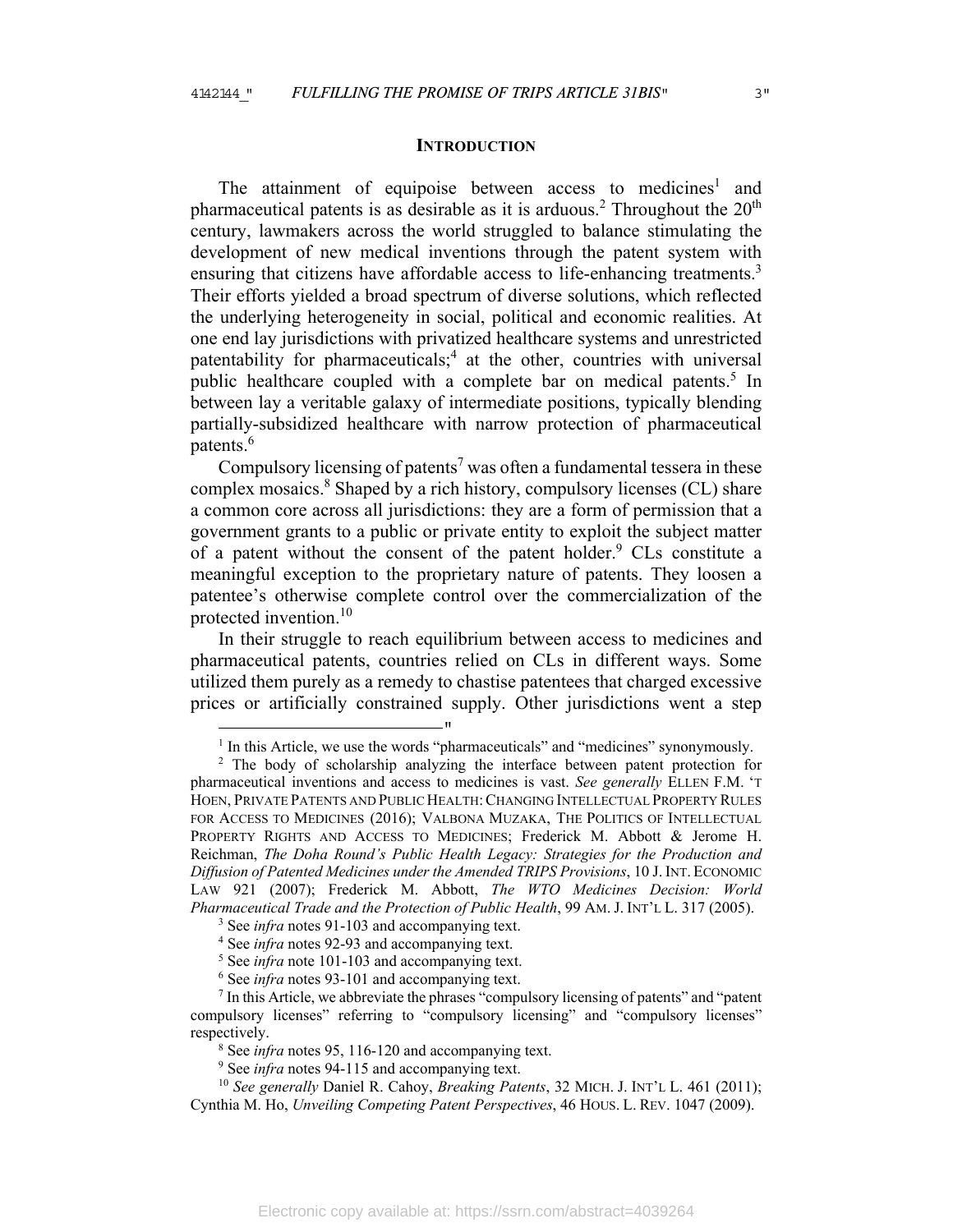further. They enacted special regimes that facilitated the issuance of CLs for medical patents, with the declared intent of expanding access to medicines and stimulating local biochemical manufacturing capabilities.<sup>11</sup>

Crucially, towards the end of  $20<sup>th</sup>$  century, the policy choices made by countries to balance access to medicines and medical patents evolved from a domestic matter into a bone of international contention.<sup>12</sup> "Developed countries"13 which granted far-reaching patents for pharmaceutical inventions increasingly called for worldwide adoption of protection levels aligned with their own, bemoaning international drug piracy and free riding.<sup>14</sup> "Developing countries"<sup>15</sup> resisted these demands. They retorted that refusing to award medical patents or liberally subjecting them to CLs was entirely within their sovereign prerogative. They maintained that their priority was safeguarding access to medicines for their citizens, rather than protecting the revenue streams of foreign pharmaceutical companies.<sup>16</sup>

This impasse was broken with the birth of the World Trade Organisation  $(WTO)^{17}$  and the annexed Agreement on Trade-Related Aspects of Intellectual Property Rights  $(TRIPS)$ .<sup>18</sup> In return for tariff-free access to the agricultural and commodities markets of developed countries, developing countries accepted that all WTO Members (Members) would be bound to incorporate the intellectual property (IP) minimum standards articulated by TRIPS into their domestic law.19 Crucially, this treaty mandates patent protection for all types of technical inventions, including pharmaceutical

<sup>&</sup>lt;sup>11</sup> See *infra* notes 114-115 and accompanying text.<br><sup>12</sup> See *infra* notes 123-132 and accompanying text.<br><sup>13</sup> Though almost never precisely defined, the developed/developing countries dichotomy is commonly used by international organizations, including the WTO, the United Nations and the World Bank. Throughout this Article, the expression "developed countries" is used to refer to "high income" countries as defined by the World Bank Atlas Method. Coextensively, see the expression "developing countries" is used as an umbrella term to encompass "upper-middle income", "lower-middle income" and "low income" countries, as defined by the World Bank Atlas Method. See World Bank, *How Does the World Bank Classify Countries?* (World Bank) https://datahelpdesk.worldbank.org/knowledgebase/articles/378834-how-does-the-world-

bank-classify-countries. 14 *See generally* Alan S. Gutterman, *The North-South Debate Regarding the Protection of Intellectual Property Rights*, 28 WAKE FOREST L. REV. 89 (1993). See also JAMES BESSEN & MICHAEL J. MEURER, PATENT FAILURE: HOW JUDGES,BUREAUCRATS, AND LAWYERS PUT INNOVATORS AT RISK 88–90 (providing a detailed analysis of the free-riding concerns linked to pharmaceutical patents). 15 See *supra* note 13. 16 See generally Gutterman, *supra* note 14; A. Samuel Oddi, *The International Patent* 

*System and Third World Development: Reality Or Myth*, 1987 DUKE L.J. 831, 831–37 (1987).<br><sup>17</sup> See Marrakesh Agreement Establishing the World Trade Organization, Apr. 15, 1994,

<sup>1867</sup> U.N.T.S. 154 [hereinafter WTO Agreement]. 18 See Agreement on Trade-Related Aspects of Intellectual Property Rights, Apr. 15,

<sup>1994,</sup> Marrakesh Agreement Establishing the World Trade Organization, Annex 1C, 1869 U.N.T.S. 299, 33 I.L.M. 1197 (1994) [hereinafter TRIPS].<br><sup>19</sup> See *infra* notes 133-149 and accompanying text.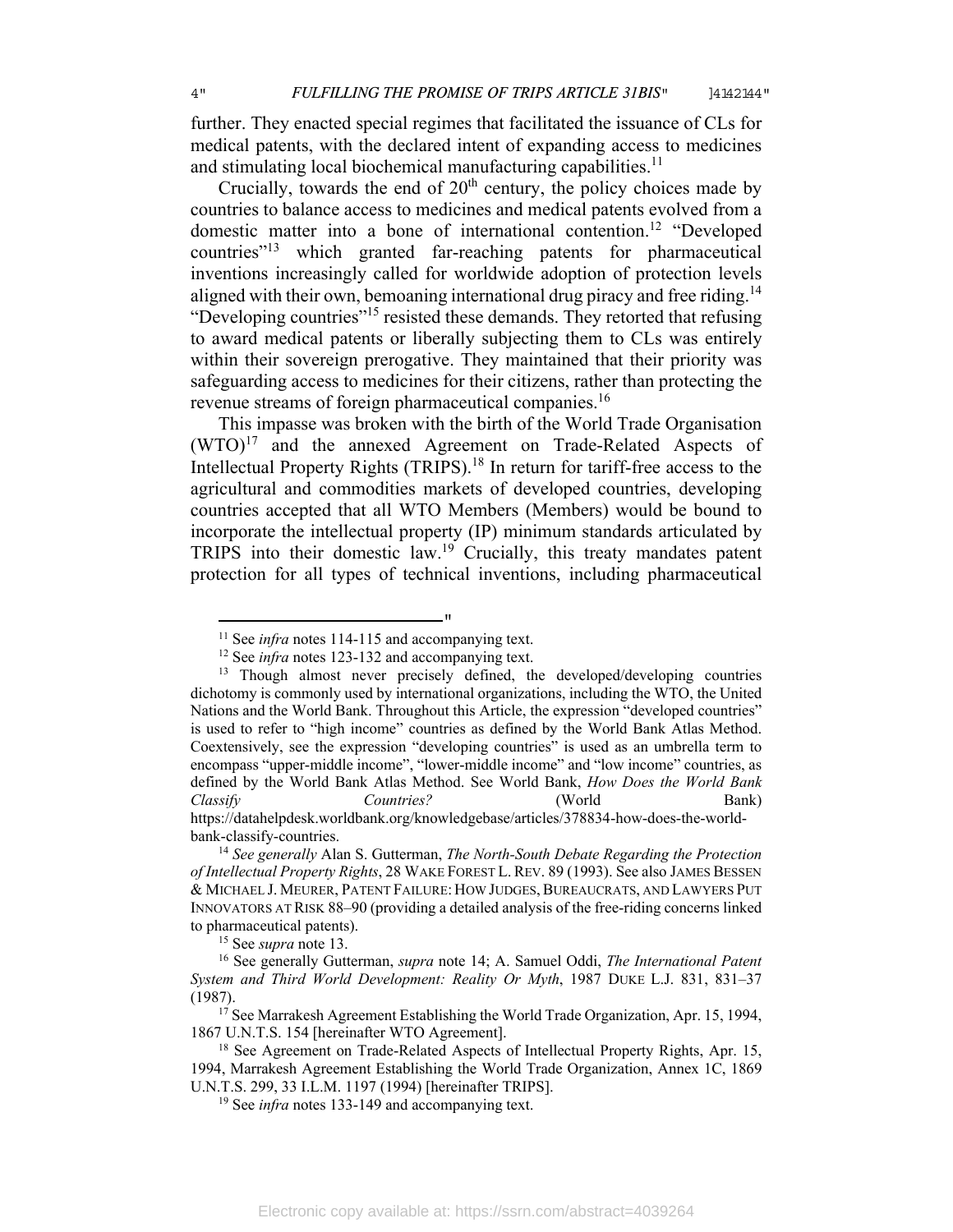products and processes.<sup>20</sup> Softening this bright-line rule, TRIPS includes "flexibilities" that Members can utilize to curtail the rights of patentees,  $2<sup>1</sup>$ including the possibility of issuing  $CLs<sup>22</sup>$  However, Article  $31<sup>23</sup>$  imposes limitations on their scope and duration, and specifies that CLs must be "predominantly" for the supply of the market of the issuing Member.<sup>24</sup>

The TRIPS regime for medical inventions and CLs attracted vehement criticisms, with some commentators going so far as to call it "structural violence".25 The Global North was accused of foisting its law upon the Global South,<sup>26</sup> establishing a "neo-colonial" international trade law framework that would coerce formally sovereign, but economically dependent, developing countries to recognize and enforce the property rights of developed countries.27 In this novel legal order, medicines would be unaffordable for the world's poor, condemning them to suffer from curable illnesses. These voices grew louder during the HIV/AIDS global epidemic, when a critical defect in this framework emerged, with painful consequences. $^{28}$ 

Prior to TRIPS, developing countries would procure unavailable or unaffordable patented pharmaceuticals from jurisdictions in which they were abundantly and cheaply available either because they were subject to a CL, or not patented at all.<sup>29</sup> TRIPS abruptly precluded these avenues by rendering pharmaceutical patents mandatory throughout the WTO and barring the export of products manufactured under  $CLs<sup>30</sup>$  Under this treaty, the only option for Members seeking to lower prices or increase the supply of a patented medicine was to issue a CL to a domestic manufacturer, instructing them to provide the required pharmaceutical. However, if no local producer possessed the necessary infrastructure and know-how, issuing such a CL would be futile.<sup>31</sup> As TRIPS was gradually implemented across the WTO, it became evident that the combined effect of its patent and compulsory

<sup>&</sup>lt;sup>20</sup> See *infra* notes 169-182 and accompanying text.<br>
<sup>21</sup> See *infra* notes 183-186 and accompanying text.<br>
<sup>22</sup> See *infra* notes 188-204 and accompanying text.<br>
<sup>23</sup> In this Article, the term "Article" refers to the A PROPERTY LAW AND ACCESS TO MEDICINES 484 (Srividhya Ragavan & Amaka Vanni eds., 2021). See *infra* notes 205-207 and accompanying text.<br><sup>26</sup> The terms Global South and Global North are used in various ways in social sciences.

In this Articles we use these terms borrowing from Alfred López "What defines the global South is the recognition by peoples across the planet that globalization's promised bounties have not materialized, that it has failed as a global master narrative. The global South also mark seven celebrates, the mutual recognition among the world's subalterns of their shared condition at the margins of the brave new neoliberal world of globalization"; see Alfred J. López, *Introduction: The (Post) Global South*, THE GLOBAL SOUTH 1 (2007). 27 See Andreas Rahmatian, *Neo-Colonial Aspects of Global Intellectual Property* 

*Protection*, 12 THE JOURNAL OF WORLD INTELLECTUAL PROPERTY 40 (2009). See *infra* notes 205-207 and accompanying text.<br><sup>28</sup> See *infra* notes 216-218 and accompanying text.<br><sup>29</sup> See *infra* notes 211 and accompanying text.<br><sup>30</sup> See *infra* notes 212-213 and accompanying text.<br><sup>31</sup> See *infra* notes 211 and a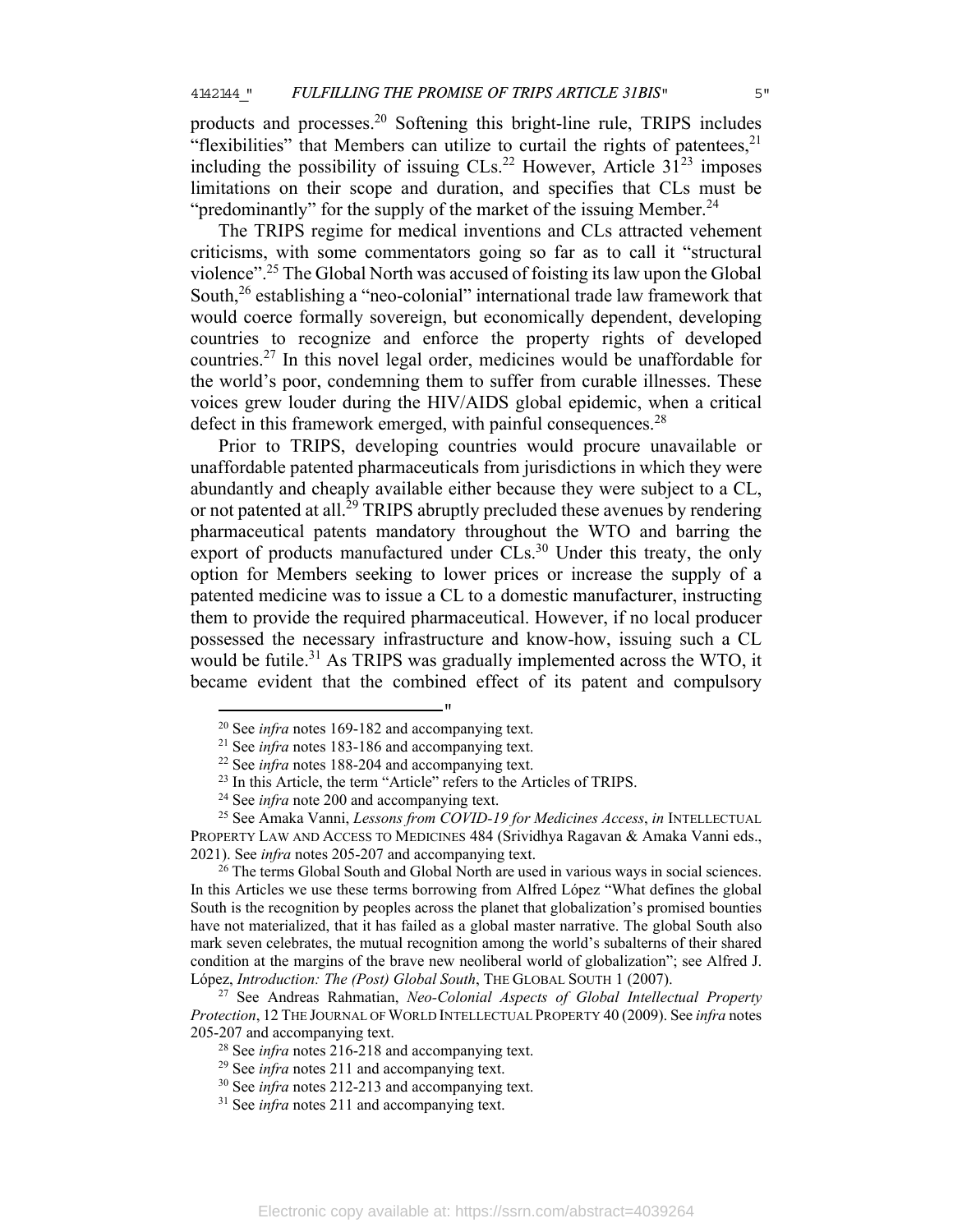licensing regimes was to markedly reduce access to patented medicines for Members without domestic pharmaceutical production capabilities.<sup>32</sup>

At the WTO Doha Ministerial Conference of 2001, Members recognized this issue and agreed that it necessitated an "expeditious solution".<sup>33</sup> Following two years of labored negotiations, Article 31*bis* was born.<sup>34</sup> This provision engenders a mechanism that, by way of exception to Article 31, enables a Member with insufficient pharmaceutical manufacturing capabilities to import patented medicines supplied by a generics drugs producer operating under an export compulsory license (ECL) issued by another Member. At the time of its adoption, lawmakers, non-governmental organizations (NGO) and commentators welcomed this treaty amendment as a sorely-needed revision of the TRIPS compulsory licensing framework.<sup>35</sup> There were high hopes that ECLs would evolve into powerful tools for developing countries in their endeavors to deliver adequate access to medicines for their citizens. Moreover, the collaborative nature of this novel legal device was praised for forging a solidaristic pathway through which the Global South might benefit from the know-how and technological advancements of the Global North.<sup>36</sup> Regrettably, this optimism has slowly faded, as only one ECL has been issued and successfully executed over the past two decades.

This Article investigates the current fallow state of Article 31*bis* and proposes strategies to fulfill its promise. The rationale for this enquiry is twofold. First, access to medicines continues to be a struggle in many developing countries. Though great strides have been made in making pharmaceuticals for HIV/AIDS and other deadly illnesses more readily available worldwide, patented treatments for cancer, diabetes, hepatitis, and many other chronic diseases continue to be expensive and hard to access. Members without developed pharmaceutical production capabilities are owed an explanation for the continued failure of ECLs.

Second, the SARS-CoV- $2^{37}$  (Covid-19) pandemic has illuminated an often-overlooked transformation that has unfolded over the past two decades. Therapeutic biological products (biologics), such as mRNA vaccines, monoclonal antibodies and chimeric antigen receptor T (CAR-T) cells, have become the gold standard, if not the only treatment for a growing number of illnesses.38 The manufacturing capabilities essential to produce biologics are

<sup>&</sup>lt;sup>32</sup> See *infra* notes 217-218 and accompanying text.<br><sup>33</sup> See *infra* notes 221-223 and accompanying text.<br><sup>34</sup> See *infra* notes 226-229 and accompanying text.<br><sup>35</sup> See *infra* notes 220-245 and accompanying text.<br><sup>36</sup> *Related Coronavirus: Classifying 2019-NCoV and Naming It SARS-CoV-2*, 5 NATURE MICROBIOLOGY 536 (2020).<br><sup>38</sup> The Public Health Services Act, 42 U.S.C. § 262(i) (defining a biological product as

<sup>&</sup>quot;a virus, therapeutic serum, toxin, antitoxin, vaccine, blood, blood component or derivative, allergenic product, protein, or analogous product, or arsphenamine or derivative of  $\mathbf{u}$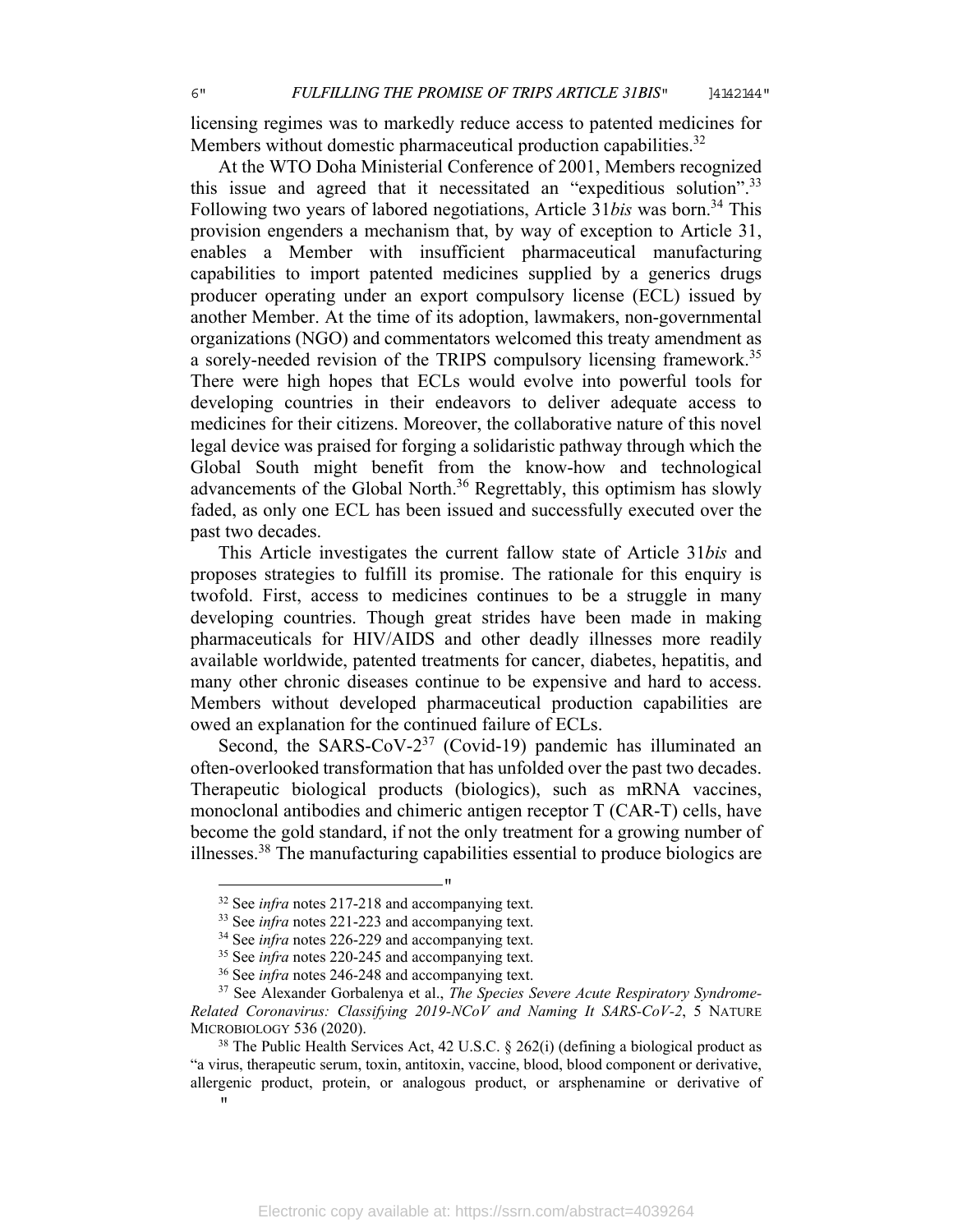fundamentally different from those for conventional chemical drugs.<sup>39</sup> Even among developed countries, very few have adequate production infrastructure for these types of pharmaceuticals.<sup>40</sup> In this context, ECLs could become a potent weapon to buttress access to biologics internationally, if they were to operate as originally intended.

This article makes two primary contributions to the existing body of scholarship on Article 31*bis*. First, it analyzes the factors that might be responsible for the underutilization of ECLs and pinpoints those that create the most substantial obstacles. Diverging from a view held by numerous scholars, activists and NGOs, we contend that governmental and corporate interferences, albeit not entirely immaterial, do not currently constitute a substantial obstacle to the utilization of ECLs under Article 31*bis.*<sup>41</sup> In similar vein, we refute the widely-propounded notion that domestic laws and free trade agreements materially hinder recourse to  $ECLs<sup>42</sup>$  We posit that the primary flaws undermining Article 31*bis* are the complexity of its procedural dimension and, above all, its inability to offer an economically viable proposition to generic medicines manufacturers. Regarding the former, we highlight the onerousness of the mandatory information disclosures demanded of Members that seek to utilize export compulsory licensing. We equally criticize the excessive rigidity of the Article 31*bis* requirements designed to prevent pharmaceuticals produced under ECLs from being diverted away from their intended beneficiaries and sold into developed markets.<sup>43</sup> Regarding the latter, we submit that the body of rules under consideration lumbers prospective pharmaceutical producers with unnecessary costs, makes it harder for them to achieve economies of scale and excessively exposes them to litigation risk from patentees.<sup>44</sup>

As its second contribution, this article proffers actionable interventions to realize the full potential of ECLs. We advance the view that, under current law, pooled procurement constitutes the most effective strategy to overcome the economic challenges undermining ECLs. We highlight that, in determinate circumstances, Article 31*bis*(3) allows multiple Members to aggregate their demand for a patented pharmaceutical and thus afford interested generics manufacturers a better chance to attain the levels of production needed for profitability.45 This is followed by an exposition of our thesis that reform of the current legal framework is required to maximize the latent opportunities of ECLs. We assess both the merits and viability of a

arsphenamine (or any other trivalent organic arsenic compound), applicable to the prevention, treatment, or cure of a disease or condition of human beings.").<br><sup>39</sup> See *infra* note 332 and accompanying text.<br><sup>40</sup> See generally Erwin A. Blackstone & P. Fuhr Joseph, *The Economics of Biosimilars*,

<sup>6</sup> AM HEALTH DRUG BENEFITS 469 (2013); Carlos Correa, *Will the Amendment to the TRIPS Agreement Enhance Access to Medicines?*, SOUTH CENTRE POLICY BRIEF No. 57 9 (2019).<br>
<sup>41</sup> See *infra* Part III.A.<br>
<sup>42</sup> See *infra* Part III.B.<br>
<sup>43</sup> See *infra* Part III.C.<br>
<sup>43</sup> See *infra* Part III.D.<br>
<sup>45</sup> See *infra*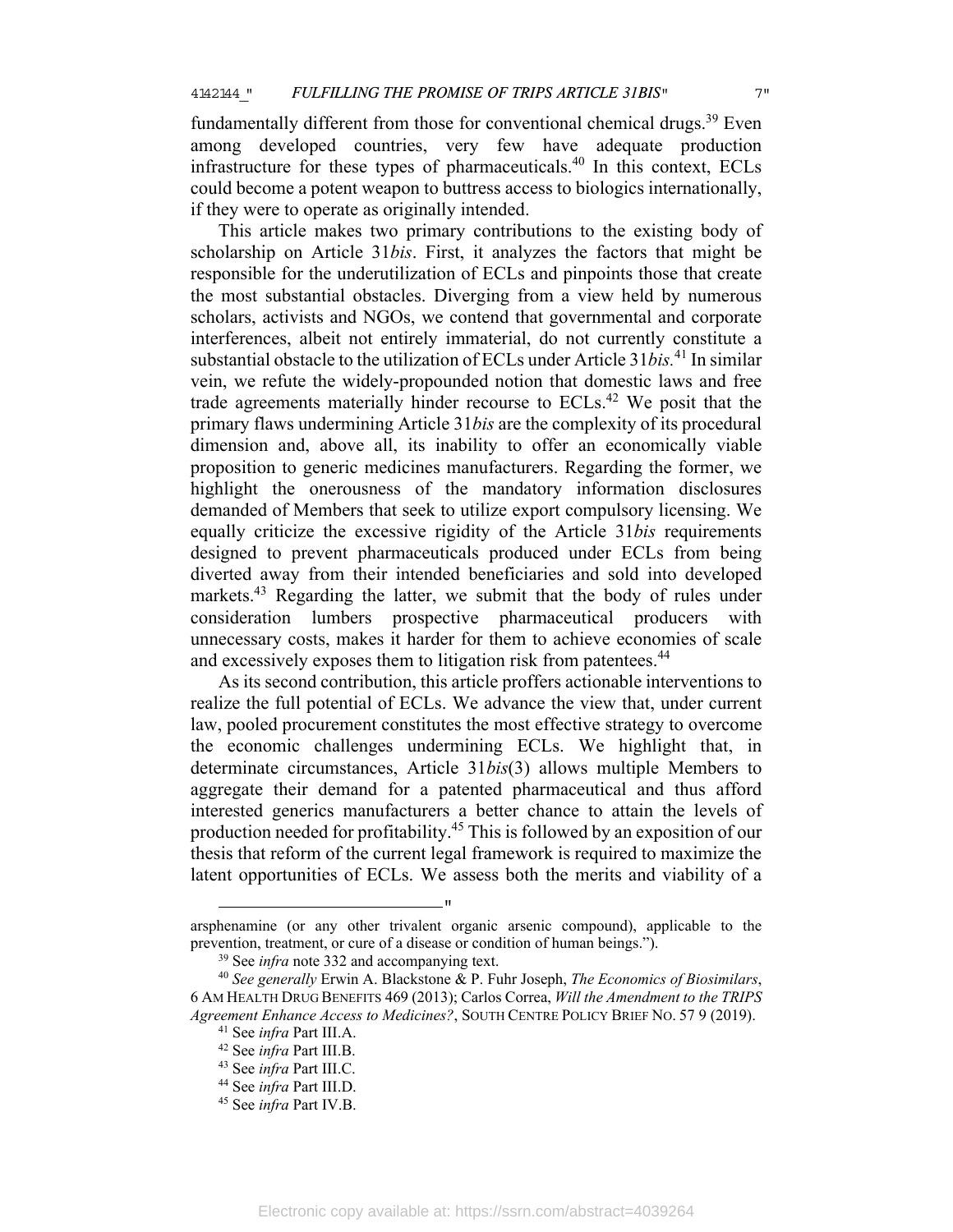broad range of alternative interventions. We conclude that radical revisions either to the entire TRIPS patent regime or Article 31, albeit hypothetically effective, would be unlikely to ever attract the political support necessary for their enactment. Instead, we propose targeted amendments aimed at enhancing the flexibility and economic viability of Article 31*bis*, submitting that they would both bolster flows of know-how and patented pharmaceuticals from the Global North to the Global South and stand a chance of garnering the necessary political support.<sup>46</sup>

This Article proceeds in four parts. In Part I, we provide a historical and comparative primer to the right of access to medicines, patent protection for pharmaceutical inventions and compulsory licensing. This is followed in Part II by an analysis of the TRIPS patent regime, compulsory licensing under Article 31, and Article 31*bis*. Here, we bring into sharp relief the "mischief"47 that export compulsory licensing was designed to redress and dissect the body of rules enacted for its resolution. In Part III, we investigate the possible causes of the limited utilization of Article 31*bis* and present our thesis that procedural complexities and economic challenges fundamentally undermine the legal device under consideration. Part IV focuses on approaches to fulfill the promise of ECLs both within the confines of current law and through law reform.

# **I. ACCESS TO MEDICINES, PHARMACEUTICAL PATENTS AND COMPULSORY LICENSING**

This Part explores access to medicines, patent protection for pharmaceutical inventions, and compulsory licensing. The aim of this analysis is threefold. First, to highlight the significant extent to which these three topics are intertwined. Second, to chart the evolution of this entanglement over time and across jurisdictions. Third, to expound key concepts that are foundational for the discourse in Parts II-IV. The issues under consideration are viewed through historical and comparative lenses to emphasize the depth and breadth of their roots, and the significance of the international context.

# *A. Access to Medicines*

Access to medicines comprises a public health dimension and an individual rights dimension. An understanding of both is required to fully appreciate the social, legal and economic issues that ensued after the adoption of the TRIPS patent regime and its compulsory licensing framework.

Collective action to promote the well-being of populations has a long

J)

<sup>&</sup>lt;sup>46</sup> See *infra* Part IV.C.<br><sup>47</sup> In legal interpretation, a long-recognized approach is to construe statutory provisions in light of the "mischief" or "evil" that the law in question was designed to address. *See generally* Samuel L. Bray, *The Mischief Rule*, 109 GEO. L.J. 967 (2021).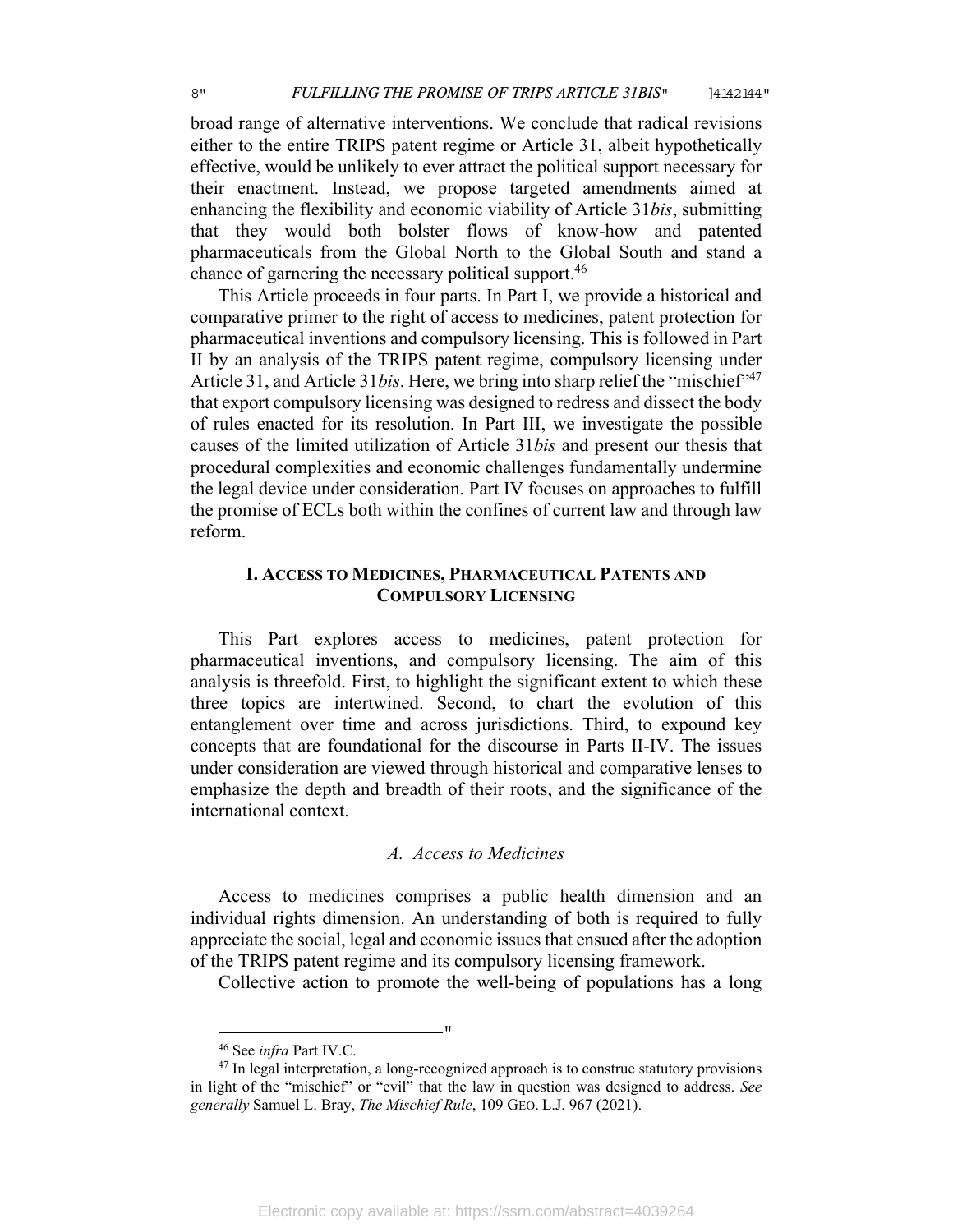history.<sup>48</sup> Ancient Indian, Mayan, and Mycenaean civilizations built sophisticated sewage networks, water conduits and public baths for communal use.49 Similarly, illuminated by the teaching of Hippocrates, Ancient Greek city states appointed public physicians to prevent and cure illnesses, establishing a custom that would later be embraced by the Persian, Macedonian and Roman Empires.<sup>50</sup>

Nevertheless, throughout antiquity, the Middle Ages and the Enlightenment, public health initiatives focused exclusively on building infrastructure, preventing contagious illnesses, and palliative care for the sick and elderly.<sup>51</sup> Comparable attention was not devoted to medicines, due to the relative underdevelopment of pharmacology as science.

It was not until the  $18<sup>th</sup>$  and  $19<sup>th</sup>$  centuries that public health policies started incorporating medicines. Fledgling nation states discovered that military conquest and industrialization required healthy, growing = populations.52 In pursuit of these objectives, several European countries and the United States mandated mass inoculations for smallpox and other contagious diseases.<sup>53</sup> These were the first instances of governments grappling with the challenges associated with sourcing, distributing, and administering pharmaceuticals on a large scale.

The 20<sup>th</sup> century witnessed an unprecedented expansion of public health initiatives, including the socialization of healthcare.<sup>54</sup> In the years preceding World War I, several countries started introducing social insurance for the least privileged members of society.<sup>55</sup> This solidaristic approach to healthcare slowly permeated Europe, Japan and the USSR during the 1920s and 1930s, spreading worldwide after World War  $II^{56}$  Between the 1950s and 1990s, most developed and developing countries, with the conspicuous exception of the United States, established publicly-subsidized systems aiming to provide "all individuals and communities with the health services they need without

<sup>48</sup> On the history of public health *see generally* Christopher Hamlin, *The History and Development of Public Health in Developed Countries*, *in* OXFORD TEXTBOOK OF GLOBAL PUBLIC HEALTH 19 (Roger Detels et al. eds., 6th ed. 2015); Than Sein, *The History and Development of Public Health in Low- and Middle-Income Countries*, *in* OXFORD TEXTBOOK OF GLOBAL PUBLIC HEALTH 37 (Roger Detels et al. eds., 6th ed. 2015); JOHN TOBIN, THE RIGHT TO HEALTH IN INTERNATIONAL LAW 14–51 (2012); DOROTHY PORTER, HEALTH, CIVILIZATION AND THE STATE: A HISTORY OF PUBLIC HEALTH FROM ANCIENT TO MODERN TIMES (1999); GEORGE ROSEN, A HISTORY OF PUBLIC HEALTH (1958).<br><sup>49</sup> See generally PORTER, *supra* note 48, at 10–23; ROSEN, *supra* note 48, at 1–5.<br><sup>50</sup> See generally PORTER, *supra* note 48, at 18–23; ROSEN, *supra* not

ROSEN, *supra* note 48, at 161–65.<br><sup>54</sup> *See generally PORTER, <i>supra* note 48, at 61–147; TOBIN, *supra* note 48, at 37–39;

Hamlin, *supra* note 48; Sein, *supra* note 48.<br><sup>55</sup> *See generally PORTER, supra* note 48, at 96–128 (focusing on Germany, France,

Sweden and England). 56 *See generally* Hamlin, *supra* note 48; Sein, *supra* note 48.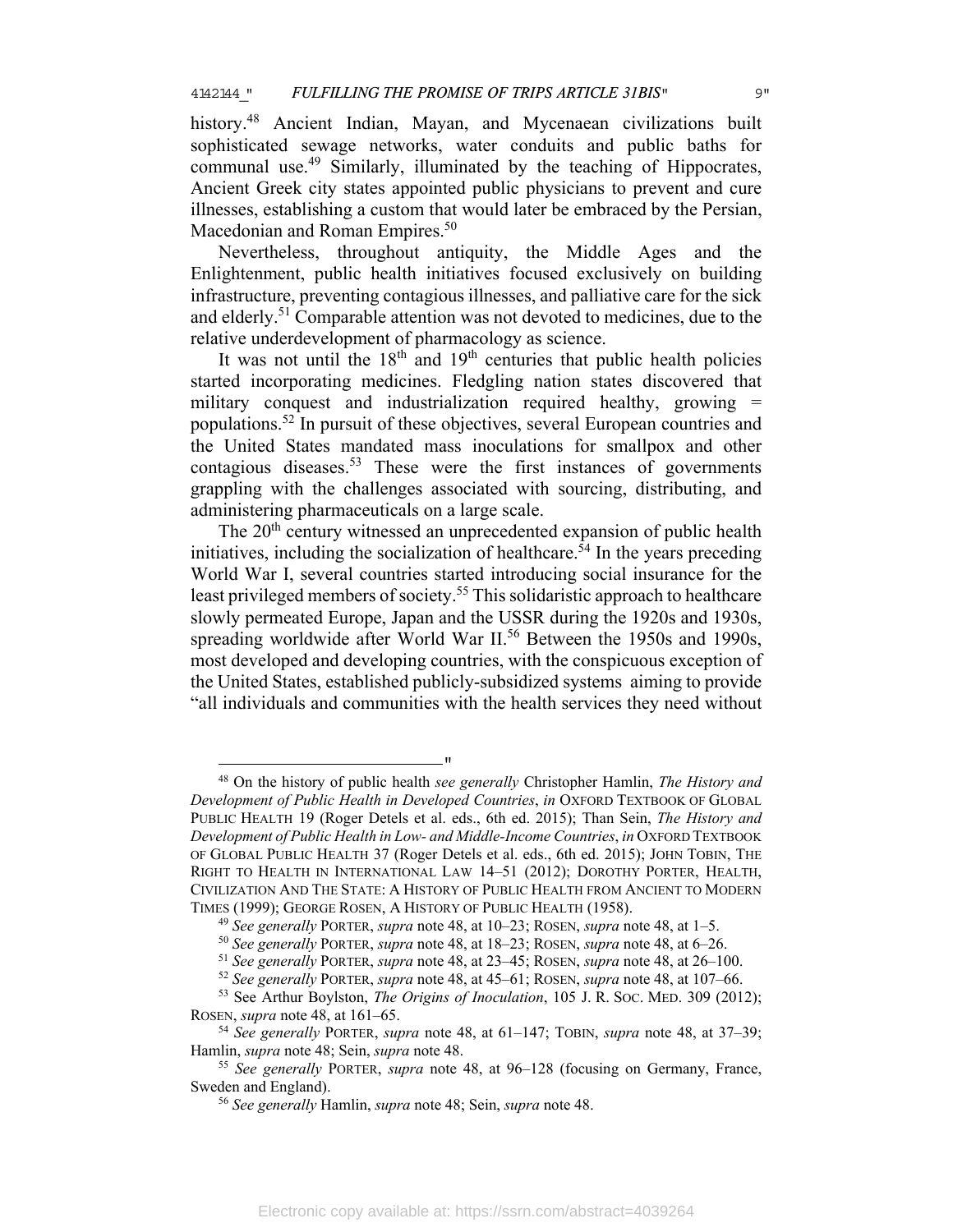suffering financial hardship"<sup>57</sup> ("universal health coverage").<sup>58</sup> Notably, the adoption of the universal health coverage model coincided with the meteoric rise of pharmacology. As governments assumed an expanding role in the delivery of health care, chemical drugs and biologics became irrevocably paramount to the treatment of illnesses.<sup>59</sup> In this novel scientific environment, access to medicines was cardinal for the success of the universal healthcare systems of each country.

During the second half of the  $20<sup>th</sup>$  century, alongside its mounting relevance in the public health sphere, access to medicines acquired an ulterior dimension as an individual right. In international law, it flourished as a derivative human right, stemming from the rights to life and health.<sup>60</sup> The right to life lies at the heart of every major international human rights convention,61 and has been deemed *jus cogens* both by courts and commentators. $62$  The prevailing view is that this human right obliges

<sup>57</sup> The World Health Organization defines "universal health coverage" as "all individuals and communities receive the health services they need without suffering financial hardship. It includes the full spectrum of essential, quality health services, from health promotion to prevention, treatment, rehabilitation, and palliative care across the life course"; see https://www.who.int/news-room/fact-sheets/detail/universal-health-coverage-(uhc). 58 *See generally* Rafael Lozano et al., *Measuring Universal Health Coverage Based on* 

*an Index of Effective Coverage of Health Services in 204 Countries and Territories, 1990– 2019: A Systematic Analysis for the Global Burden of Disease Study 2019*, 396 THE LANCET

<sup>1250 (2020). 59</sup> *See generally* Hamlin, *supra* note 48; Sein, *supra* note 48. 60 *See generally* Niels Petersen, *The Right to Life, International Protection*, MAX PLANCK ENCYCLOPEDIA PUB. INT'L L. (June 2019), available at https://opil.ouplaw.com/view/10.1093/law:epil/9780199231690/law-9780199231690-e841; HOLGER HESTERMEYER, HUMAN RIGHTS AND THE WTO: THE CASE OF PATENTS AND ACCESS TO MEDICINES (2008); Alicia Ely Yamin, *Not Just a Tragedy: Access to Medications as a Right Under International Law*, 21 B.U. INT'L L.J. 325 (2003).<br><sup>61</sup> For example, the Universal Declaration of Human Rights art. 3 G.A. Res. 217A, U.N.

GAOR, 3d Sess., 1st plen. mtg., U.N. Doc. A/810 (Dec. 10, 1948) ("everyone has the right to life, liberty and the security of the person") [hereinafter UDHR]; the International Covenant on Civil and Political Rights art. 6(1), adopted Dec. 19, 1966, 999 U.N.T.S. 171, 6 I.L.M. 368 ("Every human being has the inherent right to life. This right shall be protected by law. No one shall be arbitrarily deprived of his life.") [hereinafter ICCPR]; American Convention on Human Rights art. 4, Nov. 22, 1969, O.A.S.T.S. No. 36, 1144 (Every person has the right to have his life respected.). 62 For a judicial example of the right to life being recognized as *jus cogens*, see Street

Children Case (Morales v. Guatemala), Judgment of Nov. 19, 1999 Inter-Am. Ct. H.R. (Ser. C) No. 63, 139, available at http://www.corteidh.or.cr/seriecing/seriec\_63\_ing.doc. See also Paul W. Gormley, *The Right to Life and the Rule of Non-Derogability: Peremptory Norms of Jus Cogens* in THE RIGHT TO LIFE IN INTERNATIONAL LAW 120, 122 (Bertrand G. Ramcharan, ed. 1985) (describing the right to life as the "most fundamental human right"); Karen Parker, *Jus Cogens: Compelling the Law of Human Rights*, 12 HASTINGS INT'L & COMP. L. REV. 411, 431–32 (1989) (providing an overview of the right to life as jus cogens). The Vienna Convention on the Law of Treaties, art. 53 describes *jus cogens* "a peremptory norm of general international law … accepted and recognized by the international community of states as a whole as a norm from which no derogation is permitted.". Vienna Convention on the Law of Treaties, May 23, 1969, 1155 U.N.T.S. 331, 340, 8 I.L.M. 679, 692.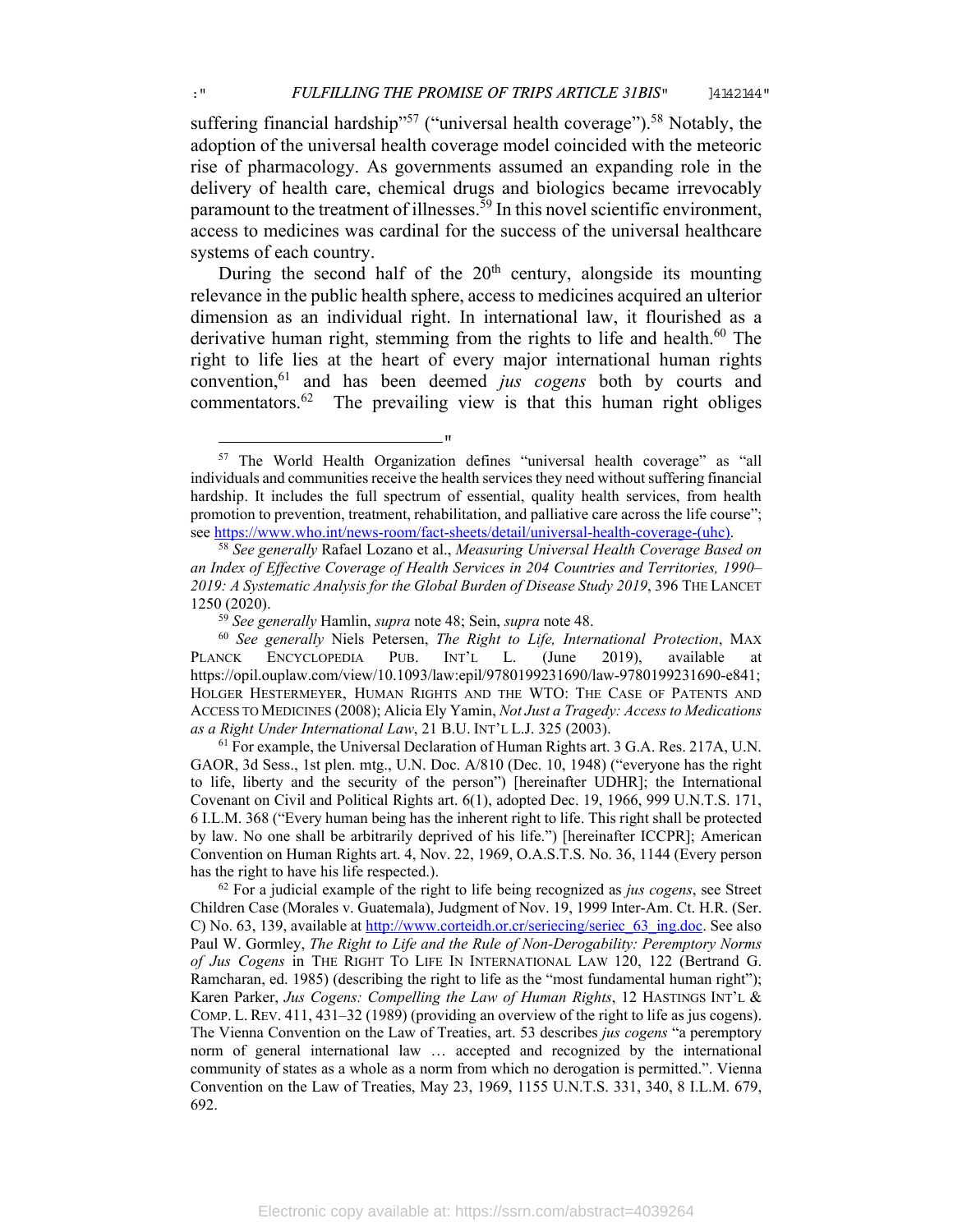countries not merely to abstain from depriving people of their life arbitrarily, but also to actively take steps to enable individuals to survive and live with dignity.<sup>63</sup> From this premise, the conclusion that the right to life includes a right to access life-saving medicines followed syllogistically, as soon as pharmaceuticals became essential to survive illnesses. For example, the Human Rights Committee that monitors the enforcement of the International Covenant on Civil and Political Rights<sup>64</sup> has implied that the right to life enshrined in Article 6(1) of this treaty encompasses access to life-saving medical treatments.<sup>65</sup> Similarly, the Inter-American Commission on Human Rights admitted a case in which the petitioners argued that El Salvador's refusal to purchase essential HIV/AIDS medicines had violated their right to life under Article 4 of the American Convention on Human Rights.<sup>66</sup>

The international human right to health has provided an even stronger platform for the development of access to medicines as a derivative human right.<sup>67</sup> Numerous international law instruments expressly recognize a right to health.68 Mirroring the interpretive trajectory of the right to life, the right to health has been construed ever more broadly to include access to all forms of treatments, including medicines.<sup>69</sup> For example, Article 12 of the International Covenant on Economic, Social and Cultural Rights states that individuals have a right to "the highest attainable standard of physical and mental health" and requires signatory countries to take the necessary steps for "the prevention, treatment and control of epidemic, endemic … and other

 $\mathbf{u}$ 

Annual Report 2000, OEA/Ser./L/V/II.111, Doc. 20 Rev. (2001), *available at*  http://hrlibrary.umn.edu/cases/29-01.html. 67 The body of scholarship expounding the human right has grown mightily over the past

decade; *see generally* TOBIN, *supra* note 48; HESTERMEYER, *supra* note 60, at 83–84. 68 For example, see UDHR, *supra* note 61, art. 25 ("Everyone has the right to a standard

of living adequate for the health and well-being of himself and of his family, including … medical care"); International Covenant on Economic, Social and Cultural Rights, G.A. Res. 2200, U.N. GAOR, 21st Sess., Supp. No. 16, at 49, U.N. Doc A/6316 (1966), 993 U.N.T.S. 3 (adopted Dec. 16, 1966) art. 12 ("The States Parties to the present Covenant recognize the right of everyone to the enjoyment of the highest attainable standard of physical and mental health. The steps to be taken by the States Parties to the present Covenant to achieve the full realization of this right shall include those necessary for: … The prevention, treatment and control of epidemic, endemic, occupational and other diseases") [hereinafter ICESCR]. For an exhaustive list see HESTERMEYER, *supra* note 60, at 83.<br><sup>69</sup> See Yamin, *supra* note 60, at 336–41 (providing an exhaustive analysis of this

trajectory).

<sup>63</sup> See HESTERMEYER, *supra* note 60, at 116–17; Yamin, *supra* note 60, at 330–32; BERTRAND G. RAMCHARAN, THE RIGHT TO LIFE IN INTERNATIONAL LAW 1–33 (1985). *Contra* see Frank Przetacznik, *The Right of Living as a Basic Human Right*, 6 SRI LANKA J. INT'L L. 203, 586-587,603 (1994) (arguing in favor of a narrow interpretation of the right to life).<br><sup>64</sup> See *supra* note 61.<br><sup>65</sup> See The Right to Life, U.N. GAOR Human Rights Comm., 37th Sess., Supp. No. 40,

at Gen. Comment No. 6, §§ 1-5, U.N. Doc. A/37/40 (1982); See also Concluding Observations of the Human Rights Committee: Peru, TT 13, 15, U.N. Doc. CCPR/C/79/Add.72 (1996). See HESTERMEYER, *supra* note 60, at 116–17; Yamin, *supra* note 60, at 331–32.<br><sup>66</sup> See Odir Miranda v. El Salvador, Case 12.249, Report No. 29/01, Inter-Am. C.H.R.,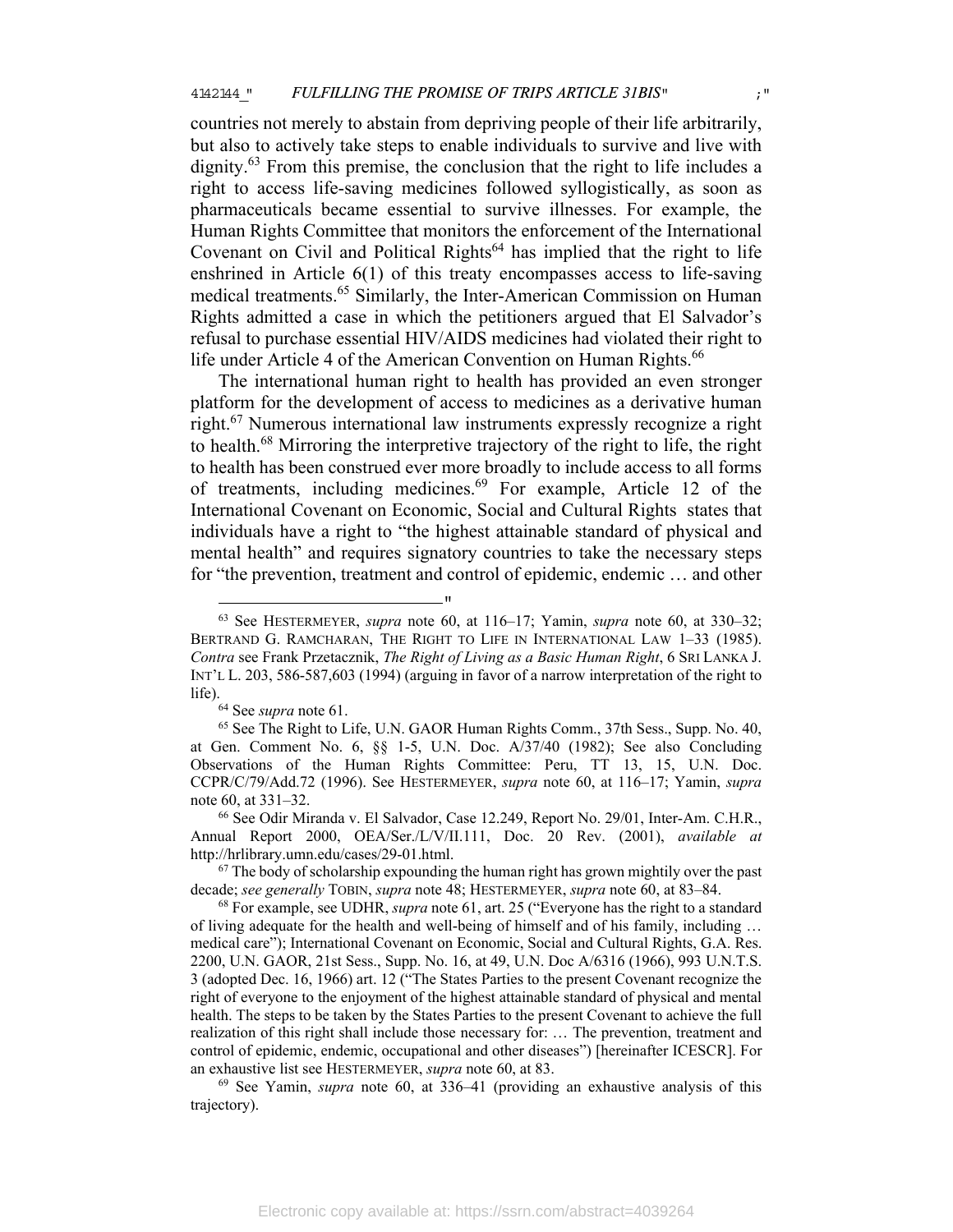*FULFILLING THE PROMISE OF TRIPS ARTICLE 31BIS*

diseases".<sup>70</sup> In providing the authoritative interpretation of this provision, the Committee on Economic, Social and Cultural Rights, expressly specified that it includes a right to access "essential drugs"<sup>71</sup> of appropriate quality, in sufficient quantities, and without discrimination.<sup>72</sup>

Both bolstering and resonating with these international law developments, during the second half of the past century, access to medicines was increasingly recognized as an individual right in domestic laws. The national constitutions and primary legislations of many countries have gradually incorporated individual rights to health and healthcare that include access to pharmaceuticals required for a dignified standard of living.<sup>73</sup> Moreover, these rights are often directly justiciable, with individuals entitled to take legal action against their governments if they fail to adequately cater to their health needs, including when they are denied medicines.<sup>74</sup>

Thus, over the course of the  $20<sup>th</sup>$  century, public health and human rights laws increasingly demanded that countries ensure access to medicines for their citizens. The approval, procurement, distribution, and affordability of pharmaceuticals inexorably became fundamental priorities of national governments. In the years preceding the negotiations that resulted in the birth of WTO and TRIPS, this issue was felt with mounting acuity in developing countries, bringing unprecedented attention to the patent protection of pharmaceuticals, and CLs.

#### *B. Patents and Pharmaceutical Inventions*

Patent law grants a person a time-limited, exclusive right to exploit economically a technical invention within a determinate territory, in return for a complete disclosure of its inner workings.<sup>75</sup> Throughout history, diverse

<sup>&</sup>lt;sup>70</sup> ICESCR, *supra* note 68, art 12.2(c).<br><sup>71</sup> General Comment 14: The Right to the Highest Attainable Standard of Health, U.N. Comm. on Econ., Soc. & Cultural Rts., 20th Sess., 12, U.N. Doc. E/C.12/2000/4 (2000) [hereinafter General Comment 14]. The ESCR Committee defined the notion "essential drug" by referring to the WHO List of Essential Drugs. This list is updated regularly by the WHO. The current version is available at https://apps.who.int/iris/bitstream/handle/10665/325771/WHO-MVP-EMP-IAU-2019.06 eng.pdf.<br><sup>72</sup> General Comment 14, *supra* note 71, para 12.<br><sup>73</sup> *See generally* Courtney Jung et al., *Economic and Social Rights in National* 

*Constitutions*, 62 AM. J. COMP. L. 1043 (2014); Jody Heymann et al., *Constitutional Rights to Health, Public Health and Medical Care: The Status of Health Protections in 191 Countries*, 8 GLOB PUBLIC HEALTH 639. 74 *See generally* Lawrence O. Gostin et al., *The Legal Determinants of Health:* 

*Harnessing the Power of Law for Global Health and Sustainable Development*, 393 THE LANCET 1857 (2019); ALICIA ELY YAMIN & SIRI GLOPPEN, LITIGATING HEALTH RIGHTS: CAN COURTS BRING MORE JUSTICE TO HEALTH? (2011). 75 *See generally* PETER S. MENELL ET AL., INTELLECTUAL PROPERTY IN THE NEW

TECHNOLOGICAL AGE 2020 VOL. I PERSPECTIVES, TRADE SECRETS AND PATENTS: VOL I PERSPECTIVES, TRADE SECRETS AND PATENTS, ch. III.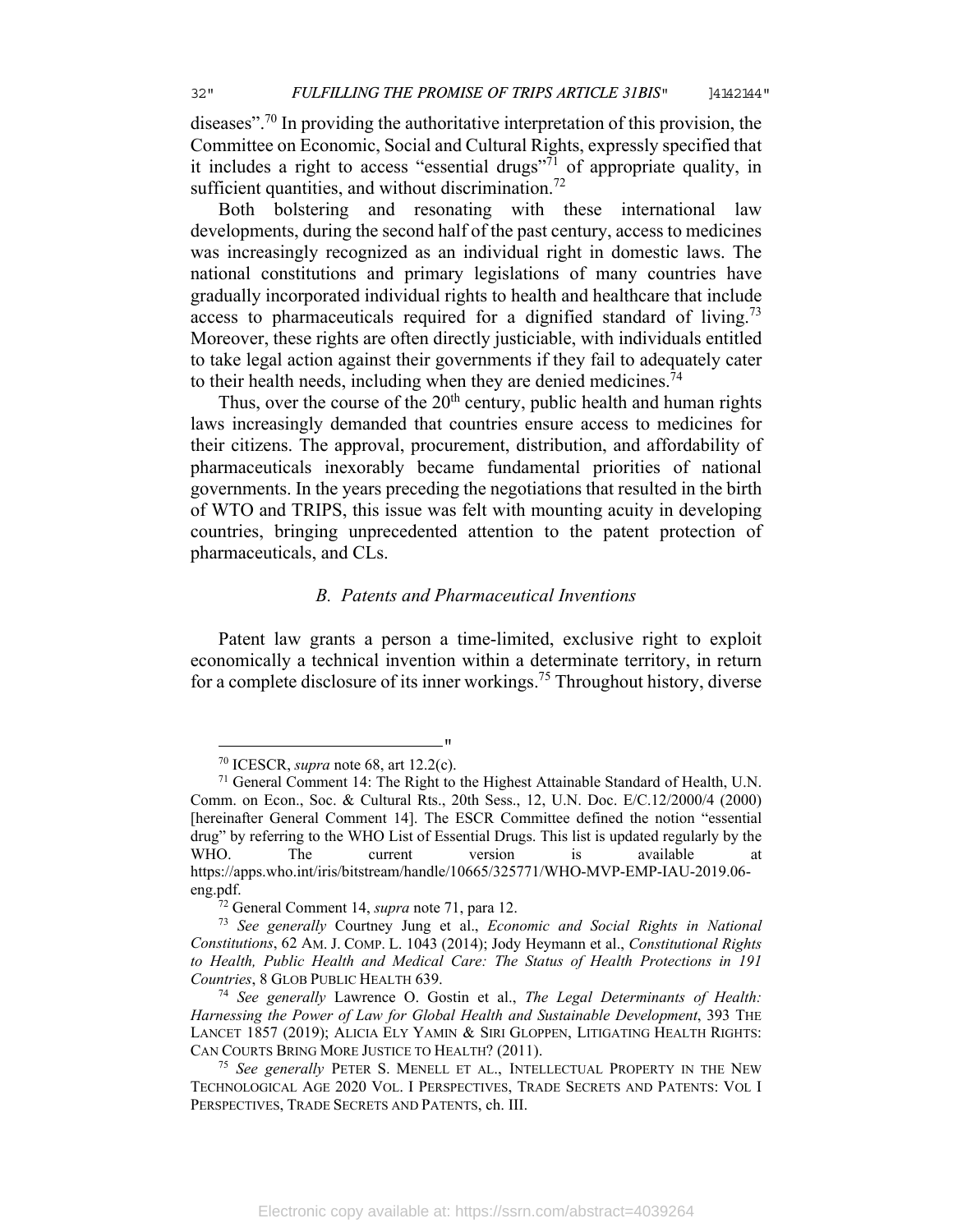normative justifications have been offered as the basis of patent protection.<sup>76</sup> At present, lawmakers and courts worldwide have predominantly embraced the utilitarian view that the purpose of this branch of commercial law is to incentivize research, development and marketing of inventions for their economic and societal welfare benefits.<sup>77</sup>

The birth of modern patents is typically linked to the English Statute of Monopolies of 1623.<sup>78</sup> This law sparked the evolution of patents from arbitrarily-awarded sovereign privileges to statutory property rights conferred pursuant to a regulated, administrative process.<sup>79</sup> The patent custom travelled across the Atlantic<sup>80</sup> and bloomed upon the branches of the first federal US Patent Act of 1790, shortly after the ratification of the Constitution.81 Most European countries, as well as Russia and Japan, followed suit, creating their own patent regimes in the following century.<sup>82</sup> Though these laws were not entirely homogenous, their policy aims and key tenets were aligned.<sup>83</sup>

During the  $19<sup>th</sup>$  century, the growth of transnational trade prompted inventors increasingly to seek patent protection in multiple jurisdictions. Such attempts were often unsuccessful due to substantive and procedural

 $\mathbf{u}$ 

http://www.legislation.gov.uk/aep/Jal/21/3/contents. See Chris Dent, *"Generally Inconvenient": The 1624 Statute of Monopolies as Political Compromise.*, 33 MELBOURNE UNIVERSITY LAW REVIEW 415 (2009). 79 For an analysis of this transformation across jurisdictions *see generally* Edward C.

Walterscheid, *The Early Evolution of the United States Patent Law: Antecedents (Part 1)*, 76 J. PAT. & TRADEMARK OFF. SOC'Y 697 (1994); Edward C. Walterscheid, *The Early Evolution of the United States Patent Law: Antecedents (Part 2)*, 76 J. PAT. & TRADEMARK OFF. SOC'Y 849 (1994); Edward C. Walterscheid, *The Early Evolution of the United States Patent Law: Antecedents (Part 3)*, 77 J. PAT. & TRADEMARK OFF. SOC'Y 771 (1995).<br><sup>80</sup> Under English law, North American Colonies were classified as non-English holdings

of the Crown and not parts of the kingdom. The Crown alone dictated the laws applicable to these overseas territories; statutes of Parliament and English common law did not extend to them *de jure*. For an analysis of the influence of English law on the American patents system *see generally* Frank D. Prager, *A History of Intellectual Property from 1545 to 1787*, J. PAT. OFF. SOC'Y 711 (1944). 81 *See generally* Edward C. Walterscheid, *Charting a Novel Course: The Creation of the* 

*Patent Act of 1790, 25 AIPLA Q. J. 445 (1997).*<br><sup>82</sup> See generally Zorina B. Khan, *Study Paper 1a Intellectual Property and Economic* 

*Development: Lessons from American and European History*, LONDON: COMMISSION ON INTELLECTUAL PROPERTY RIGHTS 9 (2002);<br><sup>83</sup> This picture emerges lucidly from a variety of studies into the historical trajectory

patent law; *see generally* 1 STEPHEN PERICLES LADAS, PATENTS, TRADEMARKS, AND RELATED RIGHTS: NATIONAL AND INTERNATIONAL PROTECTION 19–27 (1975); SAM RICKETSON, THE PARIS CONVENTION FOR THE PROTECTION OF INDUSTRIAL PROPERTY: A COMMENTARY ¶ 1.17 (2015).

<sup>76</sup> See Giuliano G. Castellano & Andrea Tosato, *Commercial Law Intersections*, 72 HASTINGS L.J. 999, 1040–41 (2021) (describing the different normative bases that have been suggested by legal scholars for the patent system). 77 *See generally* David S. Olson, *Taking the Utilitarian Basis for Patent Law Seriously:* 

*The Case for Restricting Patentable Subject Matter*, 82 TEMP. L. REV. 181, 181–84 (2009); Mark A. Lemley, *Economics of Improvement in Intellectual Property Law*, 75 TEX. L. REV. 989, 993–94 (1997). 78 Statute of Monopolies 1623, 21 Ja. 1, c. 3 (Eng.), available at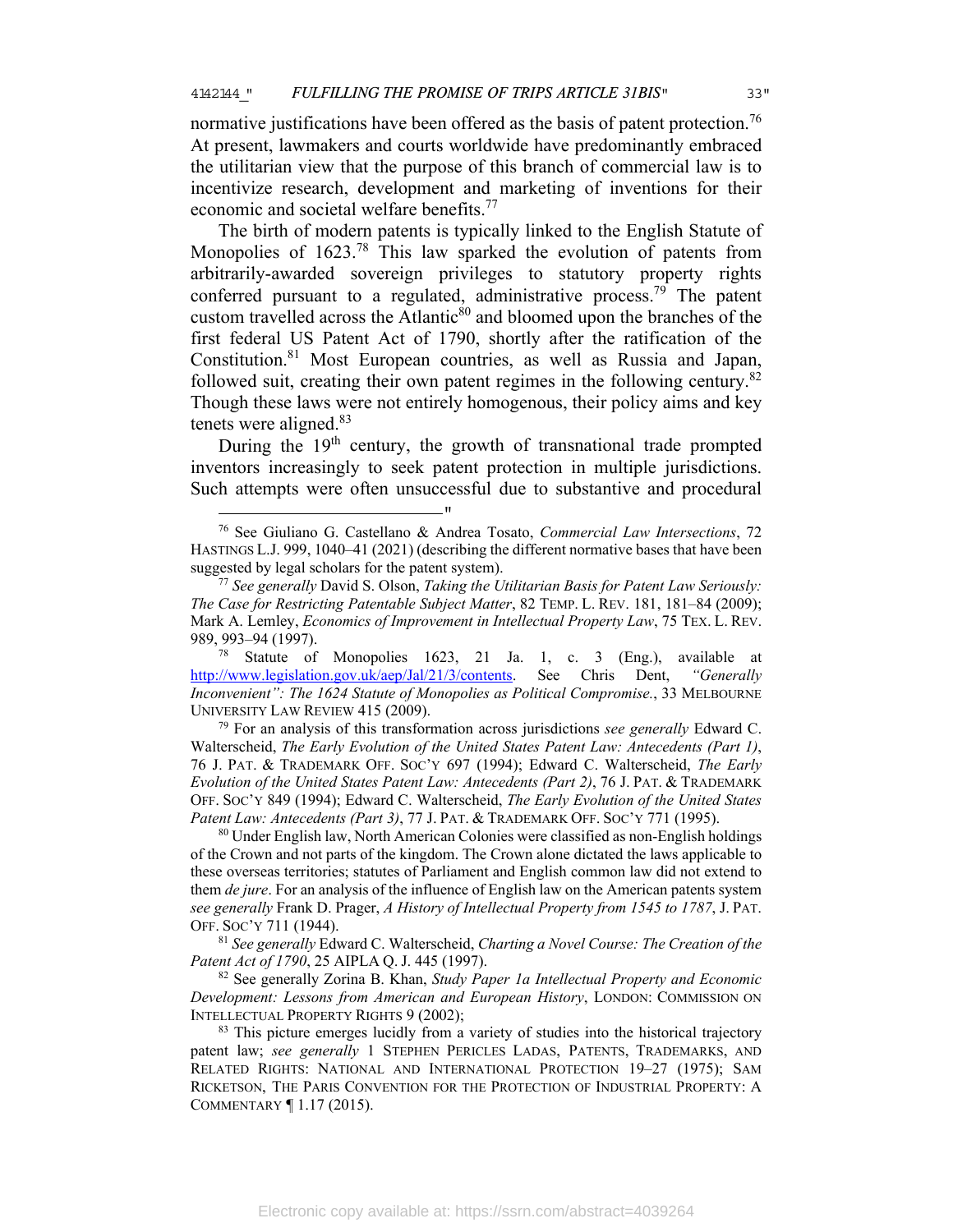*FULFILLING THE PROMISE OF TRIPS ARTICLE 31BIS*

obstacles, as well as outright discrimination against foreigners.<sup>84</sup> To curtail this international fragmentation, governments endeavored to negotiate a multilateral treaty that would harmonize the granting of patents across jurisdictions. These efforts yielded the Paris Convention for the Protection of Industrial Property of 1883 (Paris Convention).<sup>85</sup>

The Paris Convention simplified and standardized the process for obtaining patents across borders by introducing the principle of national treatment,  $86$  and the right of priority.  $87$  However, this treaty did not meaningfully harmonize substantive patent law. Despite holding numerous revision conferences throughout the  $20<sup>th</sup>$  century,<sup>88</sup> signatory countries were never able to bridge their differences on key issues, such as which types of inventions should be patentable, the requirements they should satisfy for protection, the breadth of the rights awarded to patentees, the duration of the protection term, and the type of remedies available for infringement.<sup>89</sup> It should be noted that the Paris Convention did not require its signatories to grant patents for medical inventions, nor did it harmonize compulsory licensing.<sup>90</sup>

Absent mandatory international standards, countries maintained heterogenous rules on patentable subject matter throughout the  $20<sup>th</sup>$  century. This disharmony was especially noticeable in the ambit of medical inventions.<sup>91</sup> The United States had a longstanding tradition of granting

<sup>&</sup>lt;sup>84</sup> *See generally* RICKETSON, *supra* note 83, ch. II–III.<br><sup>85</sup> Paris Convention for the Protection of Industrial Property, Mar. 20, 1883, 13 U.S.T. 2, 828 U.N.T.S. 107, as last revised at the Stockholm Revision Conference, July 14, 1967, 21 U.S.T. 1538, 828 U.N.T.S. 303 [hereinafter Paris Convention]. 86 This principle provides that nationals of a Paris Union country are entitled to be

treated, in other countries of the Paris Union, in the same way as those countries treat their own nationals. *See generally* RICKETSON, *supra* note 83, ¶ 9.16-9.65.<br><sup>87</sup> Typically, national patent systems provide that a patent can be granted only if the

invention in question is not already in the public domain. The Paris Convention, art 4 provides that "any person who has duly filed an application for a patent … in one of the countries of the Union, or his successor in title, shall enjoy, for the purpose of filing in the other countries, a right of priority" for a period of 12 months from the date of filing of the first application. *See generally Id.*  $\P$  10.01-10.138.<br><sup>88</sup> Following the original Paris Convention of 1883, signatory countries agreed to

convene periodic meetings to further harmonize industrial property law. These revision conferences were held in Rome (1886), Madrid (1890), Brussels (1897-1900), Washington (1911), the Hague (1925), London (1934), Lisbon (1934) and Stockholm (1967). See *Id.* ¶ 4.01-4.25, 10.46-10.48 (providing an exhaustive analysis of the this revision conference). 89 See generally *Id.* ¶ 9.01-9.65; see also Andrea Tosato, *Secured Transactions and IP* 

*Licenses: Comparative Observations and Reform Suggestions Secured Transactions Law in the Twenty-First Century*, 81 LAW & CONTEMP. PROBS. 155 (2018) (highlighting the divergences across jurisdiction in the use of IP licenses as collateral).<br><sup>90</sup> See Paris Convention, *supra* note 85, art. 5A ("Each country of the Union shall have

the right to take legislative measures providing for the grant of compulsory licenses to prevent the abuses which might result from the exercise of the exclusive rights conferred by the patent, for example, failure to work."). 91 *See generally* GRAHAM DUTFIELD, THAT HIGH DESIGN OF PUREST GOLD: <sup>A</sup> CRITICAL

HISTORY OF THE PHARMACEUTICAL INDUSTRY, 1880-2020, ch. 9 (2020) (for an exhaustive  $\mathbf{u}$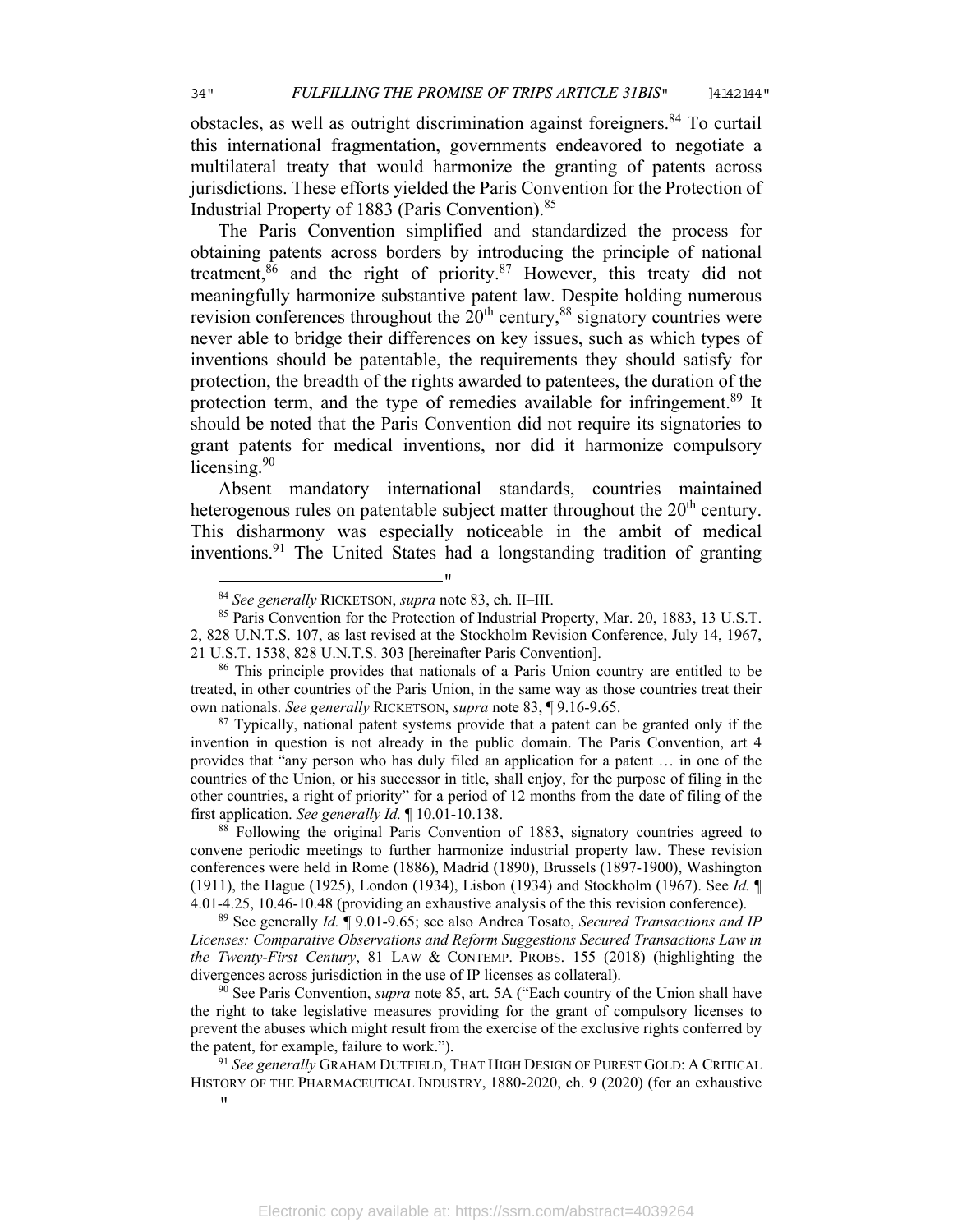patents both for pharmaceutical products and processes.<sup>92</sup> In addition, patentees' rights were further reinforced by the fact that federal law only provided for the issuance of CLs to remedy antitrust violations and for governmental use.93 Western European countries, Japan and Canada similarly offered patent protection for medical inventions, albeit with lesser intensity.<sup>94</sup> For example, France, Canada, and the United Kingdom enacted both process and product patents for pharmaceuticals, yet subjected them to compulsory licensing mechanisms that diluted the exclusive rights of patentees by enabling generics manufacturers to develop competing products.95

Taking a different approach, a broad and diverse group of countries, including Argentina, Austria, Egypt, Greece, India, Spain, and Turkey, only granted patents for pharmaceutical manufacturing processes.<sup>96</sup> In these jurisdictions, inventors could obtain protection for techniques used to

historical account of the role of IP law in biomedicine); Jean-Paul Gaudillière, *How Pharmaceuticals Became Patentable: The Production and Appropriation of Drugs in the Twentieth Century*, 24 HISTORY AND TECHNOLOGY 99 (2008). <sup>92</sup> See generally Graham Dutfield, *The Pharmaceutical Industry, the Evolution of Patent* 

*Law and the Public Interest: A Brief History*, *in* EMERGING ISSUES IN INTELLECTUAL PROPERTY 109, 122–24, 135–46 (Guido Westkamp ed., 2007) (providing an extensive historical account of pharmaceutical entrepreneurship and pharmaceutical patents in the

United States).<br><sup>93</sup> On the history of compulsory licensing in the United States, see *infra* Part I.B.<br><sup>94</sup> *See generally* Dutfield, *supra* note 92, at 147–49 (documenting the history of the United Kingdom and European continental countries); Joel Lexchin, *Pharmaceuticals, Patents, and Politics: Canada and Bill C-22*, 23 INTERNATIONAL JOURNAL OF HEALTH SERVICES 147 (1993) (detailing Canada's legislative trajectory); Akihiko Kawaura & Sumner J. La Croix, *Japan's Shift from Process to Product Patents in the Pharmaceutical Industry an Event Study of the Impact on Japanese Firms*, 33 ECONOMIC INQUIRY 88 (1995) (expounding Japan's legislation on pharmaceutical inventions). 95 *See generally* Maurice Cassier, *Brevets pharmaceutiques et santé publique en France:* 

*Oppositions et dispositifs spécifiques d'appropriation du medicament entre 1791 et 2004*, ENTREPRISE ET HISTOIRE 29–47 (2004) (detailing the history of pharmaceutical patents in France and its compulsory licensing regime); John M. Wechkin, *Drug Price Regulation and Compulsory Licensing for Pharmaceutical Patents: The New Zealand Connection*, 5 PAC. RIM L. & POL'Y J. 237 (1995) (describing the history of New Zealand patent protection for pharmaceuticals and the associated compulsory licensing regime); See Judy Slinn, *Patents and the UK Pharmaceutical Industry between 1945 and the 1970s*, 24 HISTORY AND TECHNOLOGY 191 (2008) (charting the history of UK legislation on pharmaceutical patents and the associated compulsory licensing regime); Lexchin, *supra* note 94 (detailing the history of the Canadian compulsory licensing regime for pharmaceuticals). 96 For a complete survey see D. C. Jayasuriya, *Pharmaceuticals: Patents and the Third* 

*World*, 22 J. WORLD TRADE 117 (1988) (detailing that, as of 1988, 49 countries did not grant patents for pharmaceutical products, including Argentina, Brazil, Chile, Columbia, Congo, Ecuador, Egypt, India, Indonesia, Mexico, South Korea, Syria and Thailand); Hernan L. Bentolila, *Lessons from the United States Trade Policies to Convert a Pirate: The Case of Pharmaceutical Patents in Argentina*, 5 YALE J.L. & TECH. 57 (2002) (charting the history of Argentinian protection for pharmaceutical inventions before and after TRIPS); See Srividhya Ragavan, *Of the Inequals of the Uruguay Round*, 10 MARQ. INTELL. PROP. L. REV. 273, 278–90 (2006) (providing a detailed account of Indian patent law and its policy choice to grant only process patents for medicines).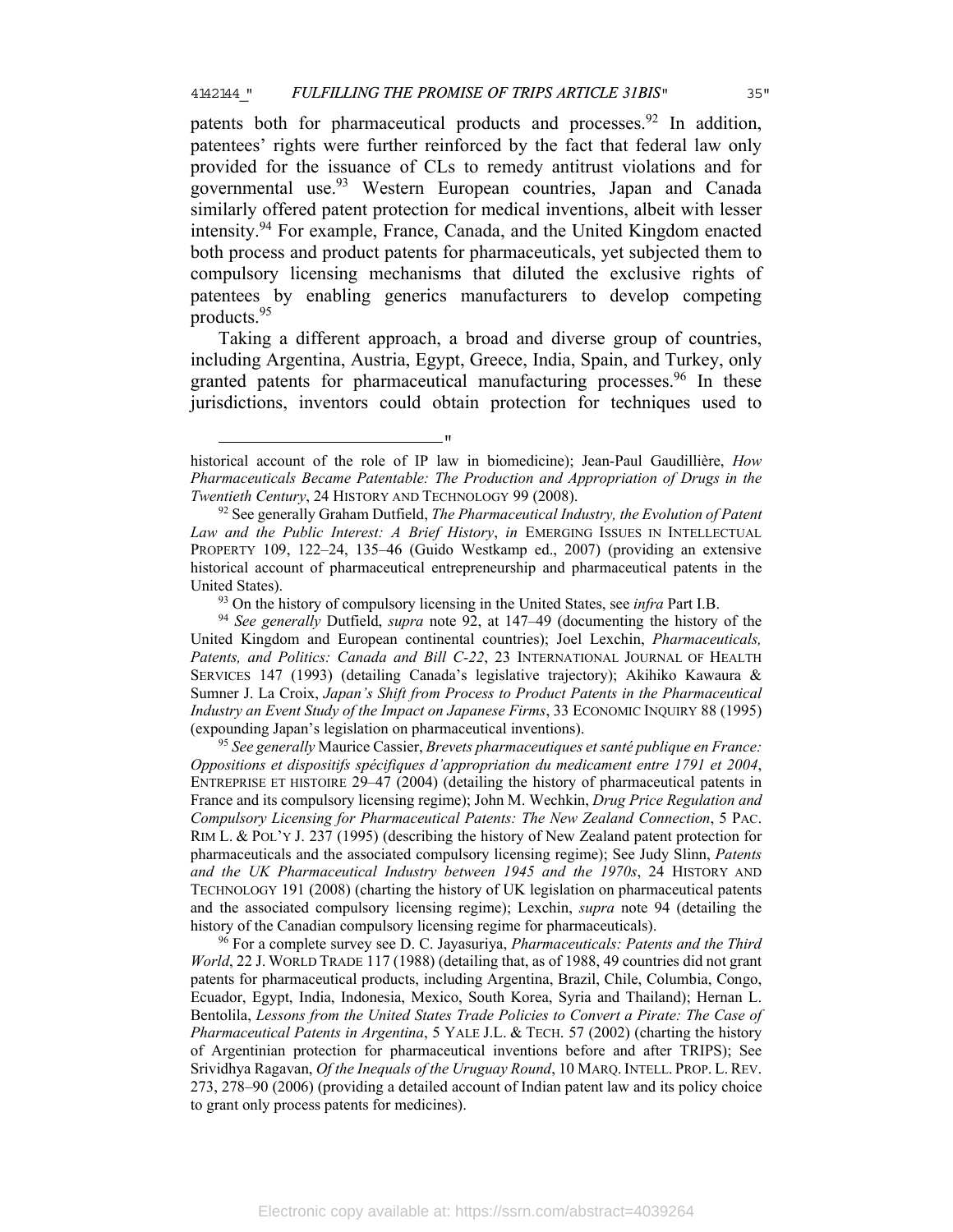synthesize medicines, but not for the product itself. Competitors could freely produce and sell the same pharmaceutical, provided they obtained it through an alternative manufacturing process. Still differently, a small group of countries, including Brazil and Ecuador, completely excluded patentability of pharmaceutical inventions regardless of whether they involved a product or a process.<sup>97</sup>

The heterogeneity that characterized the protection of pharmaceutical inventions internationally during the  $20<sup>th</sup>$  century was not a fortuitous accident of history. Across jurisdictions, lawmakers faced the same challenge of achieving equilibrium between providing access to medicines in adequate quantities and affordable prices to their citizens and stimulating research and development while rewarding pharmaceutical inventors. However, they arrived at profoundly different solutions, as each country took a different view on what constituted a palatable balance, based on their legal, economic, social and political milieu. There was no single recipe suitable for every jurisdiction.

Crucially, this landscape swiftly evolved during the 1980s. Through unilateral, bilateral and multilateral initiatives, the United States and other countries with established pharmaceutical industries mounted a relentless campaign to enhance patent protection for medical inventions worldwide. Canada, Japan and most Western European countries expanded the patentability of pharmaceutical products and processes, while narrowing the breadth of their compulsory licensing systems.<sup>98</sup> Over the span of eight short years (1985-1993), China pivoted from offering no protection for medical inventions to granting both product and process patents.<sup>99</sup> Following the dissolution of the USSR, Russia and many Eastern European countries enacted patent regimes that provided ample protection to pharmaceutical inventions.100

 $\mathbf{u}$ 

 $36"$ 

<sup>97</sup> *See generally* Kumariah Balasubramaniam, *Pharmaceutical Patents in Developing Countries: Policy Options*, 22 ECONOMIC AND POLITICAL WEEKLY (1987) (providing a broad overview the laws of developing countries that did not protect pharmaceutical inventions); Carolyn S. Corn, *Pharmaceutical Patents in Brazil: Is Compulsory Licensing the Solution Note*, 9 B.U.INT'L L.J. 71 (1991) (documenting Brazil's pharmaceutical patents stance). It should be noted that Mexico also granted neither process nor product patents on pharmaceutical inventions, until 1991; *see generally* Kenneth C. Shadlen, *The Politics of Patents and Drugs in Brazil and Mexico: The Industrial Bases of Health Policies*, 42 COMPARATIVE POLITICS 41 (2009). 98 *See generally* Lexchin, *supra* note 94 (charting the history of patent protection for

pharmaceutical inventions in Canada); Kawaura & Croix, *supra* note 94 (for a comprehensive analysis of Japan's implementation of product patents for pharmaceutical inventions); BENGT DOMEIJ, PHARMACEUTICAL PATENTS IN EUROPE (2000). 99 See generally Xuan Li, *The Impact of Higher Standards in Patent Protection for* 

*Pharmaceutical Industries under the TRIPS Agreement – A Comparative Study of China and India*, 31 THE WORLD ECONOMY 1367 (2008) (detailing this swift evolution under Chinese

law). 100 *See generally* Elizabeth F. Enayati, *Patent Protection for Biotechnology Inventions in Eastern Europe*, BIO/TECHNOLOGY No. 2, 191 (1994) (detailing the adoption of patent protection for pharmaceutical inventions in Eastern European countries).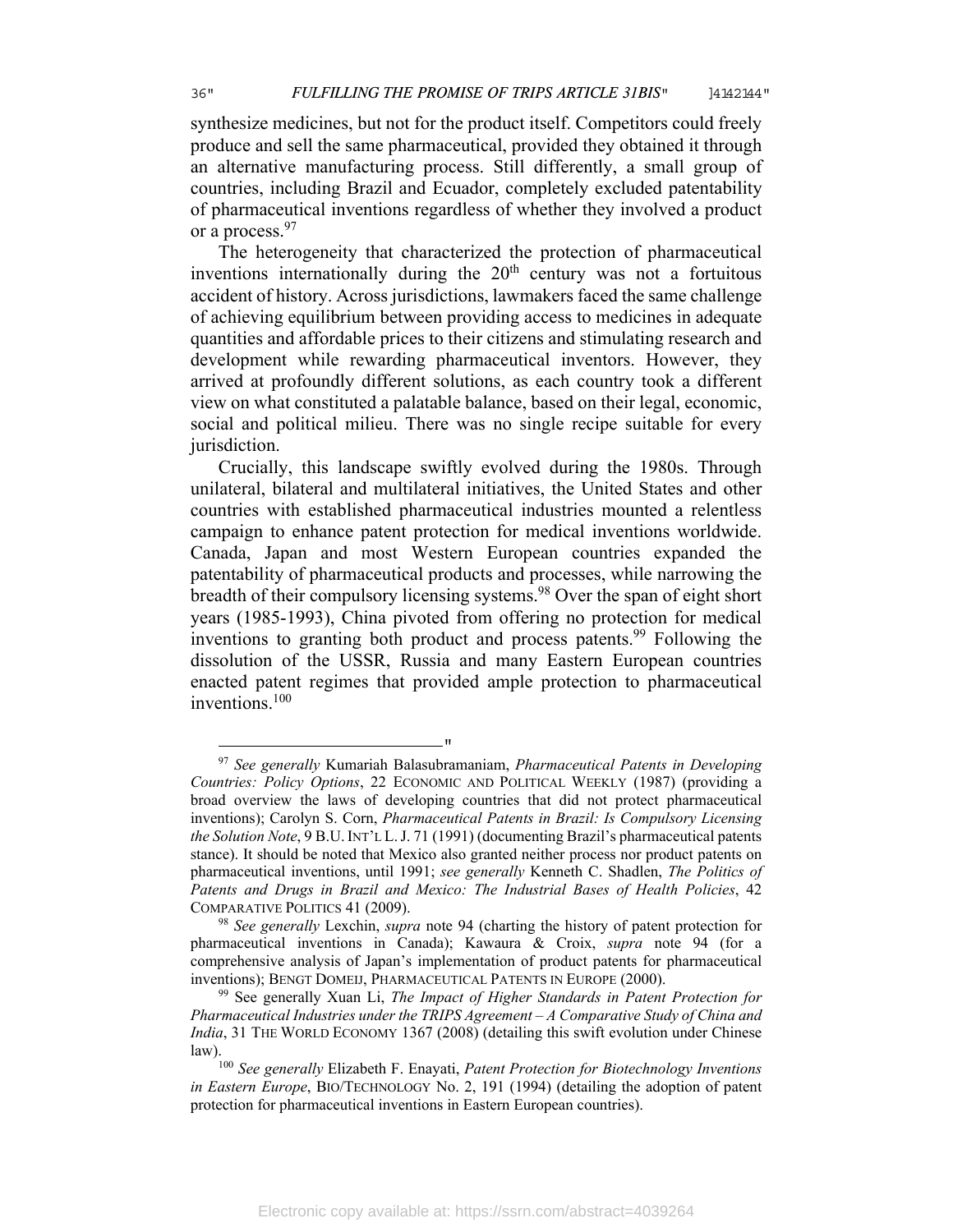Developing countries reacted diversely to political and economic pressures urging them to introduce patent protection for medical process and patent inventions.101 A few, including Mexico, South Korea, Thailand, and Turkey ultimately conceded, in return for preferential regional and international trade links.<sup>102</sup> Most developing countries in Africa, Asia and Latin America, including India and Brazil, resisted such pressures. Their position was that it was their sovereign right not to implement pharmaceutical patents both to foster their domestic biomedical sector and facilitate access to medicines.103

By the time TRIPS negotiations commenced, patent protection for medical inventions had become a highly contentious matter in international relations, further compounded by the compulsory licensing disputes that emerged in the context of the Paris Convention.

# *C. Compulsory Licensing*

CLs have a rich history. A primordial form of compulsory licensing for public use can be traced back the Venetian General Patent Law (*Parte Veneziana*) of 1474.104 Under this law, the Venetian government could "take and use any [patented] device and instrument, with this condition however that no one but the author shall operate it".<sup>105</sup> Although innovative, the Venetian law never penetrated the borders of other jurisdictions and eventually faded into obscurity, in lockstep with the Serenissima's economic and military decline.

Three centuries later, another embryonic compulsory licensing scheme surfaced in the South Carolinian Act for the Encouragement of Arts and Sciences of 1784.<sup>106</sup> This law established a common regime for copyrights

<sup>101</sup> *See generally* Theresa Beeby Lewis, *Patent Protection for the Pharmaceutical Industry: A Survey of the Patent Laws of Various Countries*, 30 THE INTERNATIONAL LAWYER 835 (1996) (describing the unilateral, bilateral and multilateral actions spearheaded by the United States); Julio J. Nogués, *Patents and Pharmaceutical Drugs: Understanding the Pressures on Developing Countries*, World Bank Working Paper Series No. 502, 3–10 (1990). 102 *See generally* Lewis, *supra* note 101 (charting the shift in the legislation of these

countries); Shadlen, *supra* note 97 (explaining that Mexico chose to introduce patent protection for pharmaceuticals to enhance its trading partnership with the United States and Canada). 103 *See generally* also PETER DRAHOS & JOHN BRAITHWAITE, INFORMATION

FEUDALISM: WHO OWNS THE KNOWLEDGE ECONOMY?, ch. 9 (202); Verena Schüren, *Two TRIPs to Innovation: Pharmaceutical Innovation Systems in India and Brazil*, SFB-GOVERNANCE WORKING PAPER SERIES, NO. 37 (2012) (for a detailed analysis of India and Brazil).<br><sup>104</sup> This Venetian law is considered to be the first patent statute in history. See Stefania

Fusco, *Lessons from the Past: The Venetian Republic's Tailoring of Patent Protection to the Characteristics of the Invention*, 17 NW. J. TECH. & INTELL. PROP. 301 (2019); Giulio Mandich, *Venetian Origins of Inventors' Rights*, 42 J. PAT. OFF. SOC'Y 378 (1960).<br><sup>105</sup> See Giulio Mandich, *Venetian Patents (1450-1550)*, 30 J. PAT. OFF. SOC'Y 166, 176–

<sup>77 (1948) (</sup>analyzing the history of this Venetian Patent Law) 106 See South Carolina Statutes at Large (Cooper Edition, 1839), Vol. IV, 618-20.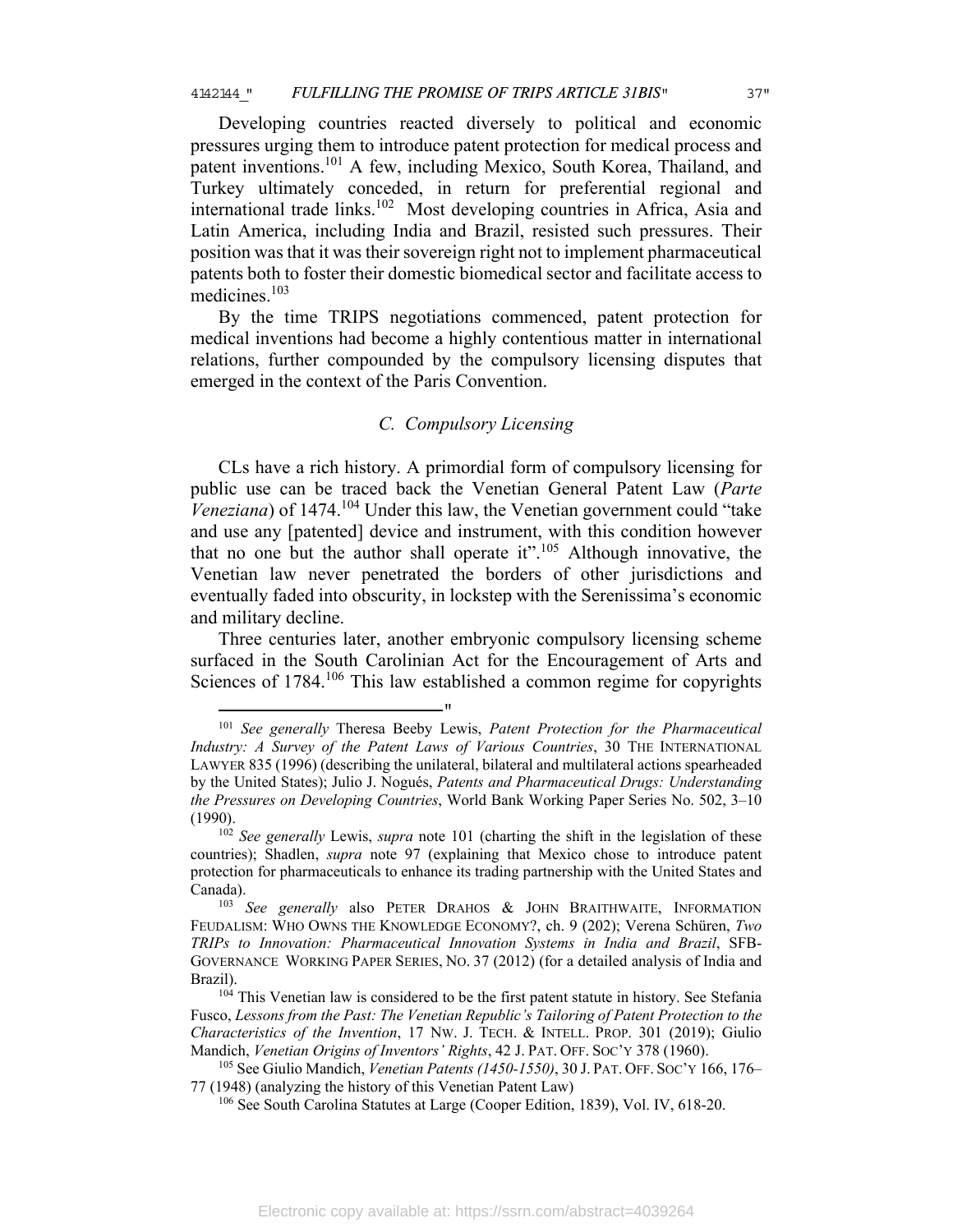and patents.<sup>107</sup> Accordingly, patentees were subject to a provision establishing that if a copyright holder "neglected to furnish the public with sufficient editions [of the protected work], or shall sell the same at a price unreasonable" a person could petition a court to obtain a "license to reprint and publish such [work], in such numbers, and for such term, as said court shall judge just and reasonable".<sup>108</sup> While the Venetian compulsory licensing system permitted government use, the South Carolinian law provided for the first implementation of court-sanctioned CLs between private persons.<sup>109</sup> Be that as it may, the South Carolinian Act of 1784 never bore fruit, as it was swiftly superseded by the Federal Patent Act of 1790. It should be noted that lawmakers drafting this federal statute consciously chose not to introduce CLs. Presented with a Senate amendment proposing a compulsory licensing regime modeled after that in the South Carolinian Act of 1784, the House of Representatives soundly rejected it, following a debate in which CLs were criticized as an intolerable encroachment on patentees' rights. $110$ 

Venetian and South Carolinian antecedents notwithstanding, the first fully-fledged compulsory licensing regime was enacted in the English Patents, Designs, and Trade Marks Act of 1883 (Patents Act of 1883).<sup>111</sup> Under Section 22 of this law, a persons could petition the Board of Trade to obtain a CL over a patent if the invention in question was not being "worked" in England, or if the "reasonable requirements" of the public were not being supplied, or if the petitioner were trying to exploit an invention derivative of the patented one and was being prevented from doing so due the patentees unwillingness to grant a voluntary license. Providing a fourth ground for compulsory licensing, Section 27(2) established that the government could use a patented invention "for the services of the Crown" on terms determined by the Treasury.112 This compulsory licensing framework had a long-lasting

<sup>&</sup>lt;sup>107</sup> See Bruce W. Bugbee, Genesis of American Patent and Copyright Law 119 (1967) (analyzing of this statute and noting that was largely inspired by the Connecticut Copyright Statute of 1783). 108 See *Id.* at 119–20. 109 See Francine Crawford, *Pre-Constitutional Copyright Statutes Part I*, 23 BULL.

COPYRIGHT SOC'Y U.S.A. 11, 35 (1975) (analyzing the applicable procedural rules and noting that the choice of South Carolinian 1784 Act to extend the rules for copyright to patents engendered numerous difficulties).<br><sup>110</sup> See William Maclay's journal entry of April 5, 1790, reprinted in 22 J. PAT. OFF.

SOC'Y 352 (1940) at 371; BUGBEE, *supra* note 107, at 143. See also Stefan A. Riesenfeld, *Compulsory Licenses and United States Industrial and Artistic Property Law*, 47 CALIF. L. REV. 51 (1959) (charting the history of compulsory licenses in United States intellectual property federal statues). 111 On the historical origin of compulsory licensing *see generally* David J. Brennan, *The* 

*First Compulsory Licensing of Patents and Copyright*, 17 LEGAL HISTORY 1 (2017) (focusing on Anglo-American law); Oliver Brand, *The Dawn of Compulsory Patent Licensing*, 11 INTELLECTUAL PROPERTY QUARTERLY 216 (2007) (for an exhaustive analysis of compulsory licensing from the *Parte Veneziana* to the English patent law reform of 1883); James Roberts, *Compulsory Licences to Work Patented Inventions*, 6 JOURNAL OF THE SOCIETY OF COMPARATIVE LEGISLATION 82 (1905) (for comparative insights).<br><sup>112</sup> See The Patents Act of 1883, s. 27(2). Under this statute, for the first time, English

 $\mathbf{u}$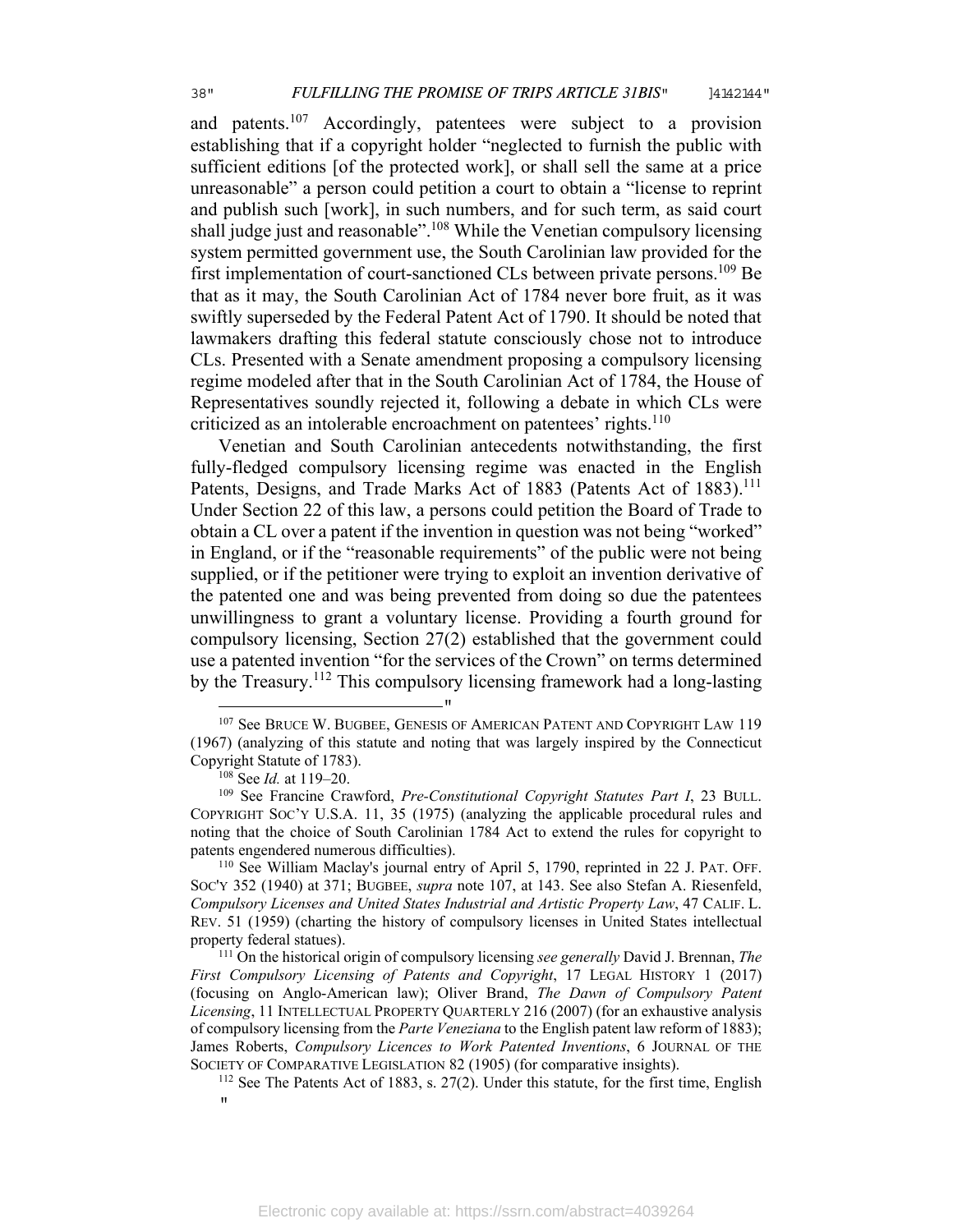impact in the United  $Kingdom<sup>113</sup>$  and served as a blueprint for many common law,  $114$  and civil law jurisdictions.<sup>115</sup>

During the 20<sup>th</sup> century, numerous countries incorporated domestic compulsory licensing mechanisms in their patent laws.<sup>116</sup> These regimes diverged significantly. In some jurisdictions, CLs could only be granted on narrow grounds, primarily to redress anti-competitive practices, failure to work, unjustifiably high prices or low production levels. In others, patent legislation liberally provided for the issuance of CLs on broad grounds, including public health, national defense, technology transfers, and environmental protection.<sup>117</sup> There were also marked dissimilarities regarding the scope, breadth, and duration of CLs and whether affected patentees were entitled to compensation.<sup>118</sup> These differences reflected divergent normative aims. In some jurisdictions, CLs were proffered as exceptional remedies to redress patentees' abuses, whereas in others they were viewed as instruments to loosen patent protection, in active pursuit of public policy aims.119 Conspicuously, several countries liberally subjected pharmaceutical patents to CLs with the aim of increasing access to medicines for their citizens.<sup>120</sup>

This dissonance amongst national compulsory licensing regimes eventually became a contentious international matter, as evidenced by the history of the Paris Convention. In the original treaty of 1883, CLs were not even mentioned.<sup>121</sup> In the revisions that took place up to  $1958$ ,<sup>122</sup> signatory countries agreed without incident that compulsory licensing should be implemented as the default remedy to tackle patentees' abuses, such as

patentees could enforce their exclusive rights against the Crown, albeit subject to the compulsory licensing mechanism in section 27(2). See Brennan, *supra* note 111, at 5–6 (analyzing section 27 of the Patents Act of 1883).<br><sup>113</sup> The current British compulsory licensing regime largely replicates that of the Patents

Act of 1883. See The Patents Act 1977, c. 37, §§ 48A, 48B, 49-54 (Eng.). See RICHARD MILLER ET AL., TERRELL ON THE LAW OF PATENTS, ch. 17 (19th ed. 2021).<br><sup>114</sup> For example, the Singaporean *Patents Act* (Singapore, cap 221, 2005 rev ed) § 55

and Australian *Patents Act 1990* (Cth) §§ 133, 135 echoes the provisions of the British Patents Act of 1883. 115 *See generally* Jarrod Tudor, *Compulsory Licensing in the European Union*, 4 GEO.

MASON J. INT'L COM. L. 222 (2012).<br><sup>116</sup> See Jerome H. Reichman, *Non-Voluntary Licensing of Patented Inventions:* 

*Historical Perspective, Legal Framework under TRIPS, and an Overview of the Practice in Canada and the United States of America* 10–12 (International Centre for Trade and Sustainable Development 2003); 1 LADAS, *supra* note 83, at 533–35.<br><sup>117</sup> See Reichman, *supra* note 116, at 10–12; LADAS, *supra* note 83, at 533–35.<br><sup>118</sup> See Reichman, *supra* note 116, at 10–12; LADAS, *supra* note 83

compulsory licensing regimes in force between the 1960s and 1975); see Reichman, *supra* note 116, at 11 (providing a historical and comparative analysis).<br><sup>120</sup> See *supra* Part I.A. <sup>121</sup> See LADAS, *supra* note 83, at 522–27 (charting the history of the provisions of the

Paris Convention dealing with compulsory licensing).<br><sup>122</sup> Specifically, the Rome (1886), Madrid (1890), Brussels (1897-1900), Washington

<sup>(1911),</sup> the Hague (1925), and London 1934 revision conferences. See *supra* note 81.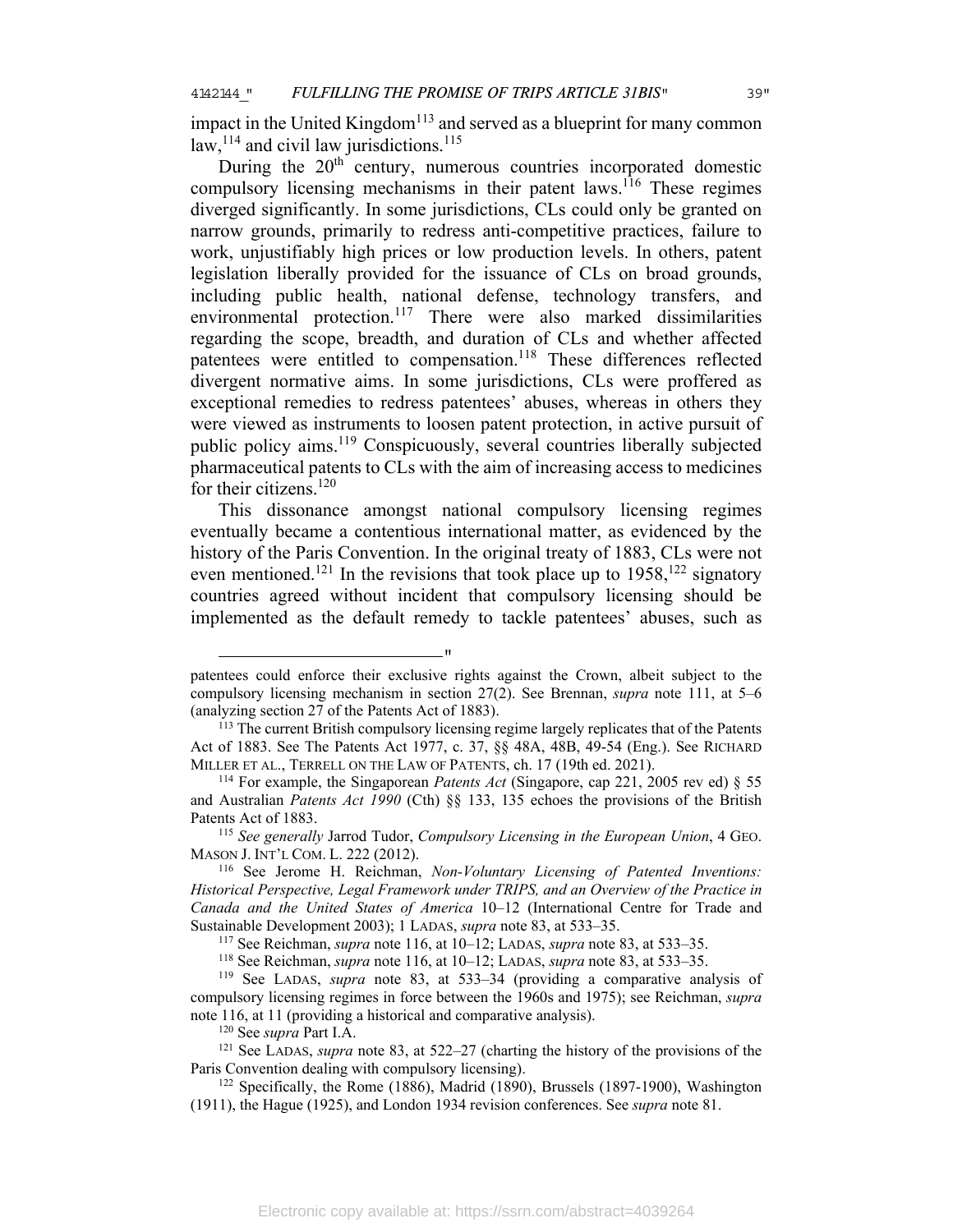"failure to work", whereas outright revocations should only be a measure of last recourse.123 It was at the Lisbon Revision Conference of 1958 that, for the first time, divergent national attitudes to compulsory licensing truly came to the fore.124 Negotiators discussed whether the Paris Convention should limit the grounds upon which signatory parties could grant CLs, and introduce mandatory procedural and substantive standards.<sup>125</sup> Following fraught negotiations, a consensus could not be found. A narrow accord was reached for CLs issued to redress "failure to work or insufficient working".<sup>126</sup> By contrast, signatory parties retained unfettered discretion for CLs granted on grounds of public interest or to redress abuses other than non-working.<sup>127</sup>

Following the Lisbon Revision Conference, the international community grew increasingly divided in its views on patents and compulsory licensing.<sup>128</sup> These divergences emerged starkly during the failed Paris Convention revision process of 1980-1984. Seeking easier access to patented inventions, developing countries wanted greater freedom to attenuate patentees' exclusive rights.<sup>129</sup> To this end, they proposed that the Paris Convention should explicitly encourage liberal recourse to CLs on grounds of public interest, and the possibility for countries to issue exclusive CLs that would bar the affected patentees from competing with compulsory licensees.<sup>130</sup> Conversely, developed countries pressed for elevating patent protection standards mandated by the Paris Convention.<sup>131</sup> Regarding CLs, they posited that these instruments were being abused in many jurisdictions to the detriment of foreign patentees. To rectify this mischief, they proposed

J)

<sup>&</sup>lt;sup>123</sup> See generally Reichman, *supra* note 116, at 11; RICKETSON, *supra* note 83,  $\P$  10.50.<br><sup>124</sup> This was the seventh revision convention. See *supra* note 88.<br><sup>125</sup> For example, this was the first revisions convention

whether patentees subject to a compulsory license should be entitled to monetary compensation. See RICKETSON, *supra* note 83, ¶ 10.51; LADAS, *supra* note 83, at 534–36.<br><sup>126</sup> See Paris Convention Article 5A(4) (Lisbon Revision Conference) "available at

https://wipolex.wipo.int/en/text/287778; See RICKETSON, *supra* note 83, ¶ 10.51 (providing an extensive commentary of this provisions and the Lisbon Revision Conference more broadly). 127 See Reichman, *supra* note 116 (emphasizing that "the conditions governing the

issuance of compulsory licenses on general grounds of abuse were liberalized and harmonized with the more permissive rules (or lack of rules) governing compulsory licenses issued on public interest grounds.").<br><sup>128</sup> This growing chasm is lucidly visible in the informal meetings that were organized

by WIPO to promote the revision of the Paris Convention. See WIPO, *General Report adopted by WIPO Coordination Committee, the Paris Union Executive Committee and the Berne Executive Committee*, Administrative Bodies of WIPO and of the Unions Administered by WIPO, WIPO Document AB/V/13, 30 September 1974, Fifth Series of Meetings, Geneva, September 24–30, 1974.<br><sup>129</sup> These proposals were put forward by the "Group of 77" which included (all of Africa,

except for South Africa, South America, the Caribbean, and Asia, except for Japan). See RICKETSON, *supra* note 83, ¶ 5.05 (explaining the history of the different state groupings).<br><sup>130</sup> See *Id.* ¶ 5.09-5.11, 10.59-10.63 (describing the proposals presented at the Nairobi

<sup>(1981)</sup> and Geneva (1982, 1984, 1985) Revision Conferences). 131 These proposals were put forward by "Group B" which comprised the countries of

Europe (except for those in the Warsaw Pact) Australia, Canada, Japan, New Zealand and the USA. See *Id.* ¶ 5.05.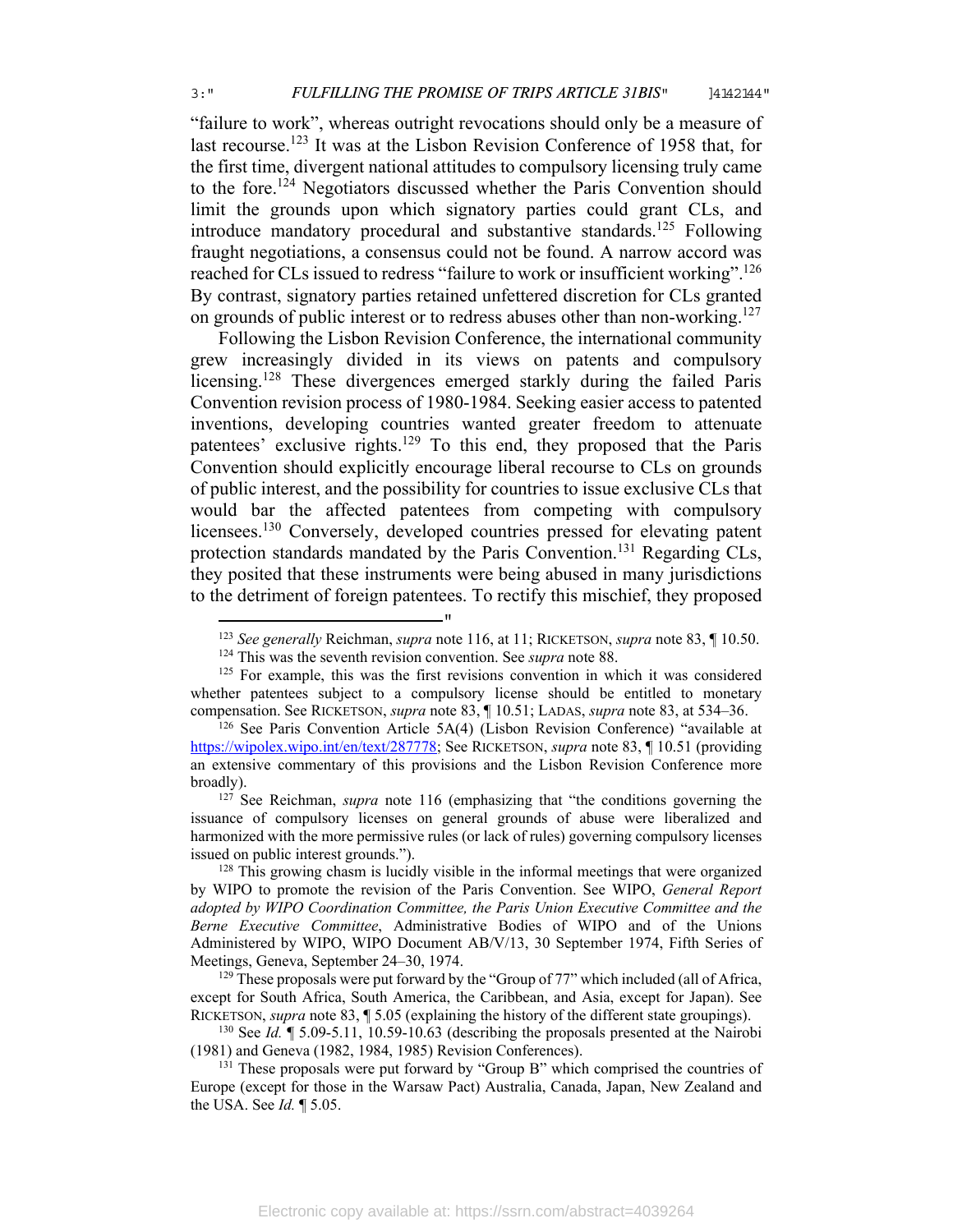breadth and scope limitations for CLs, narrower grounds for issuance, and mandatory compensation for patentees.<sup>132</sup>

After four years of openly contentious and inconclusive negotiations, countries abandoned all aspirations for a substantive revision of the Paris Convention. Developing and developed countries had reached complete deadlock. Notably, compulsory licensing generally, and CLs for pharmaceutical patents in particular, were flashpoints in this principled disagreement.

#### **II. TRIPS, PHARMACEUTICAL PATENTS AND COMPULSORY LICENSING**

Part I described how different jurisdictions assumed diverging approaches to the intricate entanglement of access to medicine, pharmaceutical patents and compulsory licensing. Furthermore, it explained that this heterogeneity caused tension and, ultimately, a stalemate between developed and developing countries by the early 1990s. This impasse was conclusively resolved with the creation of the WTO and the concurrent adoption of TRIPS. This Part expounds this momentous development, describing first the WTO negotiating history and then delving into TRIPS patent rules for medical inventions and compulsory licensing. The aim of this analysis is to explore exhaustively the path that led to the enactment of Article 31*bis*, bringing into sharp relief both the grave defect which this provision was designed to resolve and its manner of operation.

# *A. From the General Agreement on Tariffs to the World Trade Organization*

The WTO is the offspring of the General Agreement on Tariffs and Trade of 1947 (GATT).<sup>133</sup> Enacted at the end of World War II, GATT was designed to bolster cross-border commerce among formerly belligerent nations.<sup>134</sup> Over the subsequent four decades, this international trade agreement blossomed, as countries regularly engaged in rounds of negotiations to broaden its remit.<sup>135</sup> From its inception, GATT was centered on tangible goods, with IP issues only being considered at the margins.<sup>136</sup> This changed

 $\mathbf{u}$ 

<sup>&</sup>lt;sup>132</sup> See *Id.* ¶ 5.09-5.11, 10.59-10.63.<br><sup>133</sup> General Agreement on Tariffs and Trade, Oct. 30, 1947, 61 Stat. A-11, 55 U.N.T.S. 194 [hereinafter GATT]. 134 *See generally* DOUGLAS A. IRWIN ET AL., THE GENESIS OF THE GATT 5–97 (2008)

<sup>(</sup>for a history of the creation of the GATT); DANIEL J. GERVAIS, THE TRIPS AGREEMENT: DRAFTING HISTORY AND ANALYSIS **[1.02 (5th ed. 2021).** 135 See Giuseppe La Barca, The US, The EC and World Trade: From the Kennedy

ROUND TO THE START OF THE URUGUAY ROUND (2016) (analyzing all the GATT negotiating rounds that preceded the Uruguay Round).<br><sup>136</sup> The GATT addressed IP law issues tangentially, by recognizing that trade restrictions

flowing from the application of domestic IPRs regimes – such as blocking imports of goods deemed to be infringing of a patent right – were admissible and lawful. See DANIEL J. GERVAIS, *supra* note 134, ¶ 1.05-1.07.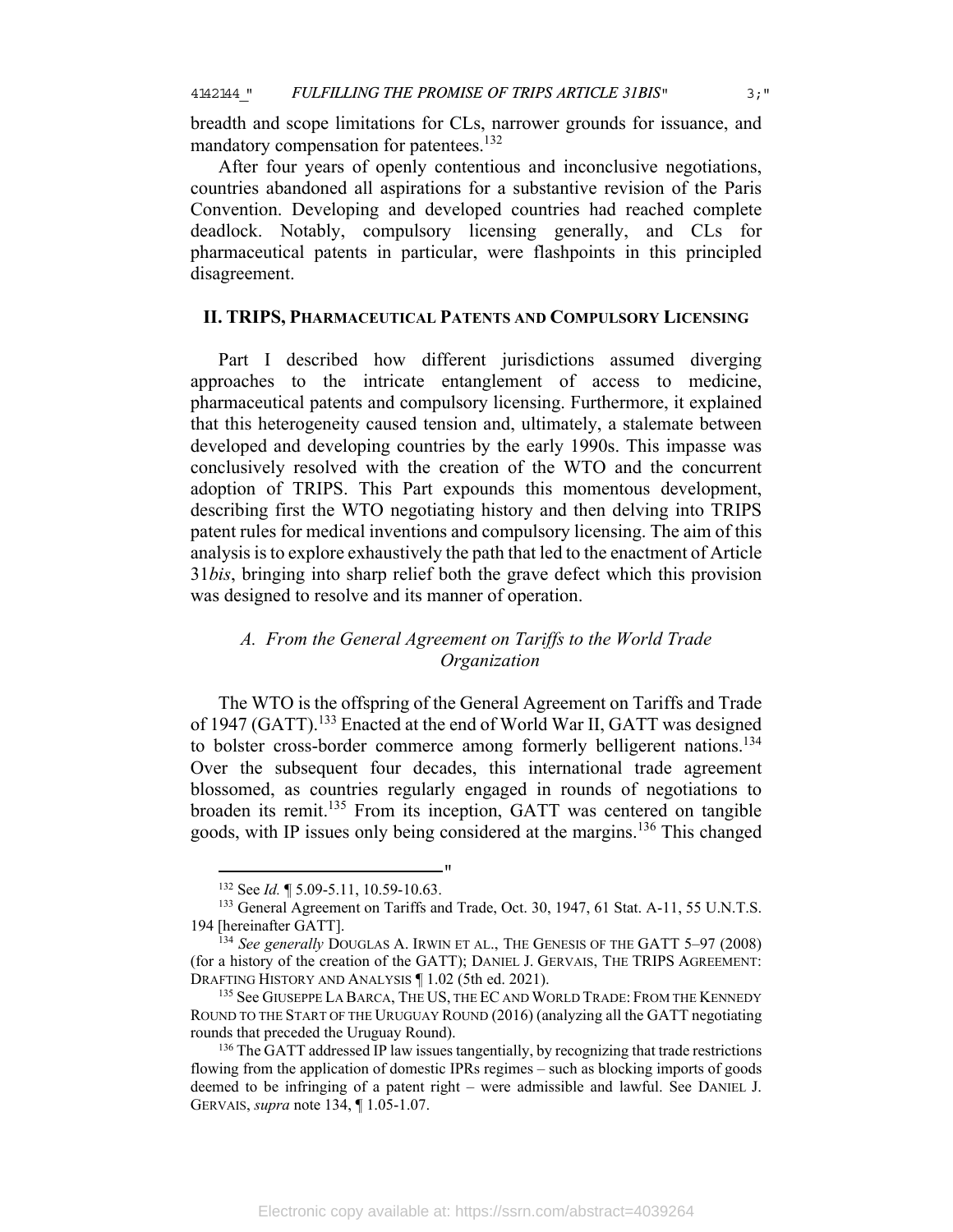drastically in the round of negotiations held in Uruguay between 1986-1994 (Uruguay Round). $137$ 

During the Uruguay Round, countries committed to an ambitious overhaul of the extant GATT framework. It was decided to cover a wide range of trade areas by drafting multiple, parallel treaties that would be developed individually but signed as a single package. Performing a sharp "regime-shifting" maneuver,  $138$  a group of developed countries, led by the United States and the European Economic Community, advocated for the inclusion of a treaty on "trade-related aspects of intellectual property rights".<sup>139</sup>

It was initially agreed that such project should have a narrow scope, only addressing cross-border trade in counterfeit goods. Nevertheless, a "coalition"140 of developed countries insisted on expanding this agenda significantly. Despite remonstrations from developing countries,  $141$  at the Uruguay midterm review of 1989, it was decided that the IP treaty under development would articulate minimum protection standards for copyright, trademarks, geographical indications, industrial designs, patents, topographies of integrated circuits and trade secrets, which signatory countries would be required to implement domestically.<sup>142</sup>

This expanded scope required far broader negotiations. The treatment of medical inventions and CLs immediately emerged as profoundly problematic issues in the patents sphere, heralding the resumption of a long-standing international debate.<sup>143</sup> Developing countries advocated for the complete or

 $\overline{\phantom{a}}$ 

inclusion of IP issues within the scope of the nascent WTO).<br><sup>140</sup> See Sonia E. Rolland, *Developing Country Coalitions at the WTO: In Search of Legal* 

*Support*, 48 HARV. INT'L L.J. 483, 485–90 (2007) (for a history of country coalitions in the GATT and WTO).<br><sup>141</sup> *See generally* Clift, *supra* note 137, at 15; JAYASHREE WATAL, INTELLECTUAL

PROPERTY RIGHTS IN THE WTO AND DEVELOPING COUNTRIES 27–28 (2001) (describing these negotiations from the perspective of the Indian delegation).<br><sup>142</sup> The Uruguay Round midterm meetings were held in Montreal (December 5-8, 1988)

<sup>137</sup> The Uruguay Round was the eighth round of GATT negotiations. See generally *Id.* ¶ 1.12-1.29 (providing a detailed analysis of the Uruguay Round negotiations); Charles Clift, *Why IPR Issues Were Brought to GATT: A Historical Perspective on the Origins of TRIPS*, *in* RESEARCH HANDBOOK ON THE PROTECTION OF INTELLECTUAL PROPERTY UNDER WTO RULES 3, 10–20 (Carlos Correa ed., 2010).<br><sup>138</sup> See Laurence R. Helfer, *Regime Shifting: The TRIPs Agreement and New Dynamics* 

*of International Intellectual Property Lawmaking*, 29 YALE J. INT'L L. 1 (2004) (defining "regime shifting" as "an attempt to alter the status quo ante by moving treaty negotiations, lawmaking initiatives, or standard setting activities from one international venue to another); James Gathii & Cynthia Ho, *Regime Shifting of IP Lawmaking and Enforcement from the WTO to the International Investment Regime*, 18 MINN. J.L. SCI. & TECH. 427 (2017) (who build on the Helfer's definition and present it as "improving power dynamics by shifting from one regime with a view to directly or indirectly create alternative law or practices that conflict with those in another regime").<br><sup>139</sup> See Clift, *supra* note 137 (for a detailed history of the negotiations that led to the

and continued in Geneva (April 5-8 1989). *See* WATAL, *supra* note 141, at 27–28 (providing an overview of this meeting and suggesting that developing countries surrendered too much to the demands of developed countries). 143 See *supra* Parts I.B-C.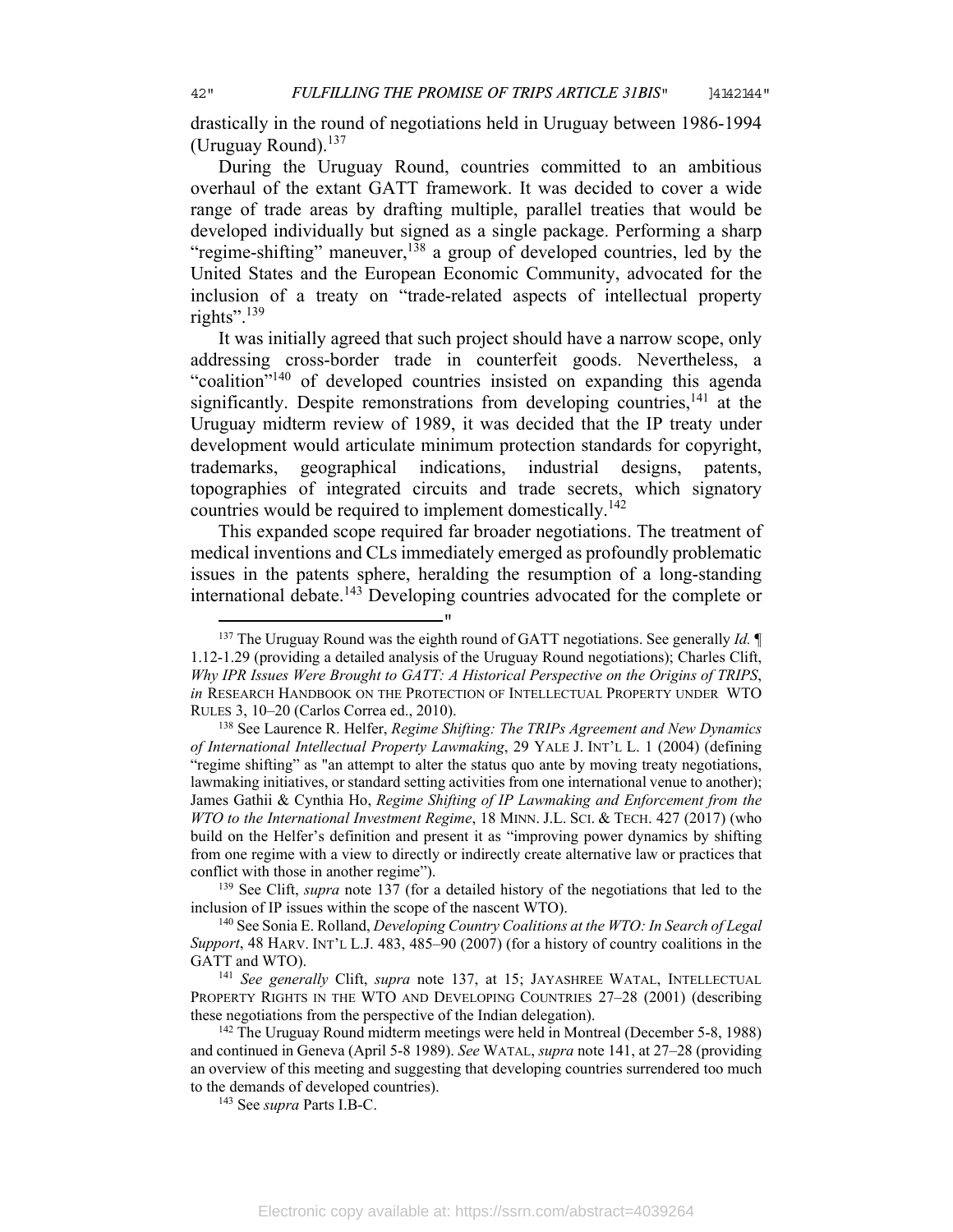partial exclusion of pharmaceuticals from patentable subject matter, as well as absolute freedom for countries to issue compulsory licenses with minimal or little compensation for patent holders.<sup>144</sup> Conversely, developed countries insisted that medical inventions should be protectable with both product and process patents; moreover, they contended that compulsory licensing should only be permissible in a narrow set of circumstances, subject to judicial review and with adequate compensation for patent holders.<sup>145</sup>

This polarization was never fully overcome. After contentious negotiations and numerous drafts, the text presented for final approval largely reflected the stance of developed countries.<sup>146</sup> It required signatories to introduce full patentability for both pharmaceutical products and processes.<sup>147</sup> Regarding compulsory licensing, it provided that each country could freely determine the grounds upon which they granted CLs, yet it imposed mandatory procedural and substantive safeguards for affected patent holders.<sup>148</sup> Ultimately faced with a "take it or leave it" proposition, developing countries begrudgingly accepted that internationally-harmonized, mandatory minimum protection standards for IP, including pharmaceutical patents and CLs, were the price to be paid in return for unconstrained access to the agricultural and manufacturing markets of developed countries.<sup>149</sup>

At the Marrakesh Ministerial meeting of 1994, the WTO was born. Protection of IP pursuant to the substantive and procedural standards established by TRIPS had become one of the cornerstones of the new international trade legal order.

#### *B. The TRIPS Framework*

The TRIPS Preamble begins with the express acknowledgement that both excessive and inadequate protection of intellectual property rights (IPRs)

<sup>&</sup>lt;sup>144</sup> For example, see Peru MTN .GNG/NG11/W/45 (27 October 1989) (proposing that pharmaceutical inventions should be excluded from patentable subject matter and that countries should have ample discretion in imposing compulsory licenses, including when the patent is not worked locally, there is insufficient supply, or local exploitation has been suspended).<br><sup>145</sup> For example, Canada MTN.GNG/NG11/W/47 (25 October 1989) (pharmaceutical

patents for both products and process inventions; compulsory licensing subject formulated as non-exclusive, subject to judicial review, linked to adequate compensation and governed by the national treatment principle), Korea MTN.GNG/NG11/W/48 (26 October 1989) (pharmaceutical patents for both products and process inventions; compulsory licensing allowed only for national defense or public interest or when the invention has not been

exploited).<br><sup>146</sup> See MTN.GNG/NG11/W/76 (23 July 1990). See also DANIEL J. GERVAIS, *supra* note<br>134, ¶ 1.22-1.28 (providing a detailed history of these negotiations).

<sup>&</sup>lt;sup>147</sup> See *infra* Part II.C.<br><sup>148</sup> See *infra* Part II.D.<br><sup>149</sup> For a contemporary perspective *see generally* Jerome H. Reichman, *Universal Minimum Standards of Intellectual Property Protection under the TRIPS Component of the WTO Agreement Symposium: Uruguay Round - GATT/WTO*, 29 INT'L L. 345 (1995); Frederick M. Abbott, *The WTO TRIPS Agreement and Global Economic Development*, 72 CHI.-KENT L. REV. 385 (1996).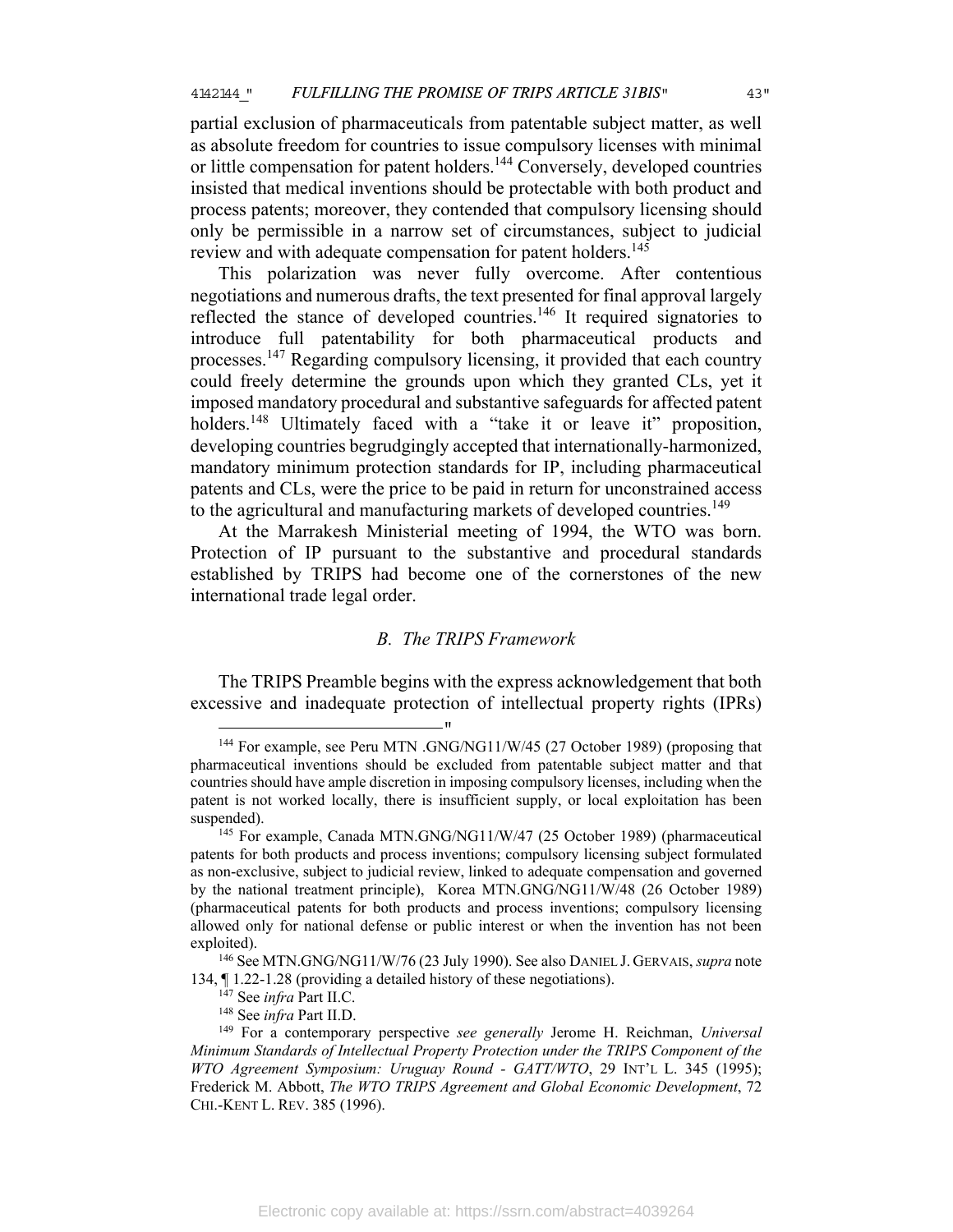distort and impede international trade.<sup>150</sup> This is followed by several paragraphs that, as observed by Daniel Gervais, express the aim of TRIPS to achieve "a series of equilibriums: between intellectual property protection and free trade … between highly industrialised and developing nations; between the private rights of intellectual property owners and cases where the public interest may trump some aspects of the protection of intellectual property".<sup>151</sup>

TRIPS Part I establishes general provisions and basic principles that underpin the whole treaty. For present purposes, Articles 7-8 deserve special attention. The former asserts that IP protection and enforcement "should contribute to the promotion of technological innovation and to the transfer and dissemination of technology" for the benefit of both right holders and users "in a manner conducive to social and economic welfare, and to a balance of rights and obligations".<sup>152</sup>

In similar vein, Article 8 provides that signatory states may adopt measures for the safeguarding of "public health and nutrition" and promote sectors of vital importance to their socio-economic and technological development.<sup>153</sup> This provision positively recognizes that Members may introduce measures to prevent right holders from abusing their IPRs.<sup>154</sup> Nevertheless, Article 8 expressly specifies that all such domestic interventions must be consistent with the provisions of TRIPS.<sup>155</sup>

Articles 7-8 are declaratory in nature, enshrining key concerns voiced by developing countries during negotiations, particularly regarding patent protection of pharmaceuticals and compulsory licensing. These provisions are significant as they express the legislative intent underlying TRIPS and thus provide a normative reference point for its interpretation.<sup>156</sup> Nevertheless, the significance of Articles 7-8 should not be overstated, as they can be construed as neither establishing actionable obligations for Members to discharge,  $157$  nor as creating general exceptions allowing Members to dilute the mandatory IP protection standards established by TRIPs.158

<sup>150</sup> TRIPS, *supra* note 18, Preamble. See *Australia—Tobacco Plain Packaging*, report of the Appellate Body, document WT/DS435/AB/R and WT/DS441/AB/R, 9 June 2020, at

para.6.625 and fn.1599 (describing this statement of the Preamble as "key").<br><sup>151</sup> *See generally* DANIEL J. GERVAIS, *supra* note 134, ¶ 3.13; CARLOS CORREA, TRADE RELATED ASPECTS OF INTELLECTUAL PROPERTY RIGHTS: A COMMENTARY ON THE TRIPS AGREEMENT 1–17 (2d ed. 2020).<br><sup>152</sup> TRIPS, *supra* note 18, art. 7.<br><sup>153</sup> TRIPS, *supra* note 18, art. 8(1).<br><sup>154</sup> TRIPS, *supra* note 18, art. 8(2).<br><sup>155</sup> *Id* 

<sup>156</sup> See DANIEL J. GERVAIS, *supra* note 134, ¶ 3.117, 3.130 (remarking that these provisions should be viewed as interpretive tools); CARLOS CORREA, *supra* note 151, at 83– 107 (who expressly speaks of the "interpretive function" of these provisions). 157 See DANIEL J. GERVAIS, *supra* note 134, ¶ 3.117, 3.130; CARLOS CORREA, *supra* note

<sup>151,</sup> at 83–107. 158 See DANIEL J. GERVAIS, *supra* note 134, ¶ 3.117, 3.130; CARLOS CORREA, *supra* note

<sup>151,</sup> at 83–107.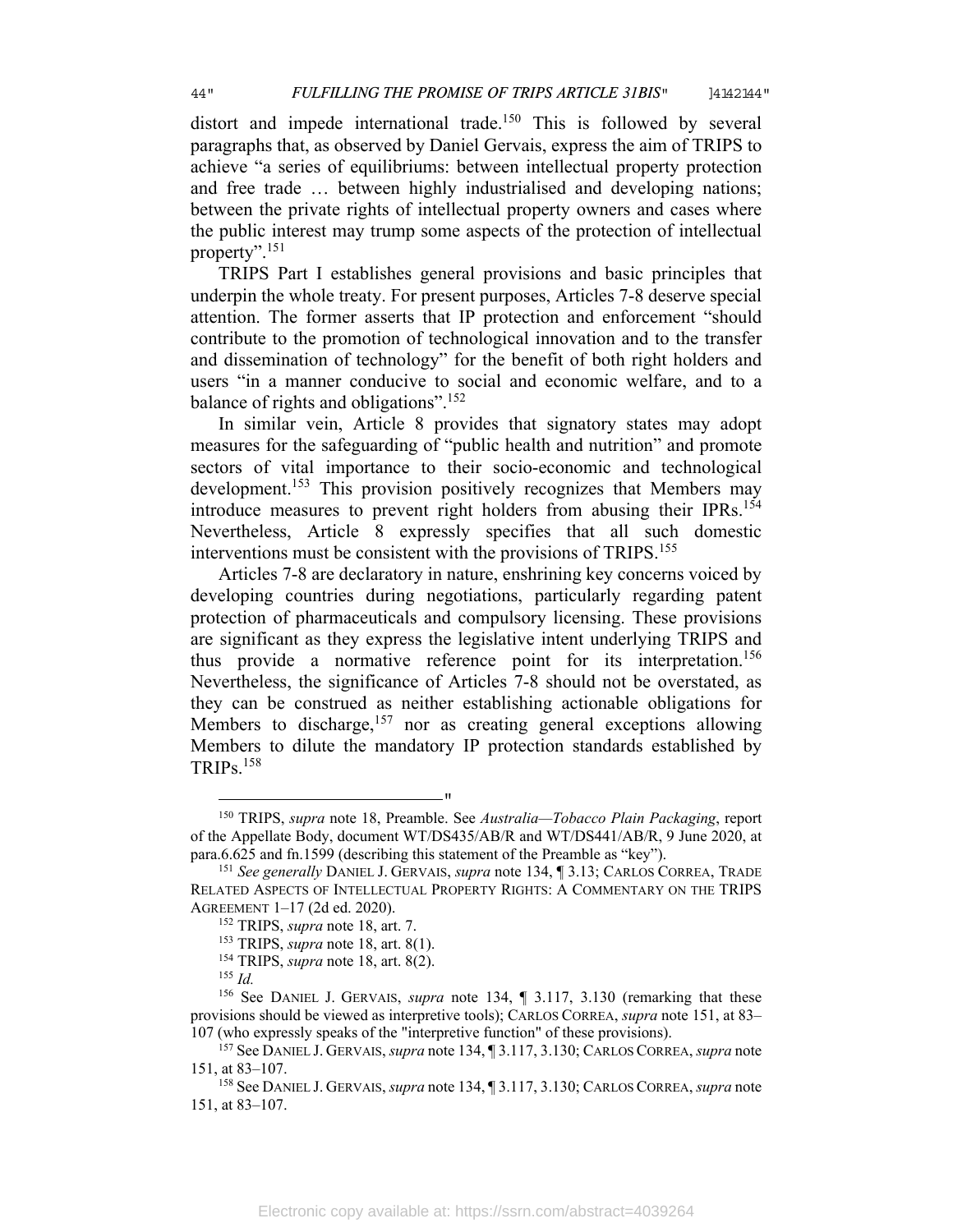TRIPS Part V includes one the most significant additions of this treaty to the international IP landscape. Article 64 provides that the GATT "Dispute Settlement Understanding"<sup>159</sup> applies to "the settlement of disputes" arising among signatory states, concerning the enactment and application of TRIPS.160 One Member may bring an action before the WTO Dispute Settlement Body for alleged failures of another Member to either implement or enforce the IP protection standards imposed by TRIPS.<sup>161</sup> This international adjudication mechanism features both soft and formal compliance instruments and is considerably more robust and incisive than any enforcement process associated with the other major, multilateral instruments dealing with substantive IP law.<sup>162</sup>

Lastly, TRIPS Part VI formulates transitional rules designed to facilitate signatory states in their progressive implementation of the substantive regime mandated by this treaty. Under Article 65, developed signatory states were required to comply with TRIPS within one year of the treaty coming into force,<sup>163</sup> while developing countries were given a five-year time window, with an additional five years to implement product patents, including for pharmaceuticals inventions.164 Coextensively, Article 66(1) afforded ten years to "least-developed country Members"165 (LDC) to comply with all TRIPS obligations.166 However, this deadline has been postponed repeatedly over the past three decades,  $167$  and a new extension has recently been granted until 2034.<sup>168</sup> Article  $66(1)$  embodies the principles expressed in Articles 7-8, by providing jurisdictions in the early stages of their industrial and

<sup>&</sup>lt;sup>159</sup> See Dispute Settlement Rules: Understanding on Rules and Procedures Governing the Settlement of Disputes, Marrakesh Agreement Establishing the World Trade Organization, Annex 2, 1869 U.N.T.S. 401, 33 I.L.M. 1226 (1994). *See generally* WORLD TRADE ORGANIZATION, A HANDBOOK ON THE WTO DISPUTE SETTLEMENT SYSTEM (Sep. 2017) [hereinafter WTO DSU Handbook].<br><sup>160</sup> TRIPS, *supra* note 18, art. 64.<br><sup>161</sup> *See generally* WTO DSU Handbook, *supra* note 159, at 40-47.<br><sup>162</sup> *See generally* DANIEL J. GERVAIS, *supra* note 134, 13.773-3.777; see

KENNEDY, WTO DISPUTE SETTLEMENT AND THE TRIPS AGREEMENT 40–106 (2016) (for an

analysis of the TRIPS compliance instruments).<br><sup>163</sup> TRIPS, *supra* note 18, art. 65(1).<br><sup>164</sup> TRIPS, *supra* note 18, art. 65(2)-(4).<br><sup>165</sup> In 1971, the United Nations General Assembly endorsed a list of "least developed among the developing countries" as a special group of developing countries characterized by a low level of income and structural impediments to growth and requiring special measures for dealing with those problems. This list has been updated annually and currently comprises 46 countries. See UNCTAD, THE LEAST DEVELOPED COUNTRY REPORT 2021 (2021), available at https://unctad.org/system/files/official-document/ldc2021\_en.pdf; UNITED NATIONS DEPARTMENT FOR ECONOMIC AND SOCIAL AFFAIRS, HANDBOOK ON THE LEAST DEVELOPED COUNTRY CATEGORY: INCLUSION, GRADUATION AND SPECIAL SUPPORT MEASURES, (United Nations Fund for Population Activities 4th ed. Dec. 2021).<br><sup>166</sup> TRIPS, *supra* note 18, art. 66(1).<br><sup>167</sup> See DANIEL J. GERVAIS, *supra* note 134, at 3.792-3.796 (detailing the history of these

extensions).<br><sup>168</sup> See WTO, *WTO members agree to extend TRIPS transition period for LDCs until 1* 

*July 2034*, available at https://www.wto.org/english/news\_e/news21\_e/trip\_30jun21\_e.htm.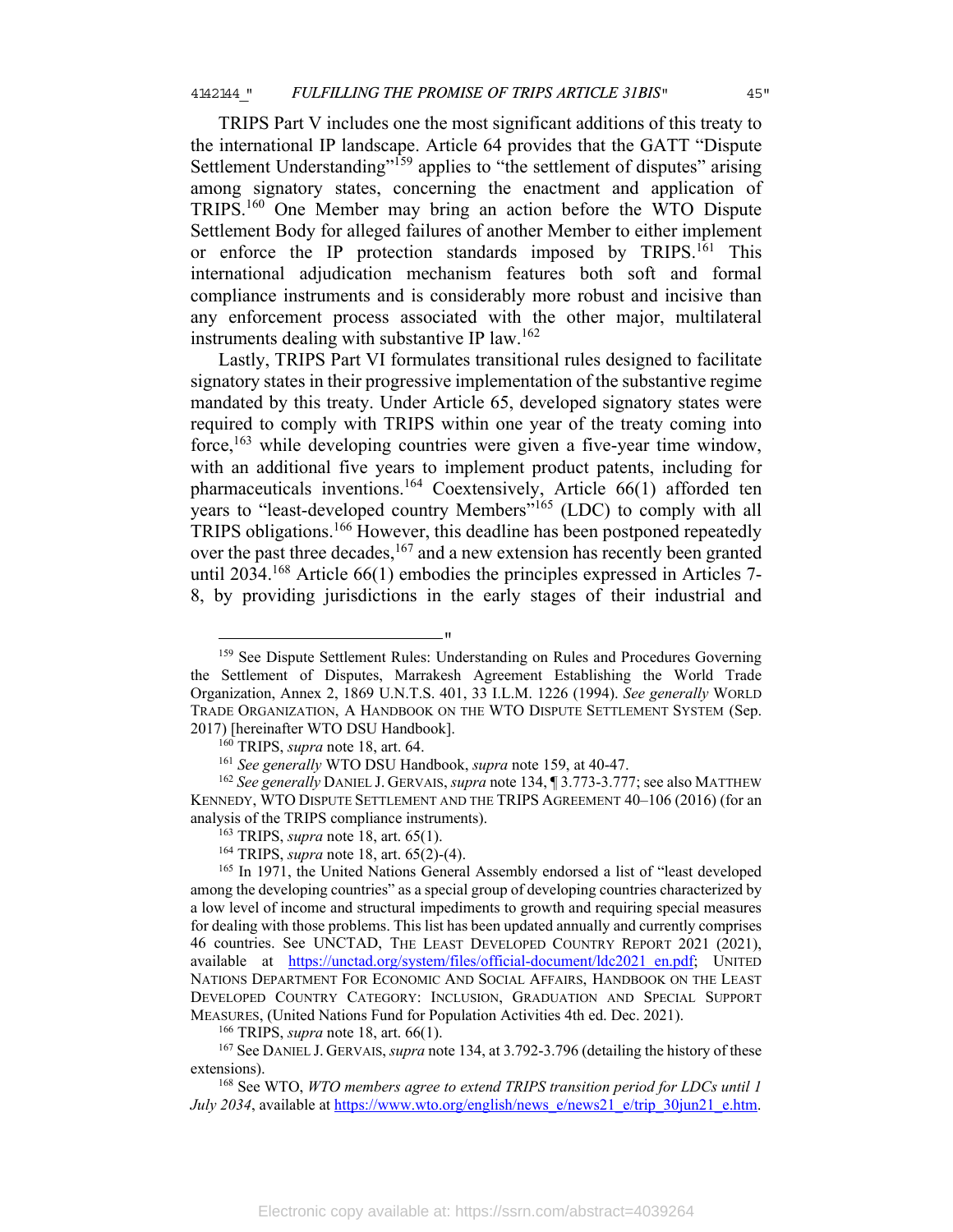technological development with a loose timeline for the gradual implementation of IP protections.

This provision affords great flexibility to LDCs with regard to pharmaceutical patents. They can tailor their domestic regime in whatever way best suits their socio-economic milieu, electing, for example, not to protect such inventions, or only awarding process patents, or making patentees' rights conditional on local investments. Additionally, even if an LDC chooses to introduce partial or full patent protection for pharmaceutical innovations, they can later revise, suspend or revoke this recognition, as Article 66(1) does not forbid signatory states from lowering protection levels.

#### *C. The TRIPS Patent Regime*

TRIPS Part II articulates the protection standards that Members are required to implement in their domestic law for copyright, trademarks, geographical indications, industrial designs, patents, topographies of integrated circuits and trade secrets. Patents are covered in Articles 27-34.

The fundamental elements of this body of rules can be summarized as follows. First, signatory states must grant patents for both products and process inventions "in all fields of technology".169 Pharmaceutical inventions are included without exception.<sup>170</sup> The only admissible exclusions are for inventions that are considered harmful to "*ordre public* or morality",<sup>171</sup> as well as "diagnostic, therapeutic and surgical methods, and plants and animals other than micro-organisms."172

Second, Article 27 articulates three requirements for an invention to be patentable: novelty, inventiveness and industrial application.<sup>173</sup> In line with GATT and WTO general principles, discrimination based on the place of invention or production of the patented item or its field of application is expressly forbidden.<sup>174</sup>

Third, the minimum term of patent protection must not be shorter than 20 years for all patents.<sup>175</sup>

Fourth, signatory states are required to award a bundle of "negative

 $\mathbf{u}$ 

 $46"$ 

<sup>&</sup>lt;sup>169</sup> TRIPS, *supra* note 18, art. 27(1).<br><sup>170</sup> It should be noted that the TRIPS obligation is not absolute. See Cynthia M. Ho, *Should All Drugs Be Patentable: A Comparative Perspective*, 17 VAND. J. ENT. & TECH. L. 295, 323–33 (2015) (examining Canada's and India's restrictive approaches to patentability of pharmaceutical inventions through a narrow interpretation of the utility requirement and notion of eligible subject matter respectively).<br>
<sup>171</sup> TRIPS, *supra* note 18, art. 27(2).<br>
<sup>172</sup> TRIPS, *supra* note 18, art. 27(3)(b).<br>
<sup>173</sup> TRIPS, *supra* note 18, art. 27(1).<br>
<sup>174</sup> TRIPS, *supra* note 18, art. 27(1

WT/DS114/R (March 17, 2000) 170-171 (distinguishing between "differentiation" and "discrimination" and specifying that "Article 27 does not prohibit bona fide exceptions to deal with problems that may exist only in certain product areas."). 175 TRIPS, *supra* note 18, art. 33.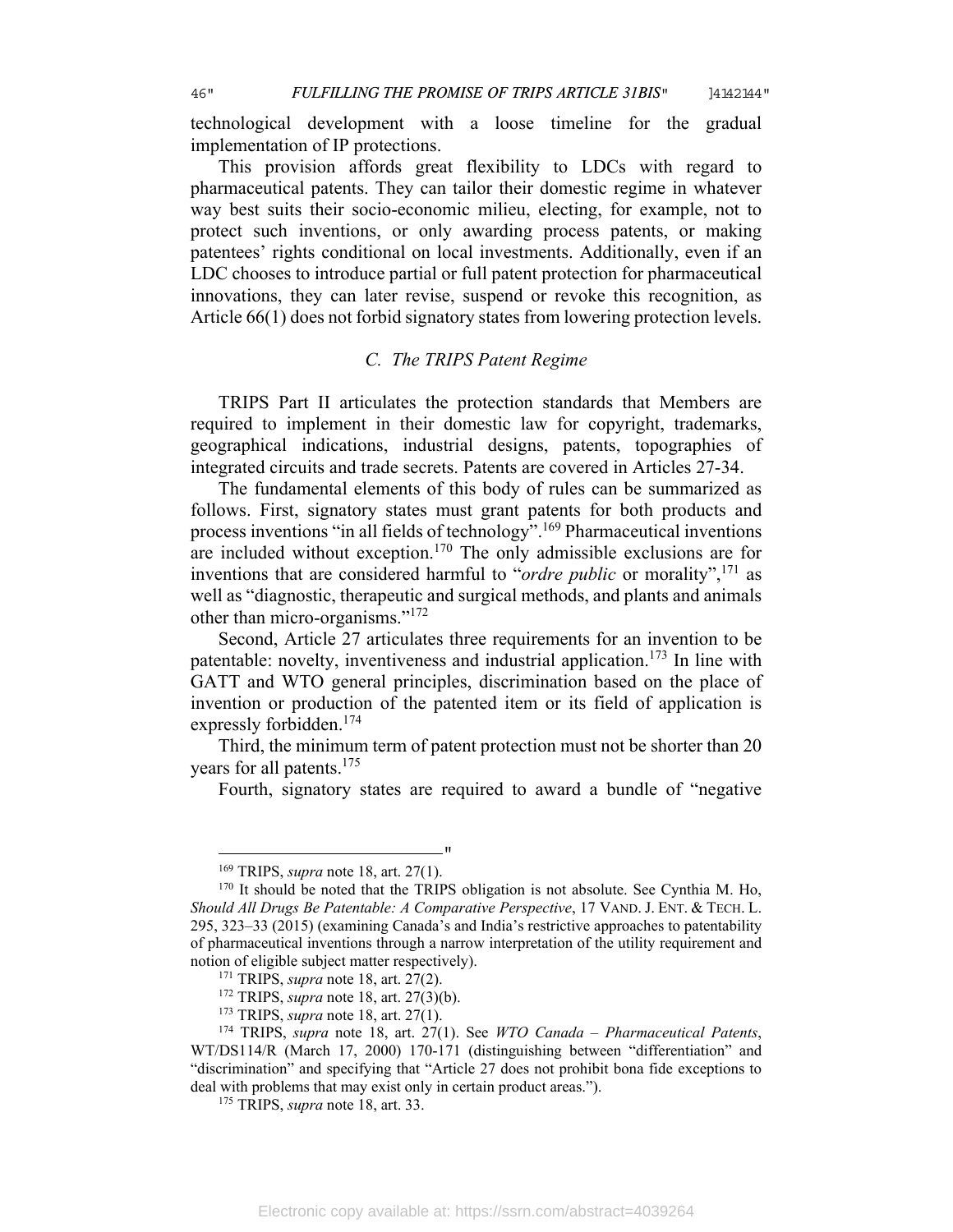rights $176$  to patentees that must include the rights to exclude others from making, using, selling or importing the protected invention (product patents)<sup>177</sup> or products obtained through the protected process (process patents).178 Moreover, signatory countries must allow both the transfer and licensing of these exclusive rights, though no minimum standards are imposed regarding the form and substance of these transactions.<sup>179</sup>

The TRIPS protection standards for patents are both substantively higher and less flexible than those enshrined in the Paris Convention.<sup>180</sup> This is especially noticeable regarding the regime applicable to pharmaceutical inventions. The requirement that Members implement both product and process patents in this field of technology stands out as especially disruptive when considering the nuanced landscape which existed prior to the birth of the WTO.181 Nevertheless, TRIPS also includes "flexibilities" that were incorporated expressly to enable Members to craft bespoke patent regimes for their domestic realities.<sup>182</sup>

Pursuant to Article 30, signatory states may forge generally-applicable "exceptions"<sup>183</sup> to curtail the exclusive rights conferred by patents, as long as they are "limited", and neither "unreasonably conflict with a normal exploitation of the patent", nor "unreasonably prejudice the legitimate interests of the patent owner, taking account of the legitimate interests of third parties".<sup>184</sup> Albeit subject to these three requirements, TRIPS does not impose substantive or procedural restrictions on Members, leaving them discretion to introduce any exceptions they deem appropriate. For example, under Article 30, laws may be enacted that permit the otherwise-infringing use of patented inventions for research and experimental purposes (e.g. clinical trials and similar activities that involve a patented invention), private noncommercial reasons, early working, stockpiling, parallel importation (first sale doctrine), and preparation of medicines for personal consumption.<sup>185</sup>

Beyond Article 30, TRIPS affords additional flexibility to Members

<sup>&</sup>lt;sup>176</sup> Black's Law Dictionary defines a negative right as "A right entitling a person to have another refrain from doing an act that might harm the person entitled."; see GARNER (ED), BLACK'S LAW DICTIONARY (11<sup>th</sup> ed. 2019).<br><sup>177</sup> TRIPS, *supra* note 18, art. 28(1)(a).<br><sup>178</sup> TRIPS, *supra* note 18, art. 28(1)(b).<br><sup>179</sup> See Andrea Tosato, *Intellectual Property License Contracts: Reflections on a* 

*Prospective UNCITRAL Project*, 86 U. CIN. L. REV. 1251 (2018) (highlighting the absence of an internationally harmonized framework for the licensing, assignment and use as collateral of IP licenses).<br><sup>180</sup> See *supra* note 85 and accompanying text.<br><sup>181</sup> See *supra* notes 86-90 and accompanying text.<br><sup>182</sup> See generally Joseph Straus, *Implications of the TRIPs Agreement in the Field of* 

*Patent Law*, *in* FROM GATT TO TRIPS: THE AGREEMENT ON TRADE-RELATED ASPECTS OF INTELLECTUAL PROPERTY RIGHTS 160 (Friedrich-Karl Beier & Gerhard Schricker eds., 1996).<br><sup>183</sup> TRIPS, *supra* note 18, art. 30.<br><sup>184</sup> *Id.*<br><sup>185</sup> *See generally* ANDREW LAW, PATENTS AND PUBLIC HEALTH 93–94 (2009) (for an

exhaustive analysis of all these exceptions).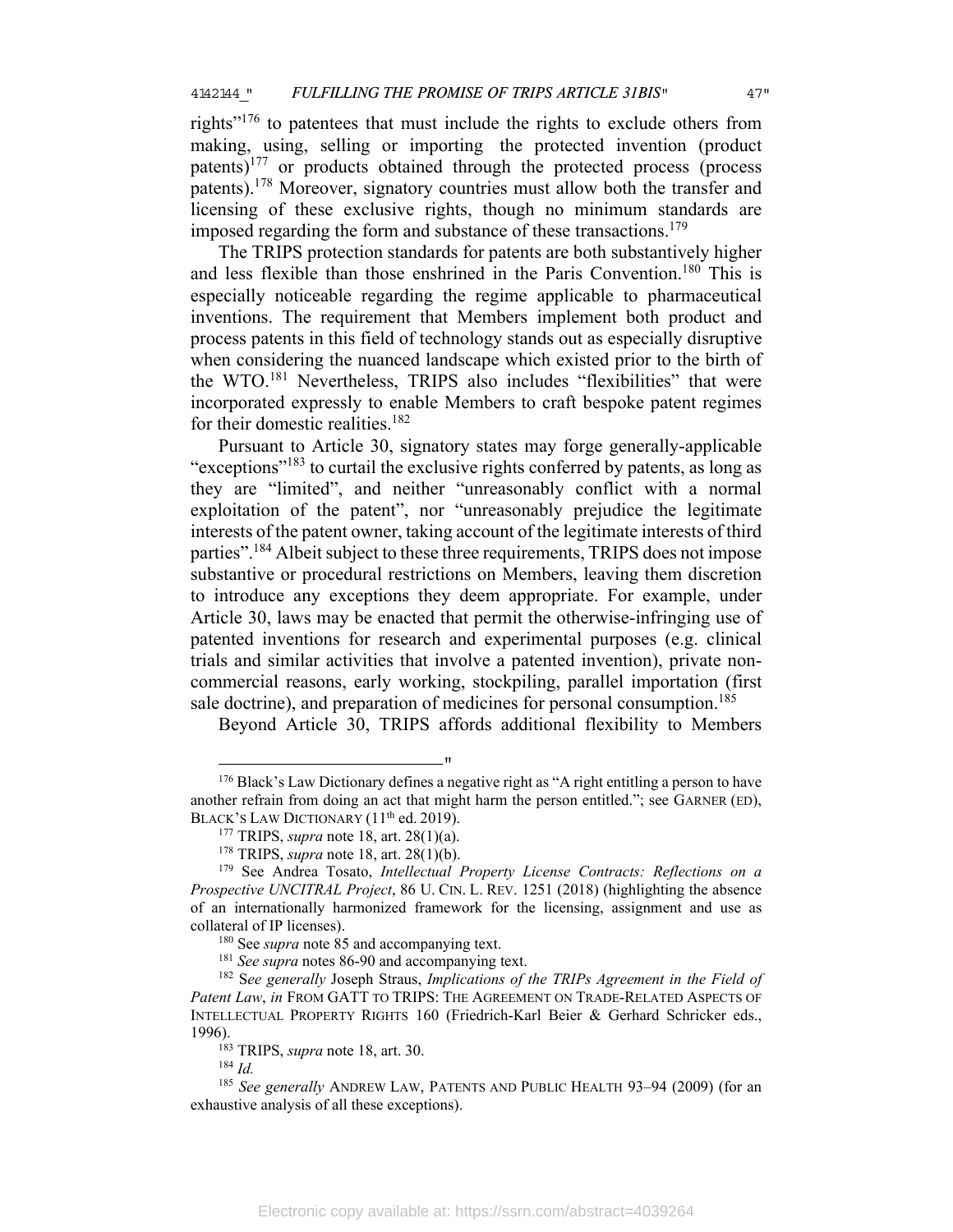regarding interventions that impair the rights of individual patent holders. Article 32 accepts that Members have the power to revoke determinate patents, imposing neither substantive nor procedural restrictions on such forfeitures, but for the requirement that patentees are afforded "an opportunity for judicial review".186 TRIPS also squarely recognizes that Members may issue CLs, yet establishes detailed conditions for the scope and duration of measures, as well as procedural and substantive safeguards for patentees.

#### *D. The TRIPS Compulsory Licensing Regime: Article 31*

The TRIPS compulsory licensing framework was originally enshrined in its entirety within Article 31. This provision was the object of lengthy and difficult negotiations.<sup>187</sup> It spawned the first internationally-harmonized regime for CLs, breaking new ground in an area of patent law that was previously left almost entirely to the discretion of each country.188 From a socio-political perspective, this was a momentous development in the compulsory licensing dispute between developing and developed countries that had started in the revision conferences of the Paris Convention and continued throughout the Uruguay Round.<sup>189</sup>

The key tenets of the Article 31 regime can be summarized as follows.<sup>190</sup> First, CLs can only be granted by governmental bodies, although no restrictions are imposed on their nature, composition or function.<sup>191</sup>

Second, each application for a CL must be considered "on its individual merits".<sup>192</sup> This requirement does not preclude Members from enacting laws that establish presumptions in favor of issuing CLs in determinate circumstances, $193$  yet it does exclude "blanket" compulsory licensing.<sup>194</sup>

<sup>186</sup> TRIPS, *supra* note 18, art. 32. Notably, this provision does not affect the limitations to patent revocations imposed by the Paris Convention; see 1 LADAS, *supra* note 83, at 519– 38 (for an exhaustive analysis of the rules on patent forfeitures in the Paris Convention).<br><sup>187</sup> See *supra* Part II.A.<br><sup>188</sup> See *supra* Part I.C.<br><sup>189</sup> See DANIEL J. GERVAIS, *supra* note 134, ¶ 3.439-3.449 (analyzing t

provision and the different drafts considered by negotiating states throughout the Uruguay Round).<br><sup>190</sup> The summary provided here does not touch upon Articles  $31(k)$  and (l) dealing with

the grant of compulsory licenses to remedy "anti-competitive practices", and to permit the "the exploitation of a patent … which cannot be exploited without infringing another patent" respectively. Compulsory licenses granted on these grounds lie outside the scope of the present enquiry.<br><sup>191</sup> TRIPS, *supra* note 18, art. 31(a).<br><sup>192</sup> *Id*. <sup>193</sup> For example, a Member might enact a law establishing that insufficient supply of a

patented product at an affordable price is grounds for the granting of a CL, placing the burden on patentees to prove otherwise.<br><sup>194</sup> See UNCTAD-ICTSD, RESOURCE BOOK ON TRIPS AND DEVELOPMENT 468 (2005)

<sup>(</sup>explaining that governments cannot grant "blanket authorizations of compulsory licences pertaining to types of technologies or enterprises, but instead should require each application  $\mathbf{u}$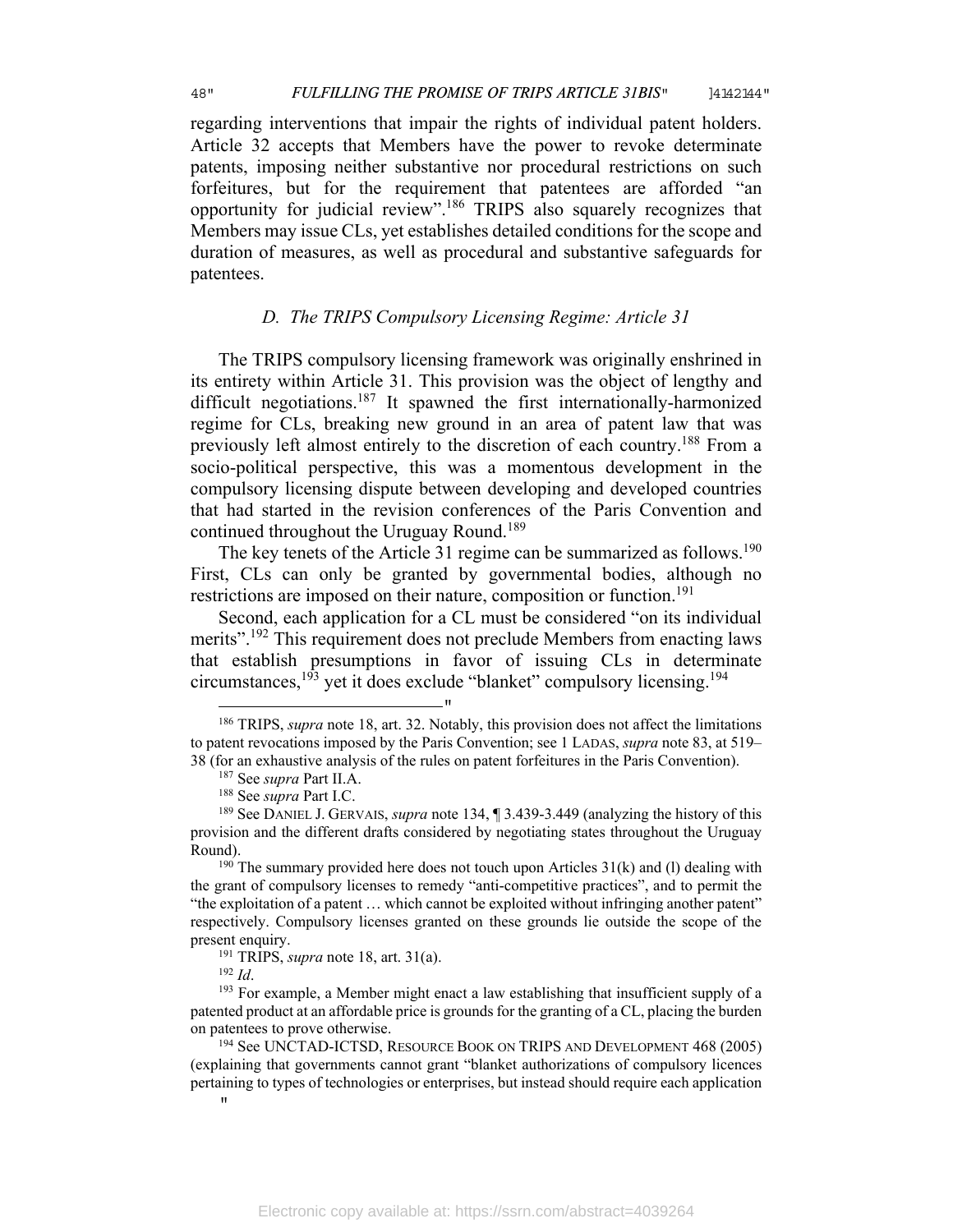Third, the lawful grant of a CL is conditional upon the prospective licensee having first undertaken "efforts" to obtain a consensual license from the patentee on "reasonable commercial terms and conditions" and that such efforts were not "successful within a reasonable period of time".<sup>195</sup> This negotiation requisite does not apply in "circumstances of extreme urgency" or for "public non-commercial use", though the issuing Member must notify the patent holder of issued CLs without delay.<sup>196</sup>

Fourth, the government act awarding a CL must specify its scope and duration and such limitations must legally binding on the licensee.<sup>197</sup>

Fifth, Members can only issue CLs that are non-exclusive and nonassignable. $198$ 

Sixth, Article 31(f) specifies that CLs must be "authorized predominantly for the supply of the domestic market" of the issuing country. Notably, this provision does not impose a determinate methodology to quantify such predominance, allowing Members to choose their own measuring parameters; nevertheless, the elasticity of the word "predominantly" is not boundless, making the substance of this restriction unequivocal.<sup>199</sup>

Seventh, Members must confer an "adequate remuneration" to patent holders subject to CLs, based on the relevant circumstances and the economic value of the protected invention.<sup>200</sup>

Eighth, consistently with the rule of law principle permeating the entirety of TRIPS,<sup>201</sup> Members must ensure that patentees have a right to challenge judicially both the issuance of a CL and the amount of compensation received.202

Since its adoption, Article 31 has attracted spirited criticism. Commentators have averred that it unjustifiably hinders Members' sovereign prerogatives to issue CLs to pursue public policy objectives and remedy

for a licence to undergo a process of review to determine whether it meets the established criteria for the granting of a licence"). 195 TRIPS, *supra* note 18, art. 31(b). *See generally* Richard A. Epstein & F. Scott Kieff,

*Questioning the Frequency and Wisdom of Compulsory Licensing for Pharmaceutical Patents Symposium: The Licensing of Intellectual Property*, 78 U. CHI. L. REV. 71 (2011) (considering the range of possible meanings attributable to "reasonable commercial terms and conditions").<br><sup>196</sup> *Id.* <sup>197</sup> TRIPS, *supra* note 18, art. 31(c).<br><sup>198</sup> TRIPS, *supra* note 18, art. 31 (d)-(e).<br><sup>199</sup> See Andrew D. Mitchell & Tania Voon, *Patents and Public Health in the WTO, FTAs* 

*and beyond: Tension and Conflict in International Law*, 43 JOURNAL OF WORLD TRADE (2009) (suggesting that predominance may be measured on the basis of diverse parameters); Frederick M. Abbott, *Compulsory Licensing for Public Health Needs: The TRIPS Agenda at the WTO after the Doha Declaration on Public Health*, QUAKER UNITED NATIONS OFFICE (GENEVA)(QUNO), OCCASIONAL PAPER 9 (2002) (who tentatively suggests that compulsory licenses under which the domestic market would receive forty percent of the supply, while three foreign markets each individually received twenty percent of the supply might be lawful). 200 TRIPS, *supra* note 18, art. 31(h). 201 See TRIPS, *supra* note 18, art. 41(4). 202 TRIPS, *supra* note 18, art. 31(i)-(j).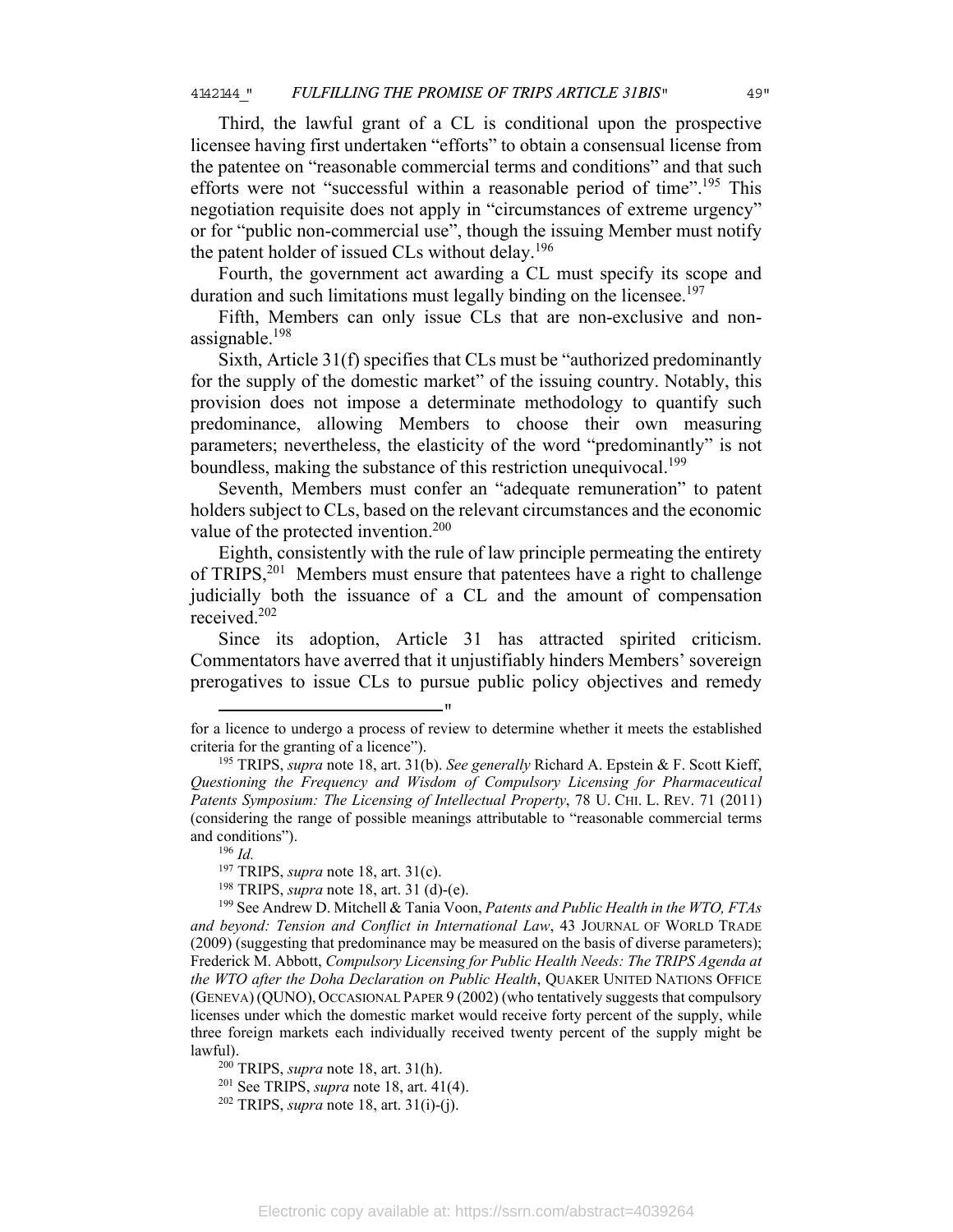abusive conduct, by entrenching impregnable safeguards for patentees.<sup>203</sup> We disagree.

It is unquestionable that Article 31 establishes mandatory minimum standards regulating the process for the issuance of CLs, their scope, duration, distribution and remuneration. However, this regime is built on the premise that Members may subject any patent, at any moment in time during its protection term, to a CL, regardless of the nature of the invention and whether it covers a product or a process, including patents on pharmaceuticals. Article 31 does not curtail the grounds upon which a Member may issue CLs in any way, nor does it dictate minimum substantive or evidentiary thresholds for such grants. Furthermore, all procedural and substantive protections for patentees mandated by this provision are built around broad and general standards, such as "reasonable commercial terms and conditions", "circumstances of extreme urgency", "purpose", and "adequate remuneration" that afford ample flexibility in their implementation. In our view, Article 31 unequivocally enshrines into international IP law the principle that CLs are a highly adaptable instrument which countries are free to tailor as broadly or narrowly as they deem appropriate for their domestic socio-economic milieu. It is this ample discretion that constitutes the normative core of the TRIPS compulsory licensing regime, not the relatively narrow safeguards that it affords to patentees.

# *E. The impact of the TRIPS Patent and Compulsory Licensing regimes on Members lacking pharmaceutical manufacturing capabilities*

The creation of the WTO and the advent of TRIPS were highly controversial.204 One view was that developing countries were being forced to implement and enforce high protection levels for IP rights that they would have never introduced otherwise, for the meagre recompense of smoother access to the saturated agricultural and manufacturing markets of the Global North.<sup>205</sup> The concern being voiced was that the world's poor would have

<sup>203</sup> See Dina Halajian, *Inadequacy of TRIPS & the Compulsory License: Why Broad Compulsory Licensing is Not a Viable Solution to the Access to Medicine Program*, 38 BROOK.J.INT'L L. 1191, 1197–98 (2012); Susan K. Sell, *TRIPs Was Never Enough: Vertical Forum Shifting, FTAS, ACTA, and TPP*, 18 J. INTELL. PROP. L. 447, 453–54 (2010–2011); Cameron Hutchison, *Over 5 Billion Not Served: The TRIPS Compulsory Licensing Export Restriction*, 5 U. OTTAWA L. & TECH. J. 43, 63–67 (2008); Bryan C. Mercurio, *Trips, Patents, and Access to Life-Saving Drugs in the Developing World*, 8 MARQ. INTELL. PROP. L. REV. 211, 223 (2004). 204 *See generally* Peter K. Yu, *TRIPS and Its Discontents*, 10 MARQ. INTELL. PROP. L.

REV. 369 (2006); Frederic M. Scherer, *A Note on Global Welfare in Pharmaceutical Patenting*, 27 WORLD ECONOMY 1127 (2004); CARLOS CORREA, *supra* note 151, at 3–10; SUSAN K. SELL, PRIVATE POWER, PUBLIC LAW: THE GLOBALIZATION OF INTELLECTUAL PROPERTY RIGHTS (2003); J. Michael Finger & Philip Schuler, *Implementation of Uruguay Round Commitments: The Development Challenge*, 23 THE WORLD ECONOMY 511 (2000);

DRAHOS & BRAITHWAITE, *supra* note 103. 205 *See generally* Scherer, *supra* note 204, at 1127–32; Ruth L. Okediji, *Public Welfare*   $\mathbf{u}$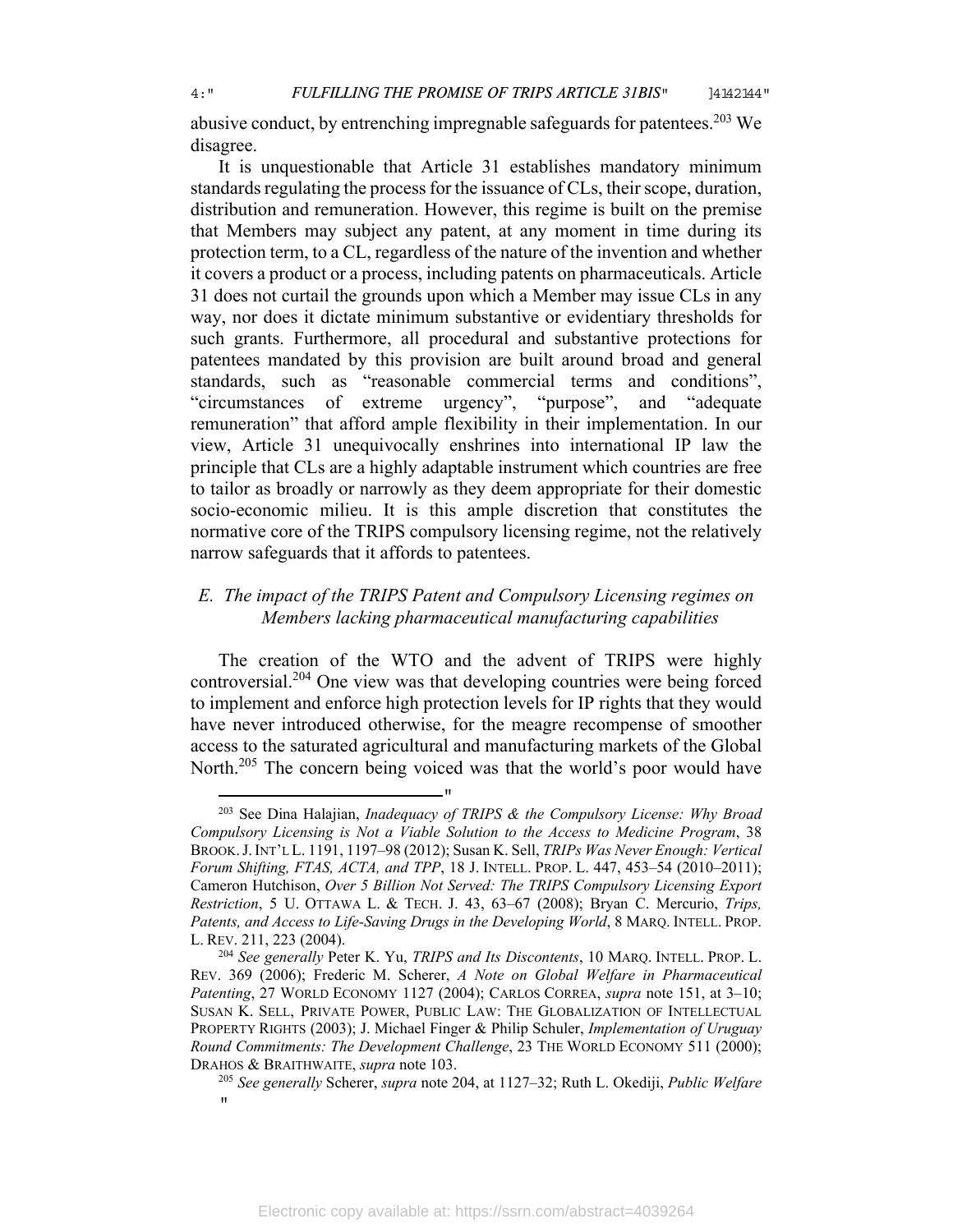their access to technological inventions and creative works restricted for the economic benefit of IP-rich corporations based in developed countries. Some commentators went as far as describing this new international trade law framework as an inequitable bargain, reminiscent of colonialism.206

The response to these criticisms was that the advent of globalized international trade had made the establishment of internationally-accepted minimum standards for the protection and enforcement of IP rights an absolute necessity to reduce counterfeiting and free-riding.<sup>207</sup> Proponents of this view observed that TRIPS had mostly reiterated rules and principles already present in other international IP conventions, with only minor substantive and procedural additions.<sup>208</sup> Moreover, they emphasized that the WTO would create a forum for international dispute resolution that would be based on the rule of law, protecting developing Members from overbearing unilateral actions of richer countries.<sup>209</sup>

Initially conducted in the abstract, this debate soon assumed concrete features in the realm of patents. Historically, countries that sought greater access to unavailable or expensive patented inventions made recourse to compulsory licensing only if there was at least one domestic manufacturer with the necessary infrastructure and know-how to fabricate the invention in question and compete with the patentee. When the necessary means for local production were absent, issuing a CL was a vacuous exercise. In such circumstances, countries looked to foreign markets where the product or process in question was cheaply and abundantly available either due to not being patented (Avenue 1) or because it was subject to a CL (Avenue 2).<sup>210</sup>

In the years following its entry into force, it became apparent that the TRIPS patents and compulsory licensing regimes had the combined effect of rendering both these avenues almost unviable.<sup>211</sup> Article 27 disrupted Avenue

*and the Role of the WTO: Reconsidering the Trips Agreement*, 17 EMORY INT'L L. REV. 819 (2003); SUSAN K. SELL, *supra* note 204. 206 *See generally* Rahmatian, *supra* note 27; Marci A. Hamilton, *The TRIPS Agreement:* 

*Imperialistic, Outdated, and Overprotective American Association of Law Schools' Intellectual Property Section's Symposium on Compliance with the TRIPS Agreement*, 29 VAND. J. TRANSNAT'L L. 613 (1996); DRAHOS & BRAITHWAITE, *supra* note 103, at 197–

<sup>207. 207</sup> *See generally* Daniel J. Gervais, *TRIPS & Development*, *in* INTELLECTUAL PROPERTY, TRADE AND DEVELOPMENT 13–16 (Daniel J. Gervais ed., 2007); Reichman, *supra* note 149; BANKOLE SODIPO, PIRACY AND COUNTERFEITING:GATT TRIPS AND DEVELOPING COUNTRIES 274–77 (1997). 208 See Daniel J. Gervais, *supra* note 207, at 13–17; Jerome H. Reichman, *Beyond the* 

*Historical Lines of Demarcation: Competition Law, Intellectual Property Rights, and International Trade after the GATT's Uruguay Round Symposium: Intellectual Property and Competition Law: Changing Views in the European Community and the United States of America*, 20 BROOK. J. INT'L L. 75 (1993–1995). 209 See generally Rochelle Cooper Dreyfuss & Andreas F. Lowenfeld, *Two* 

*Achievements of the Uruguay Round: Putting TRIPS and Dispute Settlement Together Symposium: Intellectual Property Law in the International Marketplace: TRIPS Panel Principal Paper*, 37 VA. J. INT'L L. 275 (1997).<br><sup>210</sup> See Abbott, *supra* note 2, at 318–22 (exhaustively describing both these avenues).<br><sup>211</sup> See Abbott & Reichman, *supra* note 2, at 923–30.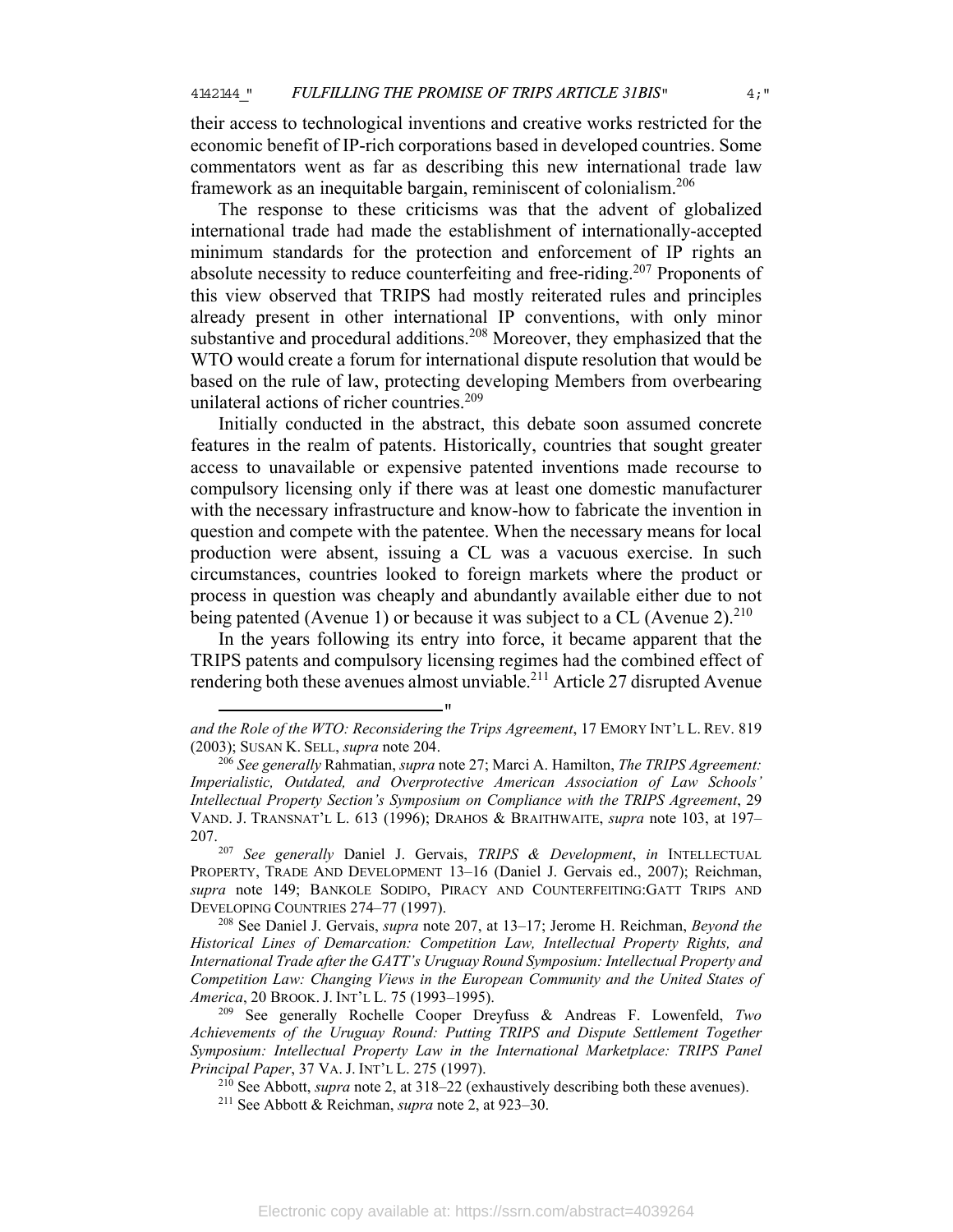1. By requiring that all Members implement patents for inventions in all fields of technology, this provision all but eliminated the possibility that a product or process would be patented in one county but not in others.<sup>212</sup> Synchronously, Article 31(f) almost completely precluded Avenue 2 by mandating that Members could only issue CLs "predominantly" for the supply of their domestic market.<sup>213</sup> In contradiction with the objectives articulated in Article 7, the TRIPS patents and compulsory licensing regimes made it harder for Members to access patented technologies in fields in which they had limited manufacturing capabilities.<sup>214</sup>

Critically, this facet of the TRIPS affected developing Members most acutely in respect of medical inventions.<sup>215</sup> Throughout the  $20<sup>th</sup>$  century, these countries had overcome their limited or absent manufacturing capacity in this sector by consistently purchasing pharmaceuticals from India, Brazil, Argentina and a few other jurisdictions that either did not recognize patent protection in this field or allowed the exporting of products manufactured under compulsory licenses.<sup>216</sup> As these Members gradually reformed their domestic patent laws to conform with Articles 27 and 31, this longestablished international procurement route for pharmaceuticals began to unravel. Tragically, the ensuing disruption in access to medicines concretized precisely at the time when developing Members were desperately scrambling to obtain the patented drugs necessary to contain the surging HIV/AIDS epidemic.217

# *F. The Doha Declaration and Article 31bis*

As the  $21<sup>st</sup>$  century drew to a close, ever-louder condemnation was levelled at the diminution in access to medicines foisted upon developing Members with limited pharmaceutical manufacturing capabilities by the combined effect of the TRIPS patent and compulsory licensing regimes. Bolstered by swelling support from scholars, activists and  $NGOs<sub>18</sub><sup>218</sup>$  a large group of developing Members submitted a proposal to fundamentally recast Articles 27 and 31 at the 2001 Doha Ministerial Conference.<sup>219</sup> Though this

<sup>&</sup>lt;sup>212</sup> See *supra* notes 169-172 and accompanying text.<br><sup>213</sup> See *supra* note 199 and accompanying text.<br><sup>214</sup> See *supra* notes 156-158 and accompanying text.<br><sup>215</sup> See Abbott & Reichman, *supra* note 2, at 318–22 (exhau of the TRIPS patents and compulsory licensing regimes on Members with limited production capabilities); 216 *See generally* Finger & Schuler, *supra* note 204; Amy Kapczynski, *Harmonization* 

*and Its Discontents: A Case Study of TRIPS Implementation in India's Pharmaceutical Sector*, 97 CALIF. L. REV. 1571 (2009). 217 See Brook K. Baker, *Arthritic Flexibilities for Accessing Medicines: Analysis of WTO* 

*Action Regarding Paragraph 6 of the Doha Declaration on the TRIPS Agreement and Public Health*, 14 IND. INT'L & COMP. L. REV. 613, 620–21 (2003).<br><sup>218</sup> On the access-to-medicine movement see *infra* notes 280-282 and accompanying

text.<br><sup>219</sup> See Council for Trade-Related Aspects of Intellectual Property Rights, Proposal by

 $\mathbf{u}$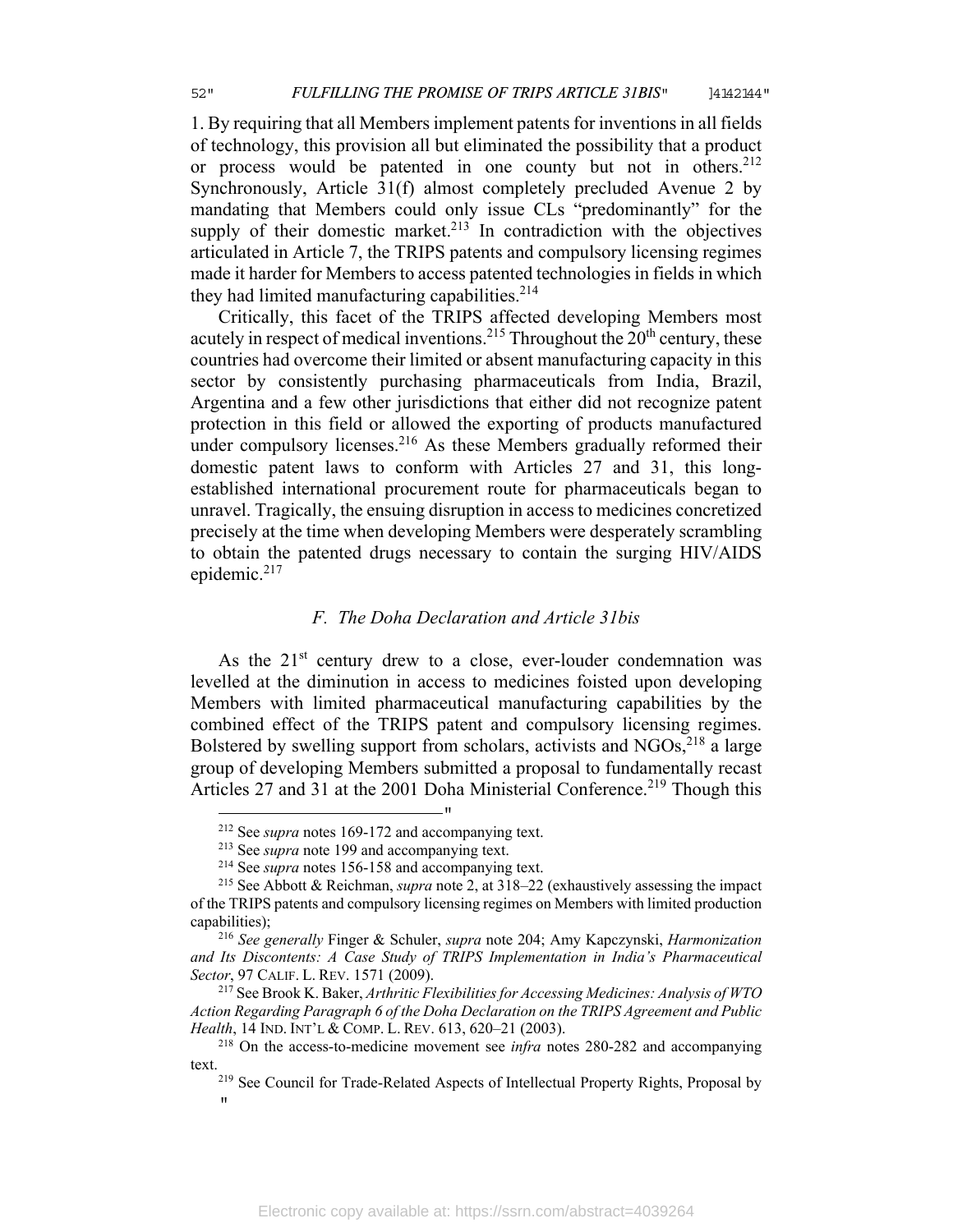initiative was resisted by developed Members, $220$  it succeeded in mustering unanimous support for the adoption of the Doha Declaration on the TRIPS Agreement and Public Health (the Doha Declaration).<sup>221</sup> The Doha Declaration recognized the importance of patent protection for medical inventions, but coextensively acknowledged "concerns about its effects on prices".<sup>222</sup> Concurrently, it reiterated the unfettered sovereign prerogative of Members to grant CLs and their "freedom to determine the grounds" upon which they are issued.<sup>223</sup> Expressing the key issue at the heart of the Doha Declaration, Paragraph 6 explicitly recognized the difficulties faced by countries with insufficient pharmaceutical manufacturing capacity in "making effective use of compulsory licensing under the TRIPS Agreement" and instructed the TRIPS Council to develop an "expeditious solution" to resolve this problem.<sup>224</sup> This was an explicit admission that the original TRIPS framework governing this issue was flawed.

In 2003, after two years of contentious negotiations,  $225$  the TRIPS Council duly adopted the Decision on Implementation of Paragraph 6 of the Doha Declaration on the TRIPS Agreement and Public Health (the Waiver Decision), in which it instituted a temporary "waiver" allowing WTO

 $\mathbf{u}$ 

 $220$  The Proposal by the African Group was met with stark opposition from the United States and the European Union; see *Id.*; DANIEL J. GERVAIS, *supra* note 134, ¶ 2.75-2.76.<br><sup>221</sup> World Trade Organization, Ministerial Declaration on the TRIPS Agreement and

Public Health of November 14, 2001, ¶ 6, WT/MIN(01)/DEC/W/2, 41 I.L.M. 755 (2002) [hereinafter Doha Declaration] Paragraph 1 Declaration on the TRIPS Agreement and Public Health No. WT/MIN(0)/DEC/2, 14 November 2001 available on https://www.wto.org/english/thewto\_e/minist\_e/min01\_e/mindecl\_trips\_e.pdf.; See James Thuo Gathii, *The Legal Status of the Doha Declaration on TRIPS and Public Health under the Vienna Convention on the Law of Treaties*, 15 HARV.J.L.TECH 291 (2002) (investigating the legal status of the Doha Declaration in international law and suggesting that it would be applied by the DSB as a formal amendment to the TRIPS agreement). 222 Doha Declaration, *supra* note 221, para. 3 ("We recognize that intellectual property

protection is important for the development of new medicines. We also recognize the

concerns about its effects on prices"). 223 Doha Declaration, *supra* note 221, para. 5 224 Doha Declaration, *supra* note 221, para. 6 ("we recognize that WTO Members with insufficient or no manufacturing capacities in the pharmaceutical sector could face difficulties in making effective use of compulsory licensing under the TRIPS Agreement. We instruct the Council for TRIPS to find an expeditious solution to this problem and to report to the General Council before the end of 2002."). 225 See Abbott, *supra* note 2, at 326–40 (explaining that three issues were at the heart of

this negotiations: scope of covered diseases, eligible importing countries, and the article(s) of the TRIPS Agreement that would be addressed by the solution).

the African Group, et al., IP/C/W/312, WT/GC/W/450, 4 October 2001 (01-4803), available at http://www.wto.org. This proposal featured a two-pronged solution. First, it suggested establishing an official interpretation of Article 30 under which signatory states could introduce an exception to patentees' rights that would permit the production and export of patented products "to address public health needs in importing Members". Second, building on the international law notion of "comity", it proposed explicitly recognizing that WTO Members with adequate capacity were authorized to "give effect" to compulsory licenses issued by other WTO members. See Abbott & Reichman, *supra* note 2, at 935 (providing an extensive analysis of this proposal and suggesting that it would have been superior to Article 31*bis*).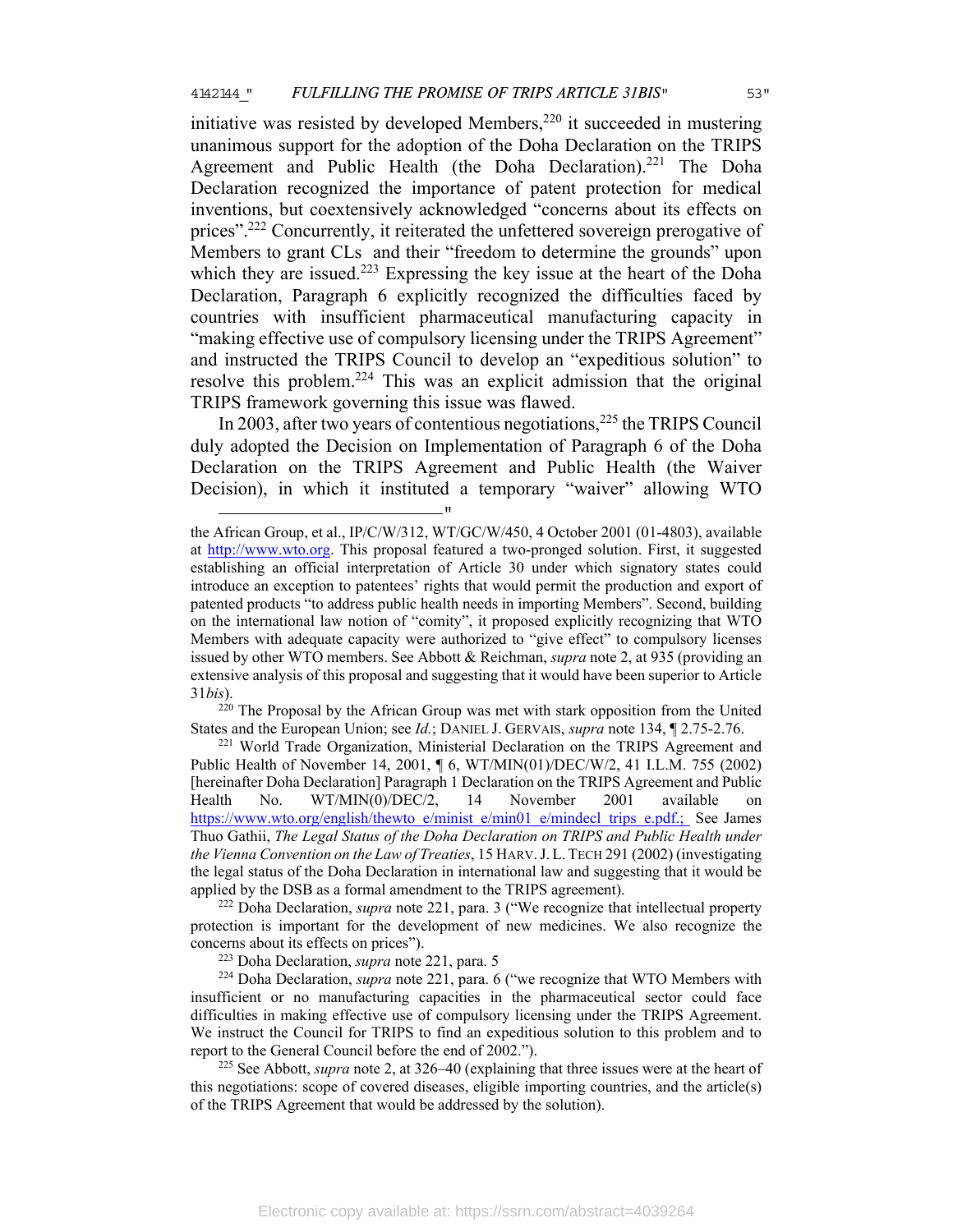Members to grant compulsory licenses free from the obligations imposed by Articles  $31(f)$  and (h).<sup>226</sup> In 2005, the WTO General Council adopted the "Protocol Amending the TRIPS Agreement" (the Amendment Protocol) which incorporated the substance of the Waiver Decision into TRIPS via the addition therein of Article 31*bis*, its Annex and the Appendix to the Annex (henceforth the Article 31*bis* System).227 The Amendment Protocol entered into force in 2017, after ratification by two-thirds of Members.<sup>228</sup>

The Article 31*bis* System allows a Member (the Importing State) with "insufficient or no manufacturing capacities in the pharmaceutical sector" $229$ to import patented "pharmaceutical products"<sup>230</sup> produced under a compulsory license granted by another Member (the Exporting State). Procedurally, it is structured as a dialogical interaction between an Importing and an Exporting State. At the outset, the Importing State must send a notice to the TRIPS Council. This document is not subject to approval, yet it must contain determinate information, including the name of the pharmaceutical product(s) that will be imported and the "expected quantity" required.<sup>231</sup> Moreover, unless the Importing State is an LDC,  $^{232}$  it must self-certify its lack of capabilities to produce the drug in question domestically,  $233$  and confirm

J)

<sup>&</sup>lt;sup>226</sup> See General Council Decision, Implementation of Paragraph 6 of the Doha Declaration on the TRIPS Agreement and Public Health (Aug. 30, 2003), WT/L/540/Corr. 1 (1 September 2003) [hereinafter the Waiver Decision]. This Waiver is permissible because any requirement of a WTO agreement, including TRIPS, may be waived. See WTO Agreement, *supra* note 17, art. IX(3–4).<br><sup>227</sup> See WTO General Council Decision of 6 December 2005, Amendment of the TRIPS

Agreement, WT/L/641, 8 Dec. 2005. It should be noted that both the Waiver Decision and the Amendment Protocol were adopted subject to two identical Council Chair's Statements

that reflected several key understandings agreed by all Members, including that 228 This threshold is established by the WTO Agreement, *supra* note 17, art. X ("Amendments to provisions of this Agreement . . . shall take effect for the Members that have accepted them upon acceptance by two thirds of the Members and thereafter for each other Member upon acceptance by it."). At the time of writing, 107 Members have ratified the Protocol Amending the TRIPS Agreement, while Members yet to do so have until 31 December 2021; see https://www.wto.org/english/tratop\_e/trips\_e/amendment\_e.htm.<br><sup>229</sup> See TRIPS, *supra* note 18, Annex to the TRIPS Agreement, 2(a)(ii).<br><sup>230</sup> See TRIPS, *supra* note 18, Annex to the TRIPS Agreement, 1(a

<sup>&</sup>quot;pharmaceutical product" as "any patented product, or product manufactured through a patented process, of the pharmaceutical sector needed to address the public health problems as recognized in paragraph 1 of the Declaration on the TRIPS Agreement and Public Health (WT/MIN(01)/DEC/2). It is understood that active ingredients necessary for its manufacture and diagnostic kits needed for its use would be included"). Notably, this definition neither distinguish between chemical drugs and biologics nor does it impose restrictions based on the illness being treated.<br><sup>231</sup> TRIPS, *supra* note 18, Annex to the TRIPS Agreement, 2(c).<br><sup>232</sup> TRIPS, *supra* note 18, Appendix to The Annex To The Trips Agreement ("Least-

developed country Members are deemed to have insufficient or no manufacturing capacities in the pharmaceutical sector). 233 TRIPS, *supra* note 18, Appendix To The Annex To The Trips Agreement

<sup>(&</sup>quot;insufficient or no manufacturing capacities for the product(s) in question may be established in either of the following ways: (i) the Member in question has established that  $\mathbf{u}$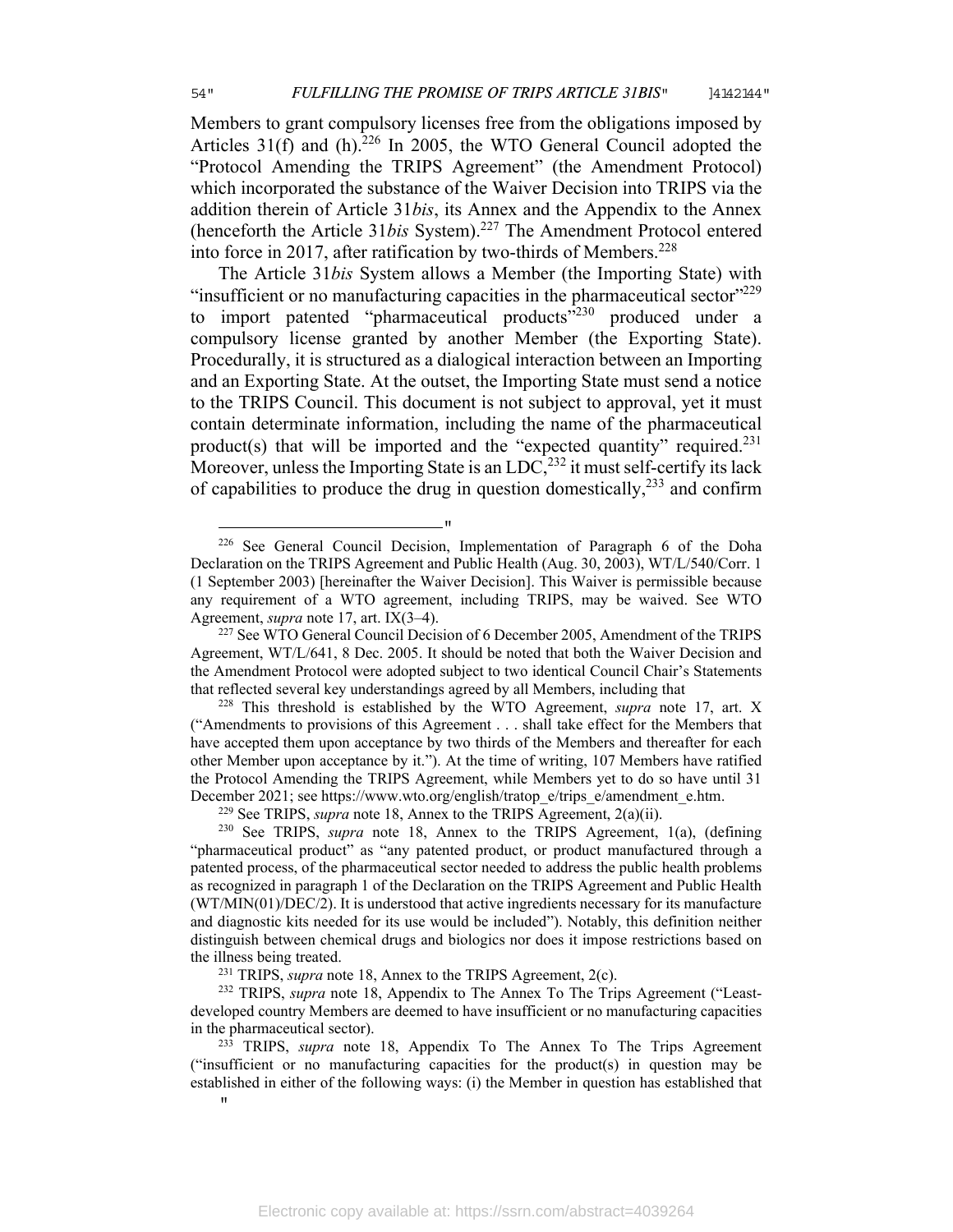that it has granted, or intends to grant, a compulsory license in accordance with Article 31 for the patented pharmaceutical product in question.<sup>234</sup>

Once the TRIPS Council has received the Importing State's notification, the Exporting State can issue an ECL that must still conform with Article 31 but which, crucially, is exempt from Article 31(f) "to the extent necessary for the purposes of production of a pharmaceutical product(s) and its export to an eligible importing Member(s)".<sup>235</sup> The terms of this compulsory license must bind the licensee both to manufacture the patented pharmaceuticals in a quantity no greater than that notified to the TRIPS Council and to export all of them to the Importing State.<sup>236</sup> Additionally, these products must be clearly identifiable "through specific labelling or marking", as well as distinguishable through special "packaging and/or colouring/shaping of the products themselves.<sup>237</sup>

The Exporting State must promptly notify the TRIPS Council that it has issued the ECL and its terms.<sup>238</sup> Prior to shipment, the licensee must create a website through which it discloses the exact quantities of pharmaceuticals supplied to the Importing State and the markings that render them distinguishable.<sup>239</sup> The Exporting State is required to pay compensation to the patentee subject to the compulsory license in question "taking into account the economic value to the importing Member of the use that has been authorized in the exporting Member".<sup>240</sup>

Notably, a Member is eligible as an Importing State only if it has notified the TRIPS Council of its intention to use the Article 31*bis* System.241 As of the time of writing, 37 developed Members had expressly elected either not to do so at all or only in circumstances of extreme urgency.<sup>242</sup> These opt-outs were expressed when the Amendment Protocol was adopted, almost as an informal political pact among technologically advanced countries not to use the Article 31*bis* System to encroach upon pharmaceutical patentees'

it has no manufacturing capacity in the pharmaceutical sector; or) ii) where the Member has some manufacturing capacity in this sector, it has examined this capacity and found that, excluding any capacity owned or controlled by the patent owner, it is currently insufficient for the purposes of meeting its needs").<br>
<sup>234</sup> TRIPS, *supra* note 18, Annex to the TRIPS Agreement, 2(a)(iii).<br>
<sup>235</sup> TRIPS, *supra* note 18, Annex to the TRIPS Agreement, 2(c).<br>
<sup>236</sup> TRIPS, *supra* note 18, Annex to t

importing member" as "any least-developed country Member, and any other Member that has made a notification to the Council for TRIPS of its intention to use the system set out in Article 31bis and this Annex ("system") as an importer".<br><sup>242</sup> The list of country that have notified the TRIPS Council of their intention to use the

Article 31*bis* System is available at https://www.wto.org/english/tratop\_e/trips\_e/public\_health\_notif\_import\_e.htm.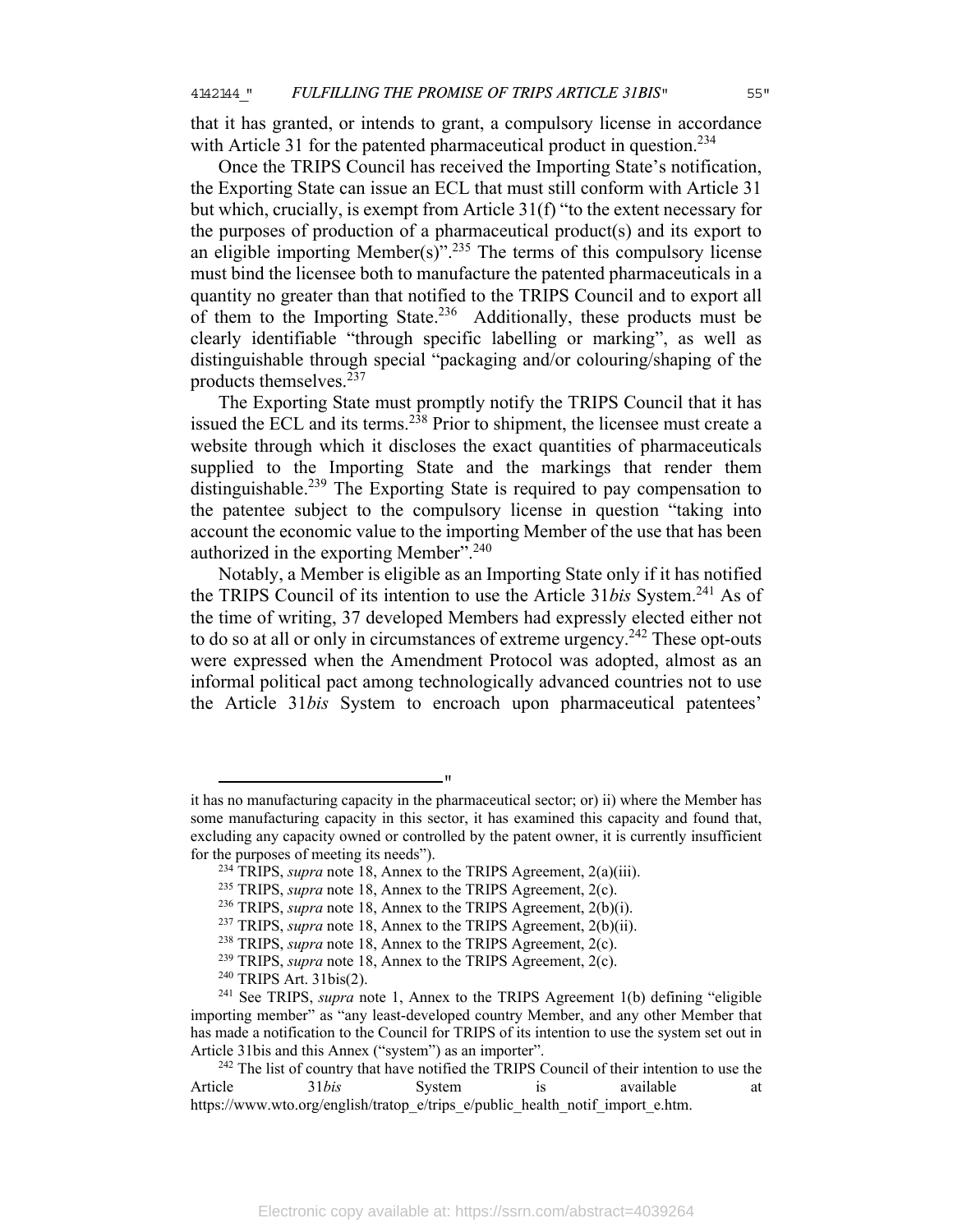rights.243 Ironically, the Covid-19 pandemic has exposed the shortsightedness of this accord. As several developed Members confront the inadequacy of their mRNA vaccine production capabilities and struggle to secure sufficient supplies to protect their population, sensitivity towards the plight of patentees appears to have suddenly diminished.<sup>244</sup>

The nascence of the Article 31*bis* System was received with excitement.<sup>245</sup> Government representatives, activists, and legal scholars welcomed the creation of a compulsory licensing mechanism purposely tailored to enable Members with insufficient pharmaceutical manufacturing capacity to source patented pharmaceuticals from markets with greater technical know-how. $246$  Equally, there was excitement at the prospect of the Article 31*bis* System opening a new pathway for greater collaboration between developing and developed Members. More broadly, there was hope that this reform would be the first step towards a more equitable and solidaristic TRIPS.<sup>247</sup>

Regrettably, this optimism has gradually dissipated as attempts to make recourse to the Article 31*bis* System have been few and mostly unsuccessful. In 2005, Ghana reportedly considered notifying the TRIPS Council of its intention to import HIV pharmaceuticals, yet ultimately abandoned this attempt and procured the required medications in the open market.<sup>248</sup> In 2008, Nepal notified the TRIPS Council that it wanted to import the chemotherapeutic drug erlotinib.249 Natco, an Indian generic pharmaceuticals manufacturer, applied for an ECL to supply Nepal, yet withdrew its application later after it was sued by the local patent holder for infringement. In 2021, in response to the Covid-19 pandemic, Bolivia notified the TRIPS Council of its intention to import 15 million doses of a vaccine patented by Johnson & Johnson and, synchronously, entered into a supply agreement with

<sup>243</sup> See Frederick M. Abbott & Jerome H. Reichman, *Facilitating Access to Cross-Border Supplies of Patented Pharmaceuticals: The Case of the COVID-19 Pandemic*, 23 J. INT. ECONOMIC LAW 535, 558–60 (2020).<br><sup>244</sup> See *Id.* (emphasizing that the Covid-19 pandemic has lucidly revealed how such opt-

outs were "ill-considered" and suggesting legal avenues for "opting back in).<br><sup>245</sup> See minutes of the special meeting of the TRIPS Council meeting of 30 January 2017,

WTO document IP/C/M/84. 246 See *Id.*; see also Abbott & Reichman, *supra* note 2, at 969; S. K. Verma, *The Doha* 

*Declaration and Access to Medicines by Countries Without Manufacturing Capacity*, *in* RESEARCH HANDBOOK ON THE PROTECTION OF INTELLECTUAL PROPERTY UNDER WTO RULES 623 (Carlos M. Correa ed., 2010). 247 See *Id..* 

<sup>248</sup> See WIPO ET AL., PROMOTING ACCESS TO MEDICAL TECHNOLOGIES AND INNOVATION 242 (2d ed. 2020) (describing Ghana's attempt to make recourse to the Article 31*bis* System).

 $249$  The pharmaceutical company Roche holds the patent to erlotinib and markets it around the world under the name Tarceva. On Nepal's attempt to use the Article 31*bis see generally Id.*; Donald Harris, *TRIPs after Fifteen Years: Success or Failure, as Measured by Compulsory Licensing*, 18 J. INTELL. PROP. L. 367, 390 (2011).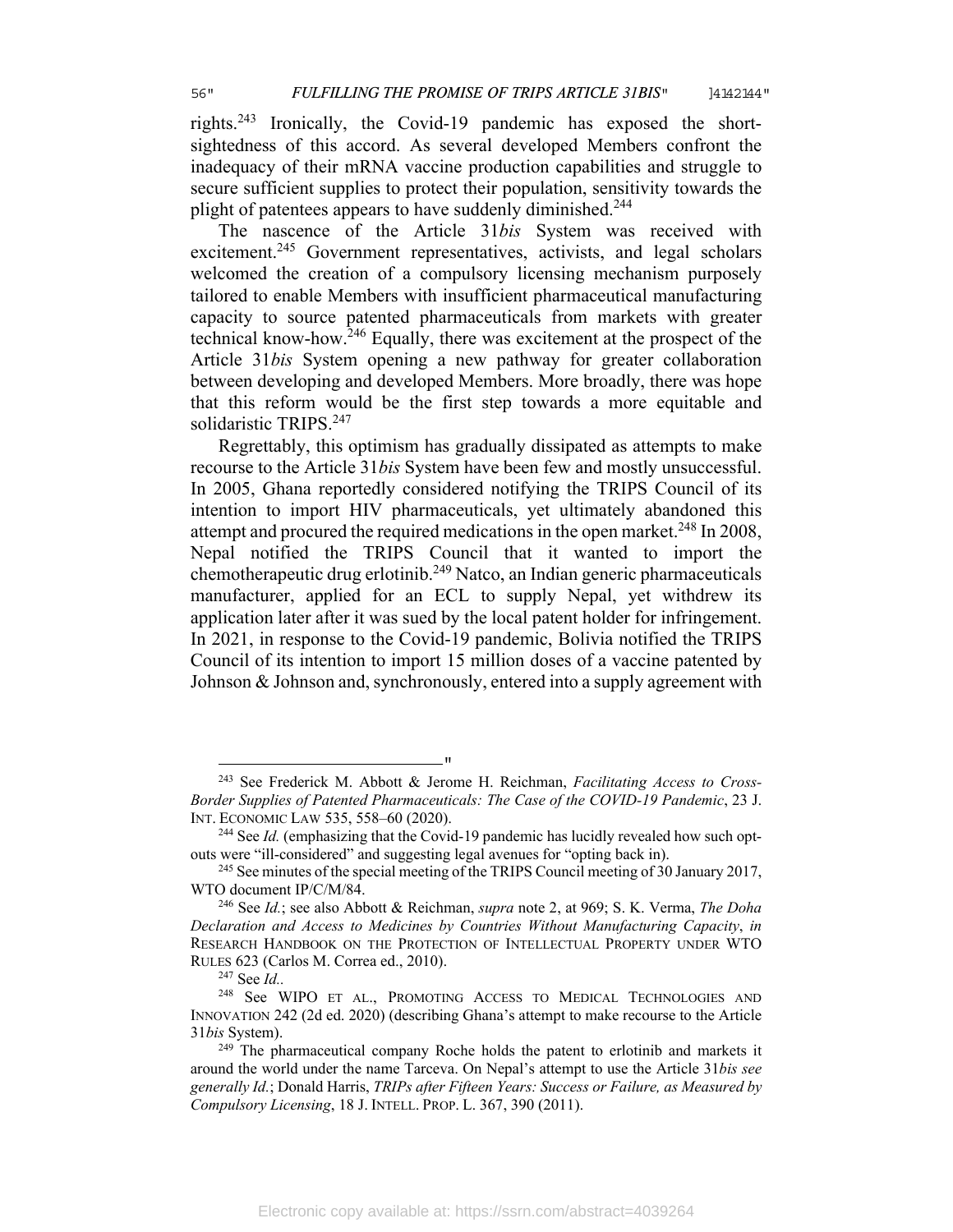Biolyse, a Canadian pharmaceutical manufacturer.<sup>250</sup> At the time of writing, Biolyse had lodged an application with the Canadian government for an ECL.251 It remains to be seen whether this attempt to use the Article 31*bis*  System will come to fruition.

Since its creation, the Article 31*bis* System has been used successfully only once by Rwanda and Canada (the Canada-Rwanda ECL).<sup>252</sup> in July 2007, following three years of preparations spearheaded by Médecins Sans Frontières, Rwanda notified the TRIPS Council that intended to import a fixed-dose combination of three HIV/AIDS drugs.<sup>253</sup> Two months later, Canada granted an ECL to Apotex, a local manufacturer of generic pharmaceuticals, and notified the TRIPS Council of this issuance, pursuant to Article 31*bis*. By the end of 2008, after several delays, Apotex exported the agreed medicines to Rwanda.

Eighteen years after its introduction, the extremely limited recourse to the Article 31*bis* System and its low success rate raise questions about its effectiveness in redressing the very flaw it was designed to solve.

#### **III. FACTORS HINDERING THE ARTICLE 31BIS SYSTEM**

This Part seeks to determine which factors are responsible for the stagnation of the Article 31*bis* System. This is a topic which has attracted significant attention, spawning a large but fragmented body of opinion. The TRIPS Council has addressed this issue in every one of its annual reviews on the "Special Compulsory Licensing System" since 2006;254 moreover, in

<sup>250</sup> See *Bolivia outlines vaccine import needs in use of WTO flexibilities to tackle pandemic,* available at a strategy and a strategy and a strategy and a strategy and a strategy and a strategy and a strategy and a strategy and a strategy and a strategy and a strategy and a strategy and a strategy and a

https://www.wto.org/english/news\_e/news21\_e/dgno\_10may21\_e.htm 251 See *Bolivia signs J&J vaccine deal with a twist - it needs WTO patent waiver*,

available at https://www.reuters.com/world/americas/bolivia-signs-jj-vaccine-deal-with-

<sup>&</sup>lt;sup>252</sup> See generally Nicholas G. Vincent, *TRIP-Ing up: The Failure of TRIPS Article 31Bis,* 24 GONZ. J. INT'L L. 1 (2020); Tolulope Anthony Adekola, *Has the Doha Paragraph 6 System Reached Its Limits?*, 15 JOURNAL OF INTELLECTUAL PROPERTY LAW &PRACTICE 525 (2020); Carlos Correa, *supra* note 40; Stacey B. Lee, *Can Incentives to Generic Manufacturers Save the Doha Declaration's Paragraph 6*, 44 GEO. J. INT'L L. 1387 (2012– 2013); Harris, *supra* note 249; Brin Anderson, *Better Access to Medicines: Why Countries Are Getting Tripped up and Not Ratifying Article 31-Bis Note*, 1 CASE W. RES.J.L. TECH. & INTERNET 165 (2009–2010); George Tsai, *Canada's Access to Medicines Regime: Lessons for Compulsory Licensing Schemes under the WTO Doha Declaration Note*, 49 VA.J. INT'L L. 1063 (2008); Christina Cotter, *The Implications of Rwanda's Paragraph 6 Agreement with Canada for Other Developing Countries Student Article*, 5 LOY. U. CHI. INT'L L. REV. 177 (2008). 253 See WIPO ET AL., *supra* note 248, at 243 (for a detailed history of the Canada-

Rwanda ECL, including a detailed analysis of Médecins Sans Frontières preparatory work, Rwanda's notification to the TRIPS council, as well as a description of the antiviral drugs in question); Vincent, *supra* note 252, at 19 (providing a detailed description of this composite drug and its formants). 254 For the most recent report, see WTO, *Annual Review of The Special Compulsory* 

*Licensing System*, IP/C/86 (11 November 2020).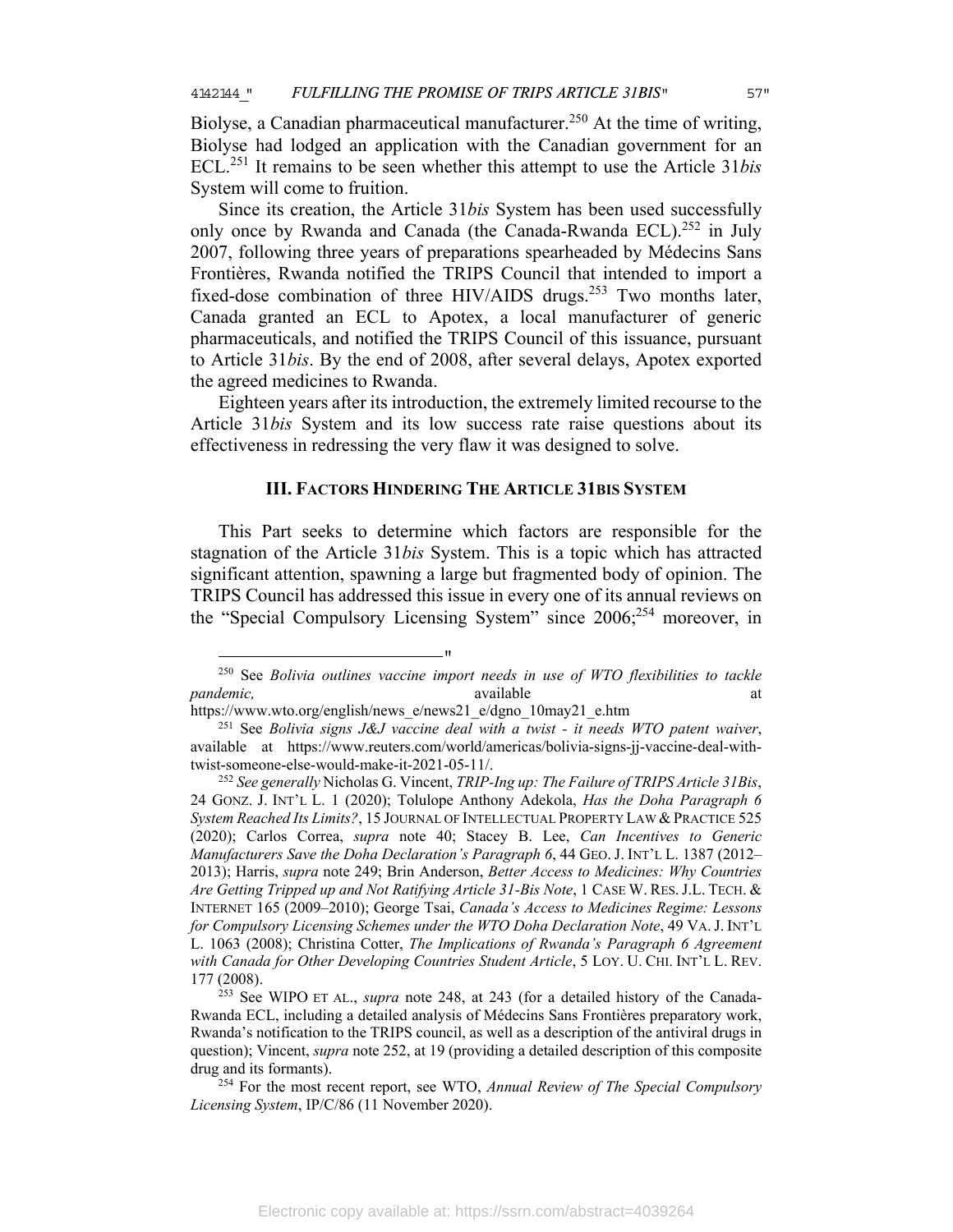2010, it held a session for Members to discuss openly implementation issues that might be affecting  $ECLs<sup>255</sup>$  The WTO, WIPO and WHO have also candidly acknowledged the inactivity of the Article 31*bis* System in a jointlyissued report focused on access to medical technologies and innovation.<sup>256</sup> Furthermore, academics, activists and NGOs have produced a panoply of diverse theories to account for the lack of success of ECLs. Considered holistically, we find that these sources have identified four broad groups of issues: governmental and corporate interferences, obtrusions caused by domestic laws and free trade agreements, procedural complexities and economic challenges. We now analyze each one in turn.

#### *A. Governmental and Corporate Interferences*

Mindful of the contentious past of compulsory licensing,  $257$ commentators have suggested that developing Members do not make recourse to the Article 31*bis* System, due to fear of retaliation from developed Members and pharmaceutical companies.<sup>258</sup> In support of this view, scholars and NGOs have long decried the manner in which the United States Government has historically weaponized Section 301 of the United States Tariff Act 1974<sup>259</sup> to pressure and sanction states that they deem not to protect American intellectual property interests adequately.<sup>260</sup> Moreover, they point to troubling episodes that have occurred in recent past when developing

 $\mathbf{u}$ 

301 over the past two decades); Suzanne Zhou, *Challenging the Use of Special 301 against Measures Promoting Access to Medicines: Options Under the WTO Agreements*, 19 J. INT. ECONOMIC LAW 51 (2016) (charting the historical development of Special 301 and analyzing a large number of cases in which it was used against developing countries); Sean M. Flynn, *Special 301 of the Trade Act of 1974 and Global Access to Medicines*, 7 JOURNAL OF GENERIC MEDICINES 309 (2010) (for a historical overview of Special 301 and its use during the first term of the Obama presidency).

<sup>255</sup> WTO, *Minutes of Meeting Held In The Centre William Rappard On 2 March 2010*,

IP/C/M/61 (1 June 2010) 35-42. 256 See WIPO ET AL., *supra* note 248, at 241–44. 257 See *supra* Part I.C. 258 See Halajian, *supra* note 203, at 1213–15; Harris, *supra* note 249, at 392; Carlos

<sup>&</sup>lt;sup>259</sup> 19 USC §221. Pursuant to this provision, the Office of the United States Trade Representative (USTR) annually prepares a report (the "Special 301" Report) examining how foreign countries protect intellectual property rights. Those that are considered to have adopted laws and practices with an "adverse impact (actual or potential) on the relevant United States' products" are placed on a "Priority Watch List" and may subject to unilateral trade sanctions. All Special 301 reports are available from Office of the United States Trade Representative (USTR) at https://ustr.gov/issue-areas/intellectual-property/Special-301. *See generally* Judith H. Bello & Alan F. Holmer, *Special 301: Its Requirements, Implementation, and Significance*, 13 FORDAM INT'L L.J. 259 (1989); Michael Palmedo, *United States: Unilateral Norm Setting Using Special 301*, *in* INTELLECTUAL PROPERTY LAW AND ACCESS TO MEDICINES 274 (Ragavan Srividya & Vanni Amaka eds., 2021). 260 See Palmedo, *supra* note 259 (offering an exhaustive analysis of the use of Special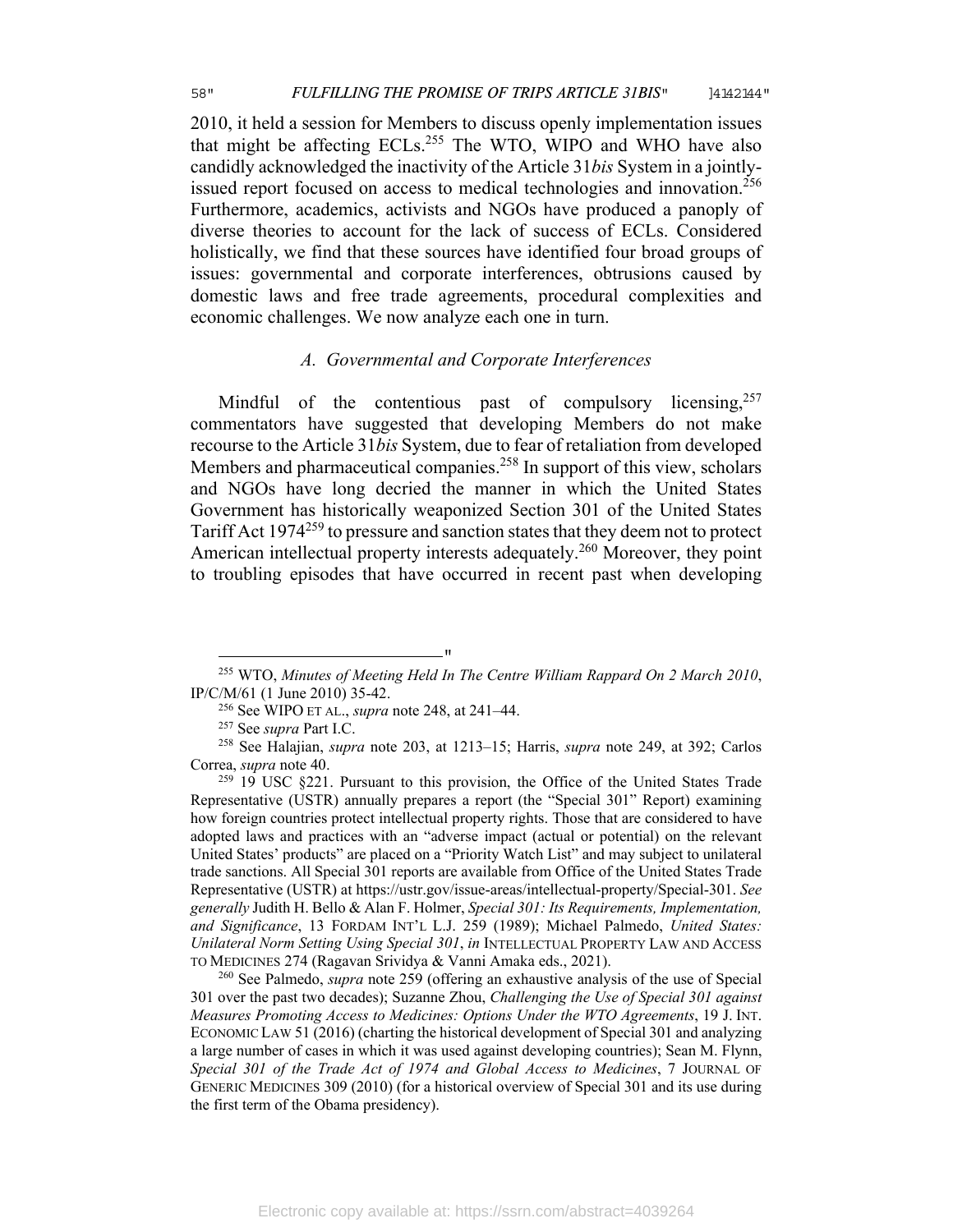Members have issued compulsory licenses.<sup>261</sup> For example, between 2006 and 2008, Thailand issued compulsory licenses for several patented pharmaceutical products used to treat HIV/AIDS (efavirenz, lopinavir/ritonavir), heart disease (clopidrogel) and cancer (letrozole, docetaxel, erlotinib, and imatinib).<sup>262</sup> Without negotiating with patent holders, compensation was a royalty set at 0.5% to 2% of the total sale value.<sup>263</sup> As Thailand provides healthcare to all residents free of cost at the point of access, the government projected that these measures would reduce its costs for these pharmaceuticals by a factor of  $10^{264}$ 

Some developed Members and the affected pharmaceutical companies responded aggressively. In 2007, the United States placed Thailand on its Special 301 "Priority Watch List",<sup>265</sup> declaring that "while the United States acknowledges a country's ability to issue such licenses in accordance with WTO rules, the lack of transparency and due process exhibited in Thailand represents a serious concern".266 By way of sanction, the United States barred Thai exports from entering its domestic market on a duty-free basis.<sup>267</sup>

The European Union had a mixed reaction. On one hand, the European Commission wrote to the Thai government expressing reservations regarding the lawfulness of its compulsory licensing practices;  $268$  on the other, the European Parliament passed a resolution expressing support for developing

<sup>261</sup> See generally Brook K. Baker, *Access to Medicines Activism: Collaboration, Conflicts, and Complementarities*, *in* INTELLECTUAL PROPERTY LAW AND THE RIGHT TO HEALTH: A HISTORY OF TRIPS AND ACCESS TO MEDICINES 295 (Srividhya Ragavan & Amaka Vanni eds., 2020) (recounting the pressure that developed countries and pharmaceutical corporations directed at South Africa in 1997, Brazil in 2001, Malaysia in 2003, Indonesia in 2004, and several others, in response to compulsory licensing initiatives). <sup>262</sup> These drugs were efavirenz, lopinavir/ritonavir, clopidogrel, letrozole, docetaxel,

erlotinib, and imatinib For an exhaustive explanation of Thailand's approach to the grant of these compulsory licenses see Ministry of Public Health and National Health Security Office, *Thailand, Facts and Evidences on the 10 Burning Issues Related to the Government Use of Patents on Three Patented Essential Drugs in Thailand*, February 2007, available at http://digicollection.org/hss/documents/s18718en/s18718en.pdf [hereinafter the 'Thai White Paper']. See Abbott & Reichman, *supra* note 2, at 952–53 (for a detailed analysis of these Thai compulsory licenses and the ensuing reaction from states and pharmaceutical companies); Cynthia M. Ho, *Patent Breaking or Balancing: Separating Strands of Fact from Fiction under Trips*, 34 N.C.J. INT'L L. & COM. REG. 371, 411–41 (2009) (providing an extensive legal analysis of these Thai CLs).<br>
<sup>263</sup> Thai White Paper, *supra* note 262, 17.<br>
<sup>264</sup> Thai White Paper, *supra* note 262, 11-15.<br>
<sup>265</sup> See *supra* notes 259-260 and accompanying text.<br>
<sup>266</sup> See USTR 2007 Spe

https://ustr.gov/sites/default/files/2007%20Special%20301%20Report.pdf.<br><sup>267</sup> Reports of the United Nations Secretary-General's High-Panel on Access to

Medicines, Promoting Innovation and Access to Health Technologies, (2016) 7 https://static1.squarespace.com/static/562094dee4b0d00c1a3ef761/t/57d9c6ebf5e231b2f02 cd3d4/1473890031320/UNSG+HLP+Report+FINAL+12+Sept+2016.pdf Accessed 19/02/2017, p. 25 268 Letter from Peter Mandelson, E.U. Trade Commissioner to Krirk-krai Jirapaet, Thai

Minister of Commerce (July 10, 2007), *available at* https://www.keionline.org/wpcontent/uploads/mandelson07102007.pdf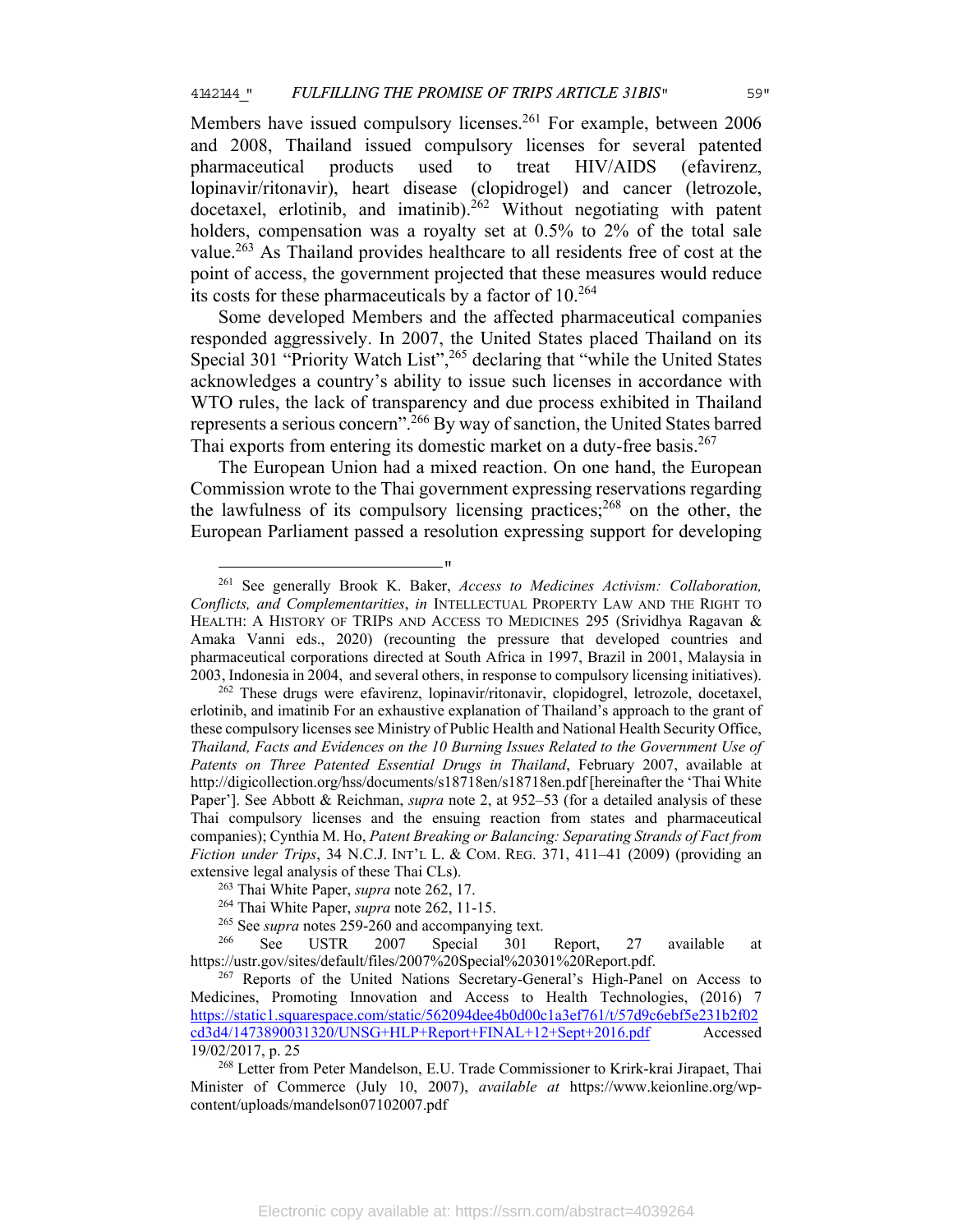Members that take advantage of TRIPS flexibilities to protect their citizens' right of access to medicines.<sup>269</sup> Meanwhile, Sanofi, the patent holder for clopidrogel, threatened to sue the Indian company involved in exporting the pharmaceutical in question into Thailand.<sup>270</sup> Even more troubling, Abbott, the patent holder for lopinavir/ritonavir, withdrew an array of new medicines for blood clots, kidney diseases, arthritis, high blood pressure, viral infection and inflammation from the Thai market.<sup>271</sup> Although this vindictive measure was later reversed, Thai patients suffered unnecessary harm at the hands of a private foreign actor. They were deprived of access to essential treatments, some of which had no alternative, for the duration of the entire dispute.

We agree that compulsory licensing, both under Article 31 and the Article 31*bis* System, are vulnerable to governmental and private retaliatory initiatives, including punitive trade policies and pharmaceutical product withdrawals. Such actions should be condemned unreservedly. They show arrogant disregard for Articles  $7-8$ ,  $^{272}$  the flexibilities included in the TRIPS patent regime,<sup>273</sup> the WTO Dispute Settlement Body,<sup>274</sup> the Doha Declaration,275 and Article 31*bis*(4) which explicitly prohibits Members not to challenge legitimately-issued  $ECLs$ <sup>276</sup> Even worse, these maneuvers encroach upon the national sovereignty of the targeted Members. They constitute a contemptible exploitation of the asymmetrical power relationship that exists between the Global North and the Global South in trade relations.

This notwithstanding, we believe that there is robust evidence to counter the view that the Article 31*bis* System has been scarcely utilized due to the fear of governmental and corporate reprisals. First, the stance of developed Members and pharmaceutical companies towards compulsory licensing has evolved considerably in the years since the adoption of TRIPS, and especially following the Doha Declaration. During the late 1990s and early 2000s, almost every instance of developing Members issuing compulsory licenses for a pharmaceutical product was characterized by political pressure and trade sanctions from national governments, often led by the United States, as well as staunch opposition from patent holders.<sup>277</sup>

<sup>&</sup>lt;sup>269</sup> European Parliament resolution of 12 July 2007 on the TRIPS Agreement and access to medicines, P6 TA-PROV(2007)0353, para 9, available at http://www.europarl.europa.eu/sides/getDoc.do?Type=TA&Reference=P6-TA-2007-

<sup>0353&</sup>amp;language=EN. 270 See Abbott & Reichman, *supra* note 2, at 953–54. 271 *See generally* V. Kuek et al., *Access to Medicines and Domestic Compulsory Licensing: Learning from Canada and Thailand*, 6 GLOBAL PUBLIC HEALTH 111 (2011) Paul Cawthorne et al., *Access to Drugs: The Case of Abbott in Thailand.* (2007) (for a contemporaneous account of these events).<br><sup>272</sup> See *supra* notes 156-158 and accompanying text.<br><sup>273</sup> See *supra* Part II.B.1.<br><sup>274</sup> See *supra* notes 182-186 and accompanying text.<br><sup>275</sup> See *supra* note 221-226 and acco

taken in conformity with the provisions of this Article and the Annex to this Agreement"). 277 See Patrick Bond, *Globalization, Pharmaceutical Pricing, and South African Health* 

 $\mathbf{u}$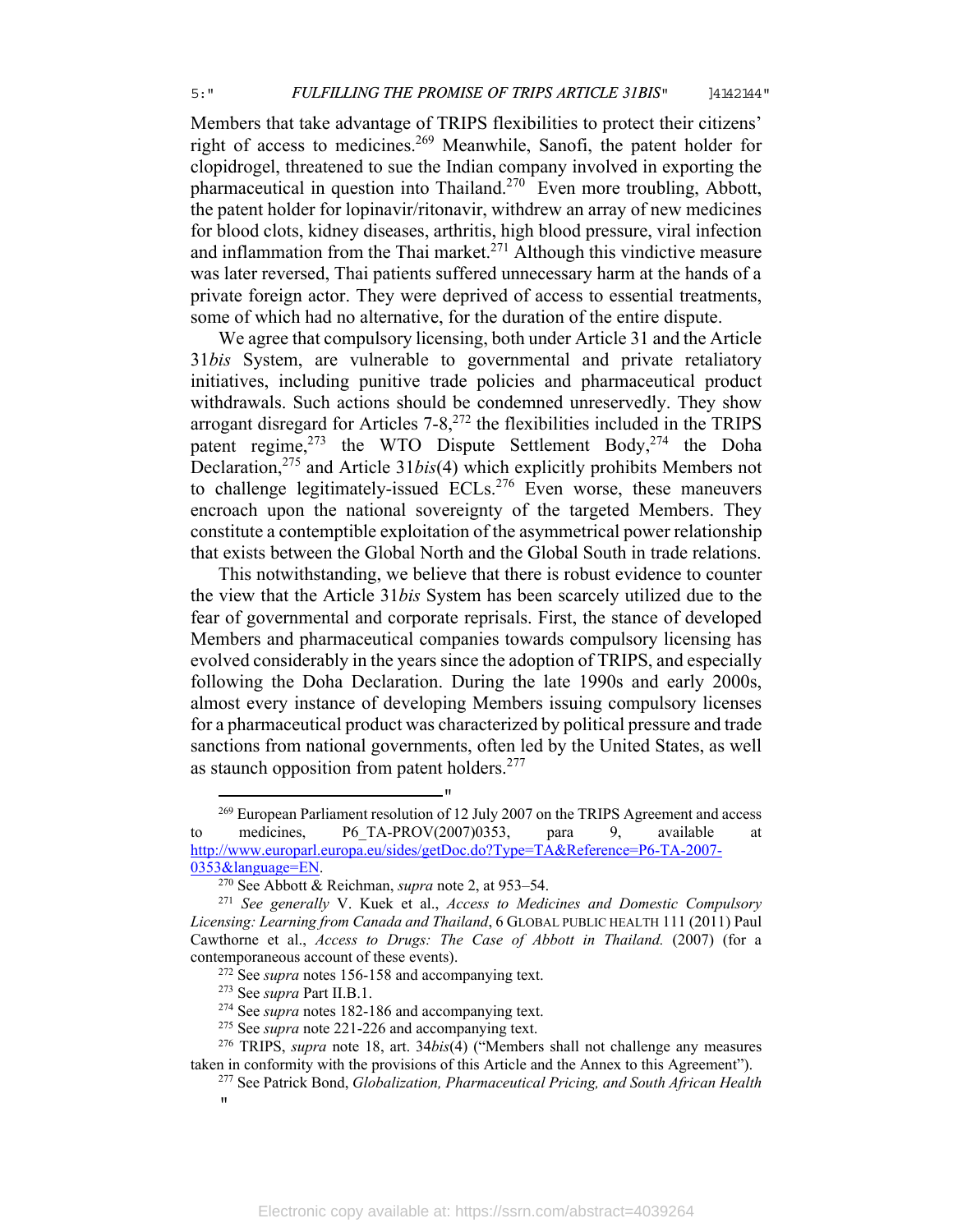However, over the past ten years, such hostile responses have become infrequent and less intense, while not vanishing entirely.278 Analyzing the conduct of the United States in recent cases, one commentator has gone as far as stating that "its bark is much worse than its bite".<sup>279</sup> This shift has largely been due to the "heroic civil society struggle" of the access-tomedicine movement (A2M).<sup>280</sup> Crucially, between 1999 and 2008, the A2M coordinated global awareness campaigns to censure and oppose the retaliatory initiatives directed at South Africa, Brazil, Malaysia, Indonesia and Thailand following their grant of compulsory licenses over pharmaceuticals.281 As a result, in all these cases, the patent holders and national governments responsible for these punitive actions received widespread condemnation from the international public, suffered substantial reputational damage and ultimately withdrew their opposition.<sup>282</sup>

Second, domestic and export compulsory licensing curtail patentees' rights in the exact same measure. If there were reluctance to use the Article 31*bis* System due to fear of retaliatory actions, the same would be true for CLs granted to supply the internal market of the issuing country. However, recent empirical evidence shows that Members of all income levels are regularly and effectively making recourse to domestic compulsory licensing for a growing range of patented pharmaceutical products.<sup>283</sup> Son and Lee

j,

*US Threats: Special 301 Reports 1998–2017 – Listing Concerns But Taking Little Action*, Available at https://healthgap.org/dont-be-afraid-of-compulsory-licenses-despite-us-threatsspecial-301-reports-1998-2017-listing-concerns-but-taking-little-action/. 280 *See generally* Baker, *supra* note 261; 'T HOEN, *supra* note 2, at 31–73; Amy

Kapczynski, *The Access to Knowledge Mobilization and the New Politics of Intellectual Property*, 117 YALE L.J. 804 (2008); Susan K. Sell, *Trips and the Access to Medicines Campaign Proceedings of the 2002 Conference - Access to Medicines in the Developing World: International Facilitation or Hindrance*, 20 WIS. INT'L L.J. 481 (2001–2002).<br><sup>281</sup> See Baker, *supra* note 261, at 302–19 (providing numerous bibliographical references

to contemporary accounts of the unfolding events); Thomas Owen, *The 'Access to Medicines' Campaign Vs. Big Pharma*, 11 CRITICAL DISCOURSE STUDIES 288 (2014); Nathan Ford et al., *The Role of Civil Society in Protecting Public Health over Commercial Interests: Lessons from Thailand*, 363 THE LANCET 560 (2004).<br><sup>282</sup> See Baker, *supra* note 261, at 302–19.<br><sup>283</sup> See See Medicines Law & Policy, The TRIPS Flexibilities Database, available at

http://tripsflexibilities.medicineslawandpolicy.org/ [hereinafter the TRIPS Flexibilities Database]; Kyung-Bok Son & Tae-Jin Lee, *Compulsory Licensing of Pharmaceuticals*   $\mathbf{u}$ 

*Policy: Managing Confrontation with US Firms and Politicians*, 29 INTERNATIONAL JOURNAL OF HEALTH SERVICES 765 (1999) (providing an account of the political pressure exercised by the United States on South Africa due to its compulsory licensing policy); Haroon Ashraf, *USA and Brazil End Dispute over Essential Drugs*, 357 THE LANCET 2112 (2001) (analyzing the contrast between United States and Brazil regarding patent protection of HIV/AIDS pharmaceuticals); Ho, *supra* note 262, at 411–41 (detailing the political and corporate pressures encountered by Thailand following the issuance of CLs on several patent pharmaceuticals). 278 See Baker, *supra* note 261, at 302–19 (describing both the progressive shift in stance

of developed Members and the increasingly more collaborative attitude of pharmaceutical companies). 279 *Id.* at 306; see also Brook Baker, *Don't Be Afraid of Compulsory Licenses Despite*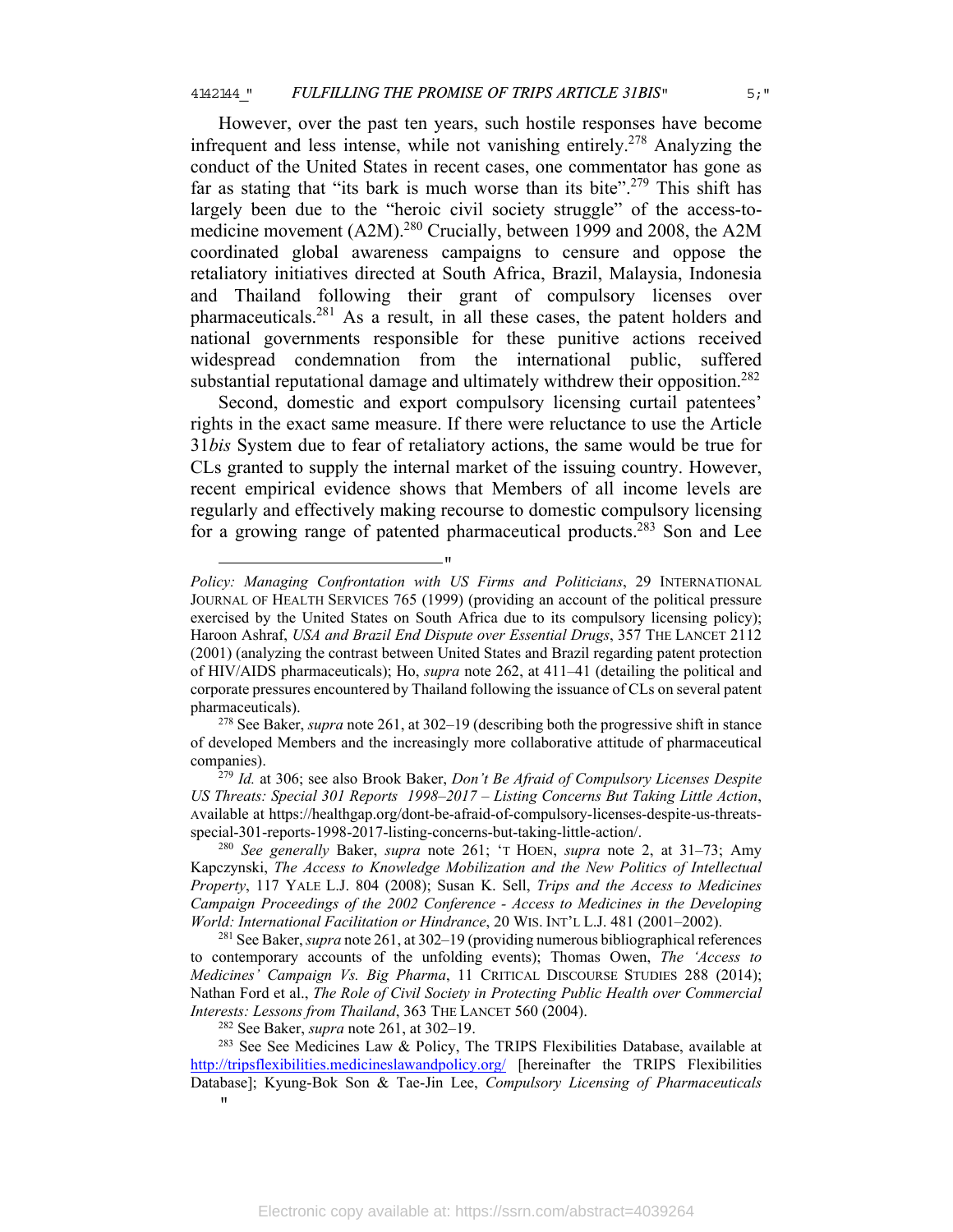have documented 108 attempts to issue CLs, for 40 different pharmaceuticals products, across 27 countries, between 1995 and 2018.<sup>284</sup> These efforts yielded 53 CLs, 18 price reductions, and 16 voluntary licenses, failing to achieve tangible results only in 21 cases. More than half of these attempts involved patented pharmaceuticals for the treatment of HIV/AIDS, yet influenza and cancer medicines have been increasingly subject to CLs over the past decade.<sup>285</sup> Between 2018 and 2020, there have been 10 additional applications for CLs, some of which in high income countries, for pharmaceuticals treating HIV/AIDS and cancer, but also opioid overdose, hepatitis C and cystic fibrosis.<sup>286</sup> Even more recently, Israel, Russia, and Hungary have issued CLs to increase the supply of pharmaceuticals used to treat Covid-19, with commentators and NGOs actively encouraging other countries to follow suit.<sup>287</sup>

#### *B. Domestic Law and Free Trade Agreements Obtrusions*

The WTO legal order does not preclude Members from entering into multilateral, regional or bilateral free trade agreements (FTA) that introduce

 $\mathbf{u}$ 

 $62"$ 

*Reconsidered: Current Situation and Implications for Access to Medicines*, 13 GLOBAL PUBLIC HEALTH 1430 (Oct. 2018); Ellen F.M. 't Hoen et al., *Medicine Procurement and the Use of Flexibilities in the Agreement on Trade-Related Aspects of Intellectual Property Rights, 2001–2016*, 96 BULL WORLD HEALTH ORGAN 185, 190 (Mar. 2018) (carrying out a comprehensive empirical study on the use compulsory licensing and concluding that "our study shows that TRIPS flexibilities have been used more frequently than is commonly assumed and have proven effective for procuring generic versions of essential medicines, particularly for treating HIV infections"); Son & Lee, *supra* (analyzing available empirical data and concluding that "there have been more attempts to issue compulsory licensing and for more pharmaceuticals, especially for oncology, than previously reported. This means that compulsory licensing that had been devised to cope with the HIV/AIDS pandemic in lowincome countries has become a practical measure in several Asian and Latin American countries, even for non-HIV/AIDS medicines."). See also Eduardo Urias & Shyama V. Ramani, *Access to Medicines after TRIPS: Is Compulsory Licensing an Effective Mechanism to Lower Drug Prices? A Review of the Existing Evidence*, 3 J. INT. BUS. POLICY 367 (2020) (reviewing a large body of empirical evidence and concluding that CLs on pharmaceutical patents yield material price reductions).<br><sup>284</sup> See Son & Lee, *supra* note 283. These data are consistent with those of the TRIPS

Flexibilities Database as well as previous empirical studies; see 't Hoen et al., *supra* note 283; Reed Beall & Randall Kuhn, *Trends in Compulsory Licensing of Pharmaceuticals Since the Doha Declaration: A Database Analysis,* 9 PLOS MEDICINE (2012).<br><sup>285</sup> See Son & Lee, *supra* note 283; the TRIPS Flexibilities Database.<br><sup>286</sup> See The TRIPS Flexibilities Database.<br><sup>287</sup> See Hilary Wong, *The Case for* 

GLOB. HEALTH (2020); World Trade Organization, *Patent-Related Actions taken in WTO Members in Response to the COVID-19 Pandemic*, *WTO Working Papers*, No. 2020/12 (2020) available at https://doi.org/10.30875/fb500072-en (discussing CLs issued by Israel and Hungary); Médecins Sans Frontières, *Compulsory licenses, the TRIPS waiver and access to Covid-19 medical technologies*, MSF Briefing Document (2021) available at https://msfaccess.org/sites/default/files/2021-

<sup>05/</sup>COVID\_TechBrief\_MSF\_AC\_IP\_CompulsoryLicensesTRIPSWaiver\_ENG\_21May20 21\_0.pdf (discussing CLs issued by Israel, Hungary and Russia).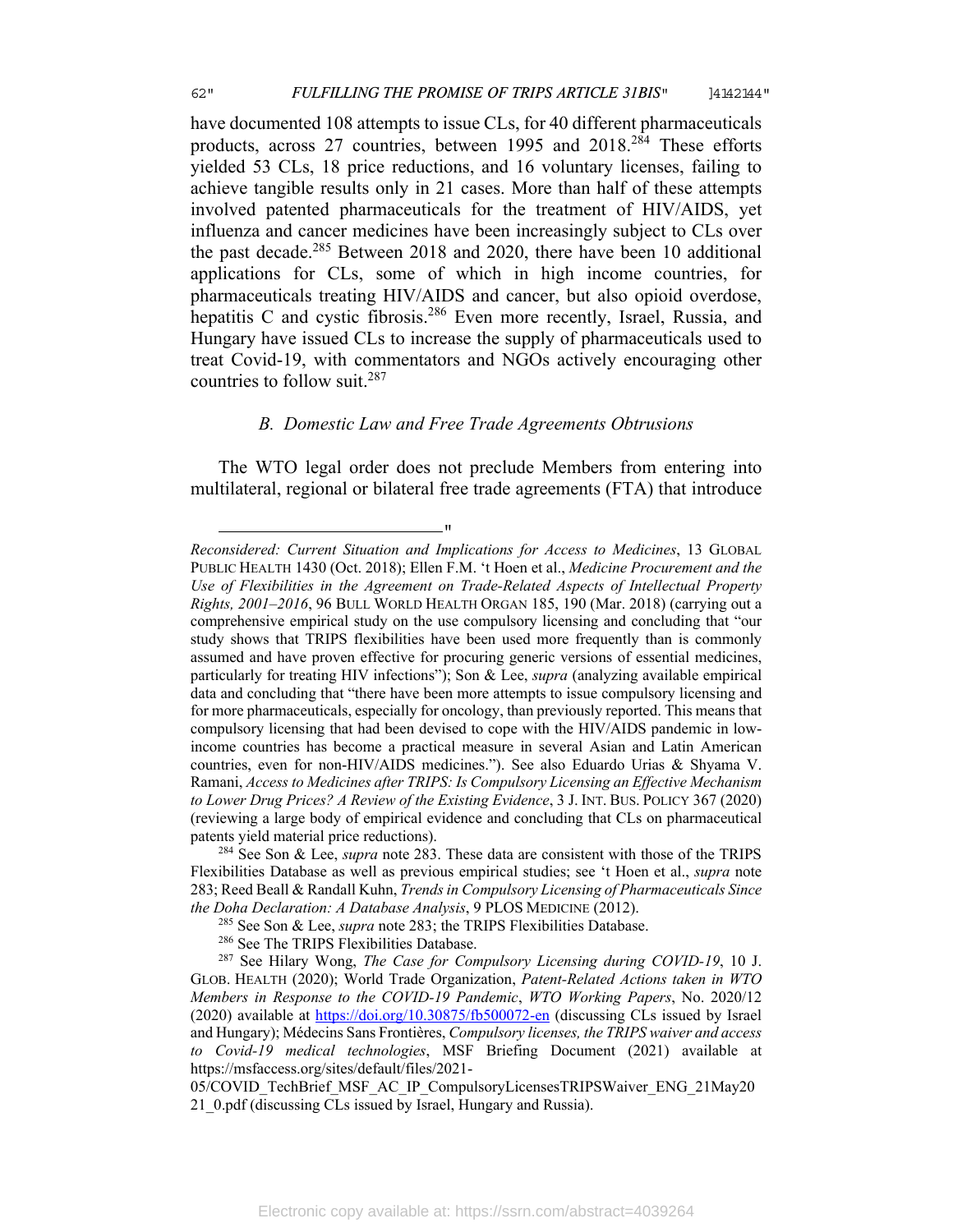higher IP protection standards than those established by TRIPS (commonly referred to as "TRIPS-Plus"), including restrictions on ECLs.<sup>288</sup> Equally, Members are free to enact domestic patent legislation that either directly or indirectly limits ECLs.

Commentators have advanced the view that there is a growing body of domestic laws,289 and TRIPS-Plus FTAs which undermine the Article 31*bis*  System.290 Regarding the former, Canada's Access to Medicines Regime (CAMR) has been highlighted as worrisome example.<sup>291</sup> At the time of its enactment, CAMR was heralded as a regime expressly designed to aid developing countries. Nevertheless, the legislative text imposes restrictions that are not demanded by TRIPS. Notably, it sets the maximum duration of compulsory export licenses to two years.<sup>292</sup> Moreover, it circumscribes the  $\mathbf{u}$ 

31*bis* System. In 2005, it amended the Canadian Patent Act 1985, R.S.C. to include new sections 21.01-21.19. See Act to Amend the Patent Act and the Food and Drugs Act (the Jean Chrétien Pledge to Africa Act), S.C. 2004, c.23. See generally Cohen-Kohler et al., *supra* note 289; Attaran, *supra* note 289; Tsai, *supra* note 252; Paige E. Goodwin, *Right Idea, Wrong Result - Canada's Access to Medicines Regime Notes and Comments*, 34 AM. J.L. & MED. 567 (2008); Elliott, *supra* note 289; Mark D. Penner & Prakash Narayanan, *Amendments to the Canadian Patent Act to Address Drug Access: Is Help on the Way?*, 60 FOOD AND DRUG LAW JOURNAL 459 (2005).<br><sup>292</sup> See Attaran, *supra* note 289 (highlighting that no other country has introduced such

a restriction in their domestic implementation of the Article 31*bis* System); Elliott, *supra*  $\mathbf{u}$ 

<sup>&</sup>lt;sup>288</sup> As a general proposition WTO rules encourage Members to enter into free trade agreements; see General Agreement on Tariffs and Trade 1994, Apr. 15, 1994, Marrakesh Agreement Establishing the World Trade Organization, Annex 1A, 1867 U.N.T.S. 187, 33 I.L.M. 1153 (1994), Article XXIV(4) ("The contracting parties recognize the desirability of increasing freedom of trade by the development, through voluntary agreements, of closer integration between the economies of the countries parties to such agreements."). *See generally* Pedro Roffe, *Intellectual Property Chapters in Free Trade Agreements: Their Significance and Systemic Implications*, *in* EU BILATERAL TRADE AGREEMENTS AND INTELLECTUAL PROPERTY: FOR BETTER OR WORSE? 17 (Josef Drexl et al. eds., 2014) (providing an exhaustive survey of FTAs that introduce IP standards above those included in TRIPS). 289 *See generally* Halajian, *supra* note 203, at 1216; Jillian C. Cohen-Kohler et al.,

*Canada's Access to Medicines Regime: Promise or Failure of Humanitarian Effort?*, 5 HEALTHCARE POLICY 40 (2010); Amir Attaran, *Why Canada's Access to Medicines Regime Can Never Succeed UNBLJ Forum: Recent Developments in Private International Law*, 60 U.N.B.L.J. 150 (2010); Richard Elliott, *Pledges and Pitfalls: Canada's Legislation on Compulsory Licensing of Pharmaceuticals for Export*, 1 INT. J. INTELLECTUAL PROPERTY MANAGEMENT (2006). 290 *See generally* HENNING GROSSE RUSE-KHAN, THE PROTECTION OF INTELLECTUAL

PROPERTY IN INTERNATIONAL LAW (2016); ERMIAS TEKESTE BIADGLENG & JEAN-CHRISTOPHE MAUR, THE INFLUENCE OF PREFERENTIAL TRADE AGREEMENTS ON THE IMPLEMENTATION OF INTELLECTUAL PROPERTY RIGHTS IN DEVELOPING COUNTRIES: A FIRST LOOK (2011); Hafiz Aziz ur Rehman, *India, TRIPs-Plus Free Trade Agreements and the Future of Access to Essential Medicines*, 19 INFO. & COMM. TECH. L. 267 (2010); Susan K. Sell, *supra* note 203, at 453; Bryan Christopher Mercurio, *Trips-Plus Provisions in Ftas: Recent Trends*, PUBLIC HEALTH LAW & POLICY (2006); Carlos M. Correa, *Bilateralism in Intellectual Property: Defeating the WTO System for Access to Medicines*, 36 CASE W. RES. J. INT'L L. 79 (2004).<br><sup>291</sup> Canada was the first country to adopt domestic legislation implementing the Article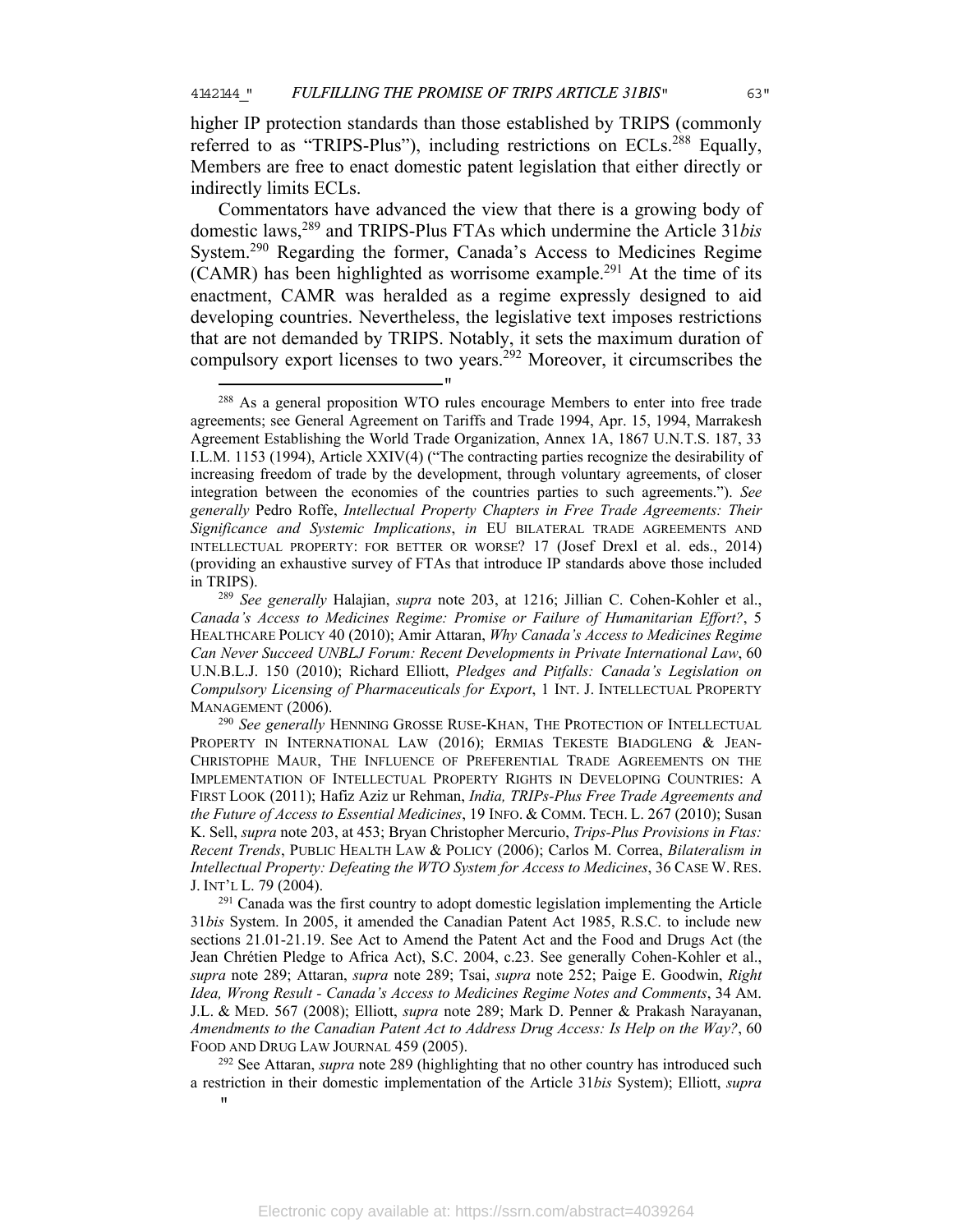pharmaceuticals that may be manufactured under such licenses to those included in a special list (Schedule 1) the amendment of which is subject to a dedicated administrative procedure.<sup>293</sup> Placing an ulterior onus on licensees, the Canadian Patent Act also requires that all medicines produced for export must meet Canadian marketing approval standards, rather than those of the Importing State.<sup>294</sup>

Regarding TRIPS-Plus FTAs, concerns have been raised about bilateral agreements that directly limit compulsory licensing.<sup>295</sup> For example, under the US-Jordan FTA, $^{296}$  the US-Singapore FTA, $^{297}$  and the US-Australia FTA,<sup>298</sup> signatory states agree to only issue compulsory licenses, both for domestic purposes and when acting as an Exporting State, to address a narrow set of issues: anti-competitive practices of patent holders, public noncommercial use and circumstances of extreme urgency.<sup>299</sup> Going even further, the US-Singapore FTA and US-Australia FTA also provide that patent holders cannot be compelled to assist compulsory licensees by having to share "undisclosed information or technical know-how".<sup>300</sup>

Equally, TRIPS-Plus FTAs which contain data exclusivity provisions<sup>301</sup>

JI.

Elliott, *supra* note 289, at 103 (expressing a negative view of this requirement).

<sup>295</sup> *See generally* Henning Grosse Ruse-Khan, *Protecting Intellectual Property Rights under BITs, FTAs and TRIPS: Conflicting Regimes or Mutual Coherence?*, *in* EVOLUTION IN INVESTMENT TREATY LAW AND ARBITRATION 485 (Chester Brown & Kate Miles eds., 2011); Bryan Christopher Mercurio, *supra* note 290; Carlos M. Correa, *supra* note 290.<br><sup>296</sup> United States-Jordan Free Trade Agreement Art. 1.2, Oct. 24, 2000, 41 I.L.M. 63

[hereinafter US-Jordan FTA].; see Hamed El-Said & Mohammed El-Said, *TRIPS-Plus Implications for Access to Medicines in Developing Countries: Lessons from Jordan-United States Free Trade Agreement*, 10 J. WORLD INTELL. PROP. 438 (2007). 297 United States-Singapore Free Trade Agreement art. 16.7(2), May 6, 2003, 42 I.L.M.

1026 [hereinafter US-Singapore FTA]. 298 United States-Australia Free Trade Agreement, art. 17.9(7)(b)(iii), May 18, 2004, 43

I.L.M. 1248 [hereinafter US-Australia]. 299 See Gaëlle P. Krikorian & Dorota M. Szymkowiak, *Intellectual Property Rights in* 

provide that safety and efficacy clinical trial data submitted by a patent holder to obtain sale approval by the national authorities of a state cannot be relied upon by competitors for a fixed period of time. *See generally* Jerome H. Reichman, *Rethinking the Role of Clinical Trial Data in International Intellectual Property Law: The Case for a Public Goods Approach*, 13 MARQ. INTELL. PROP. L. REV. 1 (2009); Aaron Xavier Fellmeth, *Secrecy,*   $\mathbf{u}$ 

 $64"$ 

note 289, at 107 (criticizing this unnecessary time restriction and highlighting its negative consequences); Goodwin, *supra* note 291, at 578–79. 293 See Elliott, *supra* note 289, at 100–101 (detailing the political debate that led to this

policy decision); Goodwin, *supra* note 291, at 574. 578-579 (emphasizing that no other country has imposed a comparable limitation when implementing Article 31bis); Tsai, *supra* note 252, at 1094–95.<br><sup>294</sup> See Attaran, *supra* note 289, at 159 (suggesting that this requirement is necessary)

*the Making: The Evolution of Intellectual Property Provisions in US Free Trade Agreements and Access to Medicine*, 10 THE JOURNAL OF WORLD INTELLECTUAL PROPERTY 388, 402–4 (2007) (analyzing the provisions that directly limit compulsory licensing in all major FTAs negotiated by the United States between 1994-2007); Harris, *supra* note 249, at 384–384 (analyzing the reach of TRIPs-Plus FTAs negotiated by the United States).<br><sup>300</sup> See US-Singapore FTA, art. 16.7; US-Australia FTA, art. 17.9.<br><sup>301</sup> Albeit with differences across jurisdictions, data exclusivity regimes typ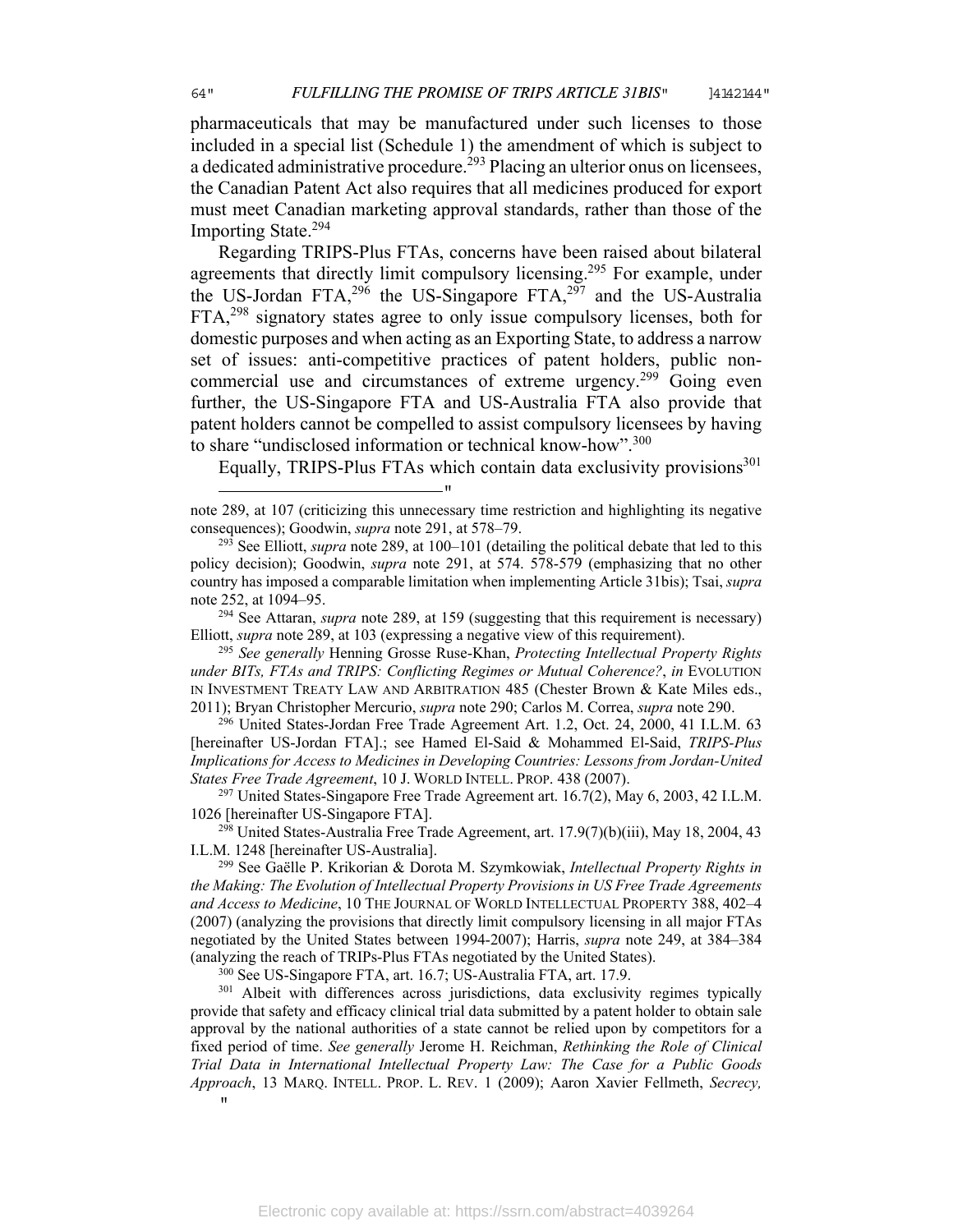have been denounced as detrimental to the Article 31*bis* System.<sup>302</sup> For example, the USA-Singapore FTA, US-Jordan FTA,  $303$  the US-Australia  $FTA<sup>304</sup>$ , the US-Chile FTA,<sup>305</sup> and the US-Morocco FTA<sup>306</sup> provide that if a signatory state requires the submission of information concerning the safety and efficacy of a pharmaceutical to authorize its marketing and sale, patentees cannot be mandated to share their own data with compulsory licensees, for a period of time that ranges from three to five years from the date when the patent was originally granted.<sup>307</sup>

We agree that domestic legislation and multilateral FTAs that directly or indirectly impede the issuance of ECLs are troubling. If the majority of the Members with mature pharmaceutical industries chose this path, the Article 31*bis* System might be rendered dead letter. Nevertheless, in our view, this is not the situation at present and there is encouraging evidence that the international community is moving in the opposite direction. Firstly, almost all Members with advanced pharmaceutical manufacturing capabilities have enacted domestic laws implementing the Article 31*bis* System that do not restrict the grant of compulsory export licenses.<sup>308</sup> Even Canada has explored the possibility of reforming its own framework.<sup>309</sup>

*Monopoly, and Access to Pharmaceuticals in International Trade Law: Protection of Marketing Approval Data under the TRIPs Agreement*, 45 HARV. INT'L L.J. 443 (2004); Carlos Maria Correa, *Unfair Competition under the TRIPS Agreement: Protection of Data Submitted for the Registration of Pharmaceuticals Symposium: Public Health and International Law*, 3 CHI. J. INT'L L. 69 (2002).<br><sup>302</sup> *See generally* Médecins Sans Frontières, *Data Exclusivity in International Trade* 

*Agreements: What Consequences for Access to Medicines?,* MSF Technical Brief (May 2004), available at http://www.citizen.org/documents/DataExclusivityMay04.pdf. 303 United States-Jordan Free Trade Agreement Art. 1.2, Oct. 24, 2000, 41 I.L.M. 63

<sup>[</sup>hereinafter US-Jordan FTA].; see El-Said & El-Said, *supra* note 296<br><sup>304</sup> United States-Australia Free Trade Agreement, art. 17.9(7)(b)(iii), May 18, 2004, 43

I.L.M. 1248 [hereinafter US-Australia]. 305 United States-Chile Free Trade Agreement, art. 17.10(b), June 6, 2003, 42 I.L.M.

<sup>1026. 306</sup> United States-Morocco Free Trade Agreement, art. 15.10(4), June 15, 2004, 44

I.L.M. 544. 307 See Krikorian & Szymkowiak, *supra* note 299, at 399–402 (analyzing the data

exclusivity provisions of all major FTAs negotiated by the United States between 1994- 2007). 308 An exhaustive database of the national laws adopted by Members to implement the

Article 31*bis* System is available https://www.wto.org/english/tratop\_e/trips\_e/par6laws\_e.htm; *see generally* Roger Kampf, *Special Compulsory Licences for Export of Medicines: Key Features of WTO Members' Implementing Legislation*, No. ERSD-2015-07 (World Trade Organization (WTO), Economic Research and Statistics Division 2015) (providing a comparative analysis of all the national legislations adopted to implement the Article 31*bis* System up to 2015). 309 See Daniele Dionisio, *Amending Canada's Access To Medicines Regime (CAMR): The* 

*New Fate Of Bill C-393*, IP Watch (2011) available at https://www.ipwatch.org/2011/06/28/amending-canada%E2%80%99s-access-to-medicines-regime-camrthe-new-fate-of-bill-c-393/. Having passed the Canadian lower house of Parliament, Bill C-393 stalled in the Senate and was not enacted; see Lindsey Amèrica-Simms & Richard Elliott, *Senate Stalling Derails Bill to Fix Canada's Law on Affordable Generic Medicines for Developing Countries.*, 15 HIV/AIDS POLICY & LAW REVIEW 24 (2011).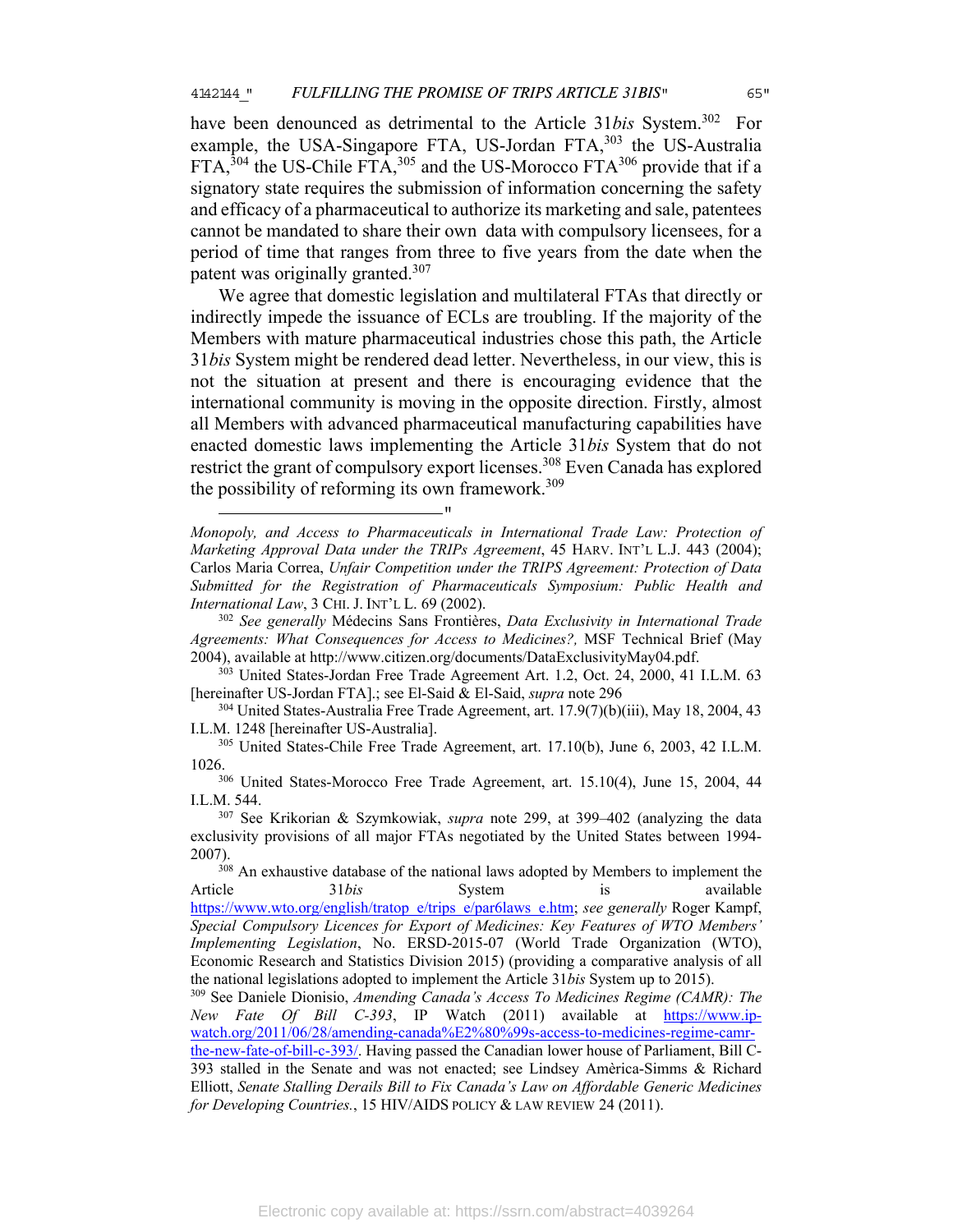Secondly, the problematic FTAs negotiated by the United States in the early 2000s were met by a wave of criticism by NGOs, international organizations and scholars, engendering significant public backlash.<sup>310</sup> In more recent times, the United States has entered into multilateral arrangements negotiated with Peru, Panama, Colombia and South Korea that expressly refer to the Doha Declaration and do not contain direct or indirect restrictions on the granting of compulsory export licenses.<sup>311</sup> In similar vein, the recently ratified United States-Mexico-Canada Agreement  $(USMCA)^{312}$ was ultimately stripped of data exclusivity provisions that would have undermined the Article  $31*bis* System; <sup>313</sup>$  this is especially significant in light of the fact that the previous North American Free Trade Agreement (NAFTA) contained restrictions on export compulsory licensing.<sup>314</sup> It should also be noted that FTAs negotiated by the European Union have generally not included restrictions to ECLs.<sup>315</sup> This is also true of recently multilateral agreements recently signed in by Asian and Oceanian Members, including the Comprehensive and Progressive Agreement for Trans-Pacific Partnership  $(CPTPP)^{316}$  and the Regional Comprehensive Economic Partnership  $(RCEP).<sup>317</sup>$ 

 $\mathbf{u}$ 

*Right to Regulate for Public Health*, 15 GLOBALIZATION AND HEALTH 35 (detailing how negotiations in the House of Representative ultimately resulted in the elimination of terms that would have assured ten years of data exclusivity for newly approved biologic medicines).<br><sup>314</sup> See North American Free Trade Agreement Art. 1709(10)(f), United States-Canada-

<sup>310</sup> On the Access-to-medicine movement see *supra* notes 280-283 and accompanying

text.<br><sup>311</sup> See United States-Panama Trade Promotion Agreement, art. 15.10, June 28, 2007; United States-Peru Trade Promotion Agreement, art. 16.10(2), Apr. 12, 2006; United States-Colombia Trade Promotion Agreement, art. 16.10(2), Nov. 22, 2006. United States-South Korea Free Trade Agreement, art. 18.11 Feb. 10, 2011. *See generally* Krikorian & Szymkowiak, *supra* note 299, at 402–4.<br><sup>312</sup> Agreement between the United States of America, the United Mexican States, and

Canada, Nov. 30, 2018, available at https://ustr.gov/trade-agreements/freetradeagreements/united-states-mexico-canada-agreement/agreement-between [hereinafter USMCA]. 313 See Ronald Labonté et al., *USMCA (NAFTA 2.0): Tightening the Constraints on the* 

Mexico, Dec. 17, 1992, 32 I.L.M. 289 (1993) (restricting compulsory licenses to the supply of the domestic market of the issuer and not contemplating exceptions to accommodate the Article 31*bis* System).<br><sup>315</sup> See Roffe, *supra* note 288 (noting that the EU has focused on geographical

indications in its TRIPS-Plus FTAs, rather than patents and compulsory licensing). The notable exception is the Trade Agreement between the European Union, and its Member States, of the one part, and Colombia and Peru, of the other part, OJ L 354, 21.12.2012, 3– 260, introducing a data exclusivity regime with a five-year term under art. 231.2.<br><sup>316</sup> See Daniel Gervais, *The Patent Option*, 20 N.C. J.L. & TECH. 357, 396–98 (2019)

<sup>(</sup>emphasizing that provisions on strengthening patent protection, as well as data exclusivity were removed from this treaty as soon as the US withdrew from negotiations). 317 See Deborah K. Elms, *Getting RCEP across the Line*, 20 WORLD TRADE REVIEW

<sup>373 (2021) (</sup>detailing the content of this FTA and highlighting the absence of provisions that go beyond TRIPS substantive minima for patent protection).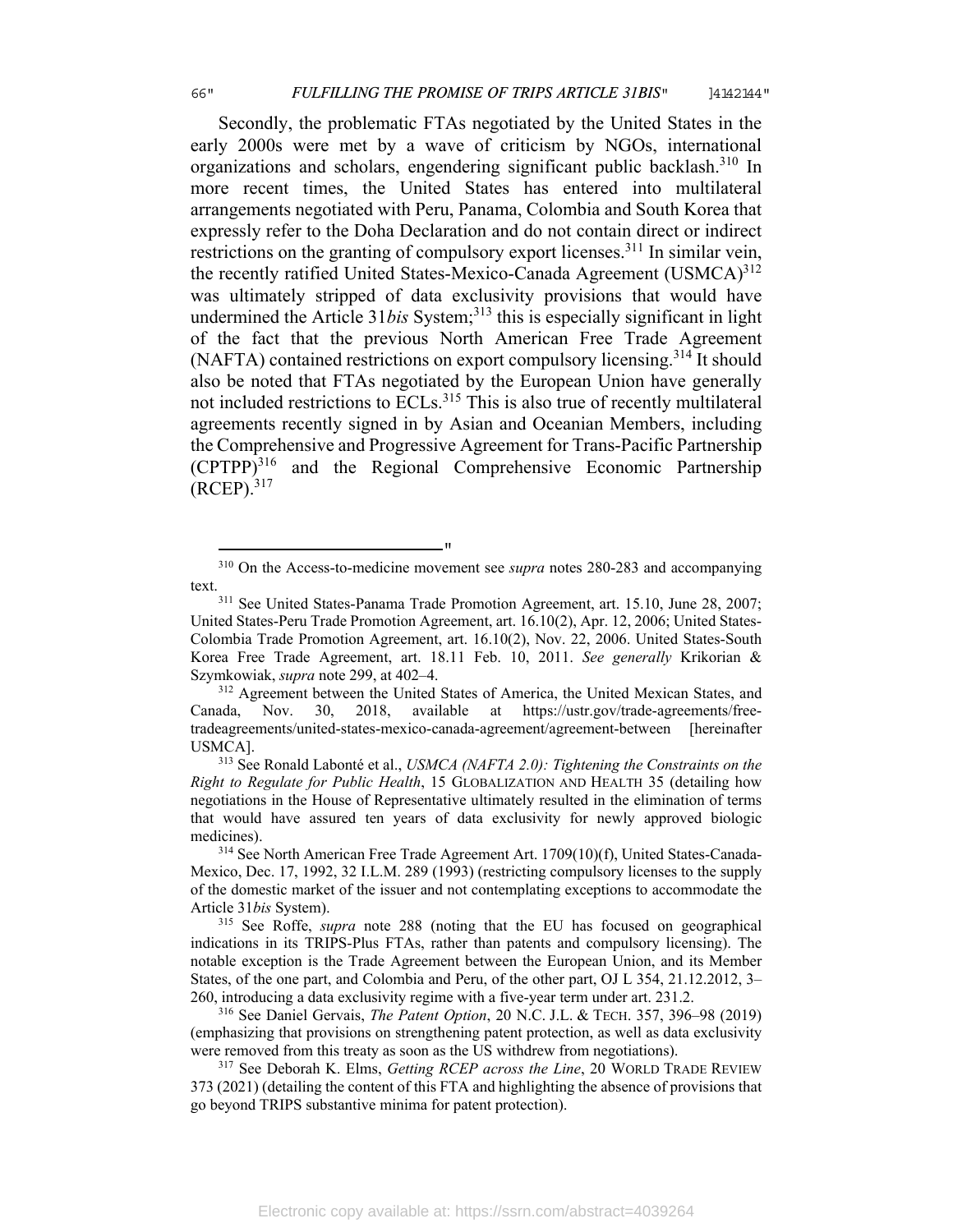#### *C. Procedural Complexities*

The Article 31*bis* System is governed by a protracted and onerous multistep procedure, punctuated by detailed requirements.<sup>318</sup> The Importing State must comply with a series of information disclosure obligations in its notification to the TRIPS Council.<sup>319</sup> Coextensively, the Exporting State must issue highly-specific compulsory licenses, pay compensation to the affected patentee, and keep the TRIPS Council duly informed.<sup>320</sup> Moreover, the licensee is also required to make public disclosures regarding the manufactured pharmaceuticals.<sup>321</sup>

Commentators have vigorously contended that the procedural dimension of the Article 31*bis* System is acutely problematic for developing Members, going as far as describing it as a "labyrinth".<sup>322</sup> As a general criticism, they remark that, when assessed in its entirety, the process is too protracted and demands an unrealistic degree of coordination among parties.<sup>323</sup> Regarding Importing States, the obligation for non-LDC Members to supply evidence of their insufficient manufacturing capabilities has been singled out as a heavy burden for "an already potentially strapped-for-resources member".<sup>324</sup> Scholars and NGOs have also denounced the requirement that Importing States specify the exact required quantity of the pharmaceutical in question, not only because this might be a challenging estimation *ex ante*, but particularly because the Article 31*bis* System does not contemplate a renewal or amendment mechanism to increase supply of the imported product after an ECL has been granted. $325$ 

Still sharper criticisms have been levied at the procedural burdens imposed on Exporting States and licensees. The prerequisite to negotiate with patent holders before an ECL can be issued  $326$  has been decried as a likely source of significant delays, especially when multiple patentees are

<sup>&</sup>lt;sup>318</sup> See *supra* notes 229-244 and accompanying text.<br><sup>319</sup> TRIPS, *supra* note 18, Annex to the TRIPS Agreement, 2(a).<br><sup>320</sup> TRIPS, *supra* note 18, Annex to the TRIPS Agreement, 2(b)(i)-(ii).<br><sup>321</sup> TRIPS, *supra* note Correa, *supra* note 40; Halajian, *supra* note 203, at 1202–4; Harris, *supra* note 249; Verma, supra note 246; Cohen-Kohler et al., *supra* note 289.<br><sup>323</sup> See Carlos Correa, *supra* note 40; Baker, *supra* note 217, at 655.<br><sup>324</sup> See Vincent, *supra* note 252, at 22.<br><sup>325</sup> See Carlos Correa, *supra* note 40, at 3;

*WTO Paragraph 6 System for Affordable Access to Medicines: Relief or Regulatory Ritualism*, 21 J. WORLD INTELL. PROP. 32, 39 (2018); Lee, *supra* note 252, at 1402. 326 This is a consequence of the fact that ECLs issued under Article 31*bis* must comply

with the requirements of Article 31, including Article 31(b). See *supra* notes 229-244 and accompanying text. See generally Jillian C. Cohen-Kohler et al., *Canada's Implementation of the Paragraph 6 Decision: Is It Sustainable Public Policy?*, 3 GLOBAL HEALTH 12 (remarking that this requirement turned out to be especially problematic in the Canada-Rwanda ECL).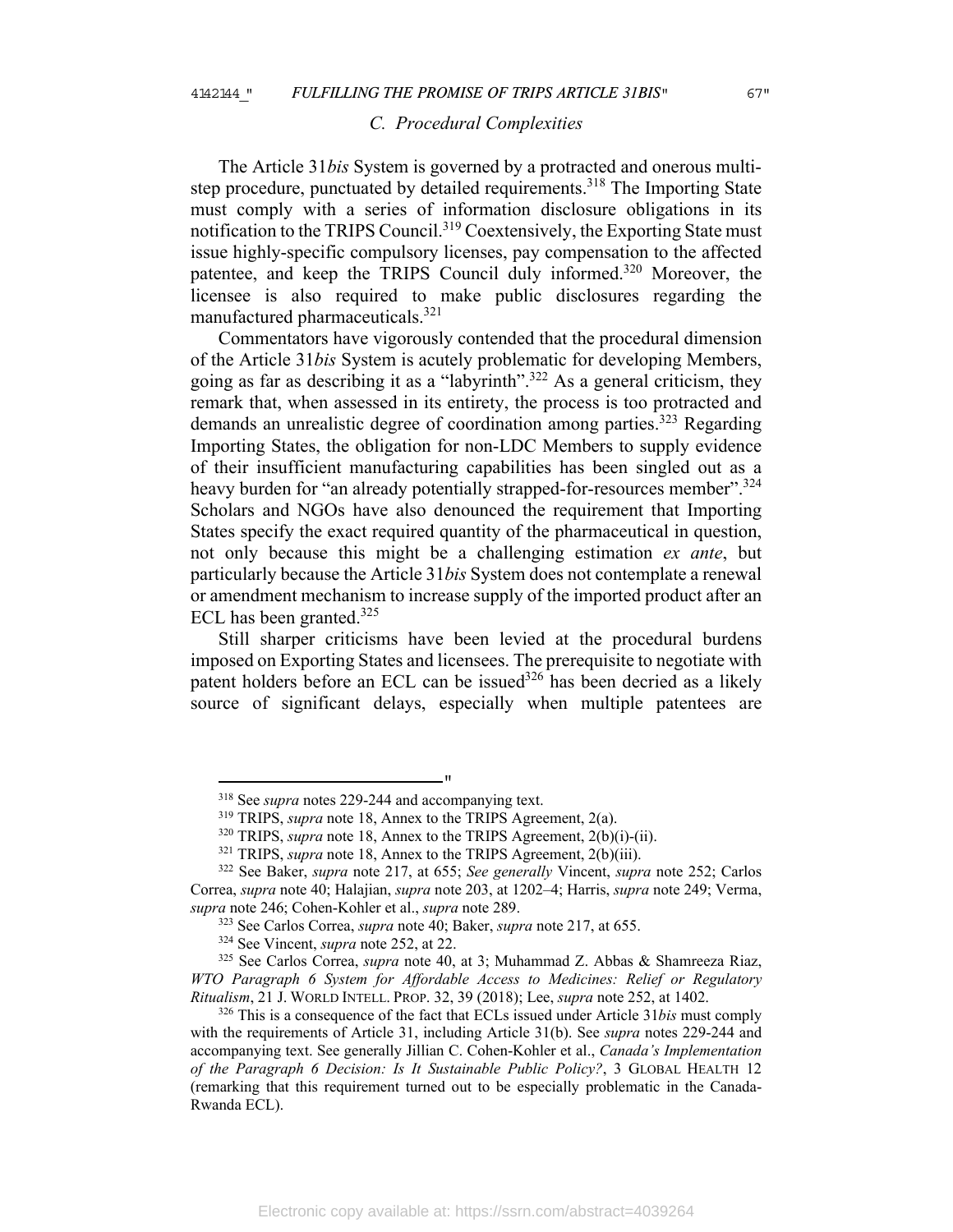involved.327 Commentators have also expressed strong reservations about the obligation to differentiate products manufactured under an ECL through special colouring and shaping of the pharmaceutical itself.<sup>328</sup> Such alterations are time-consuming, and can often involve a biomolecular investigation of the patented medicine in question to ensure that the generic which is being manufactured has the same bioequivalence and bioavailability.<sup>329</sup>

We share the view that the procedural dimension of the Article 31*bis* System materially hinders export compulsory licensing. The issue lies with the normative aims that shape this body of rules. This entire procedure is designed primarily to ensure that medicines produced under an ECL are not surreptitiously diverted into more pecunious markets and, to a lesser extent, verify that the Importing State is eligible to use the Article 31*bis* System. Regrettably, the rules under consideration do not prioritize efficiency, simplicity and expediency for the relevant stakeholders. This is both disappointing and surprising given that the explicit mandate of the Doha Declaration was to create a "solution" to the difficulties faced by Members with insufficient manufacturing capabilities in the pharmaceutical sector in making effective use of the Article 31 regime for compulsory licensing.

We are not especially troubled by the information disclosures demanded of Importing States regarding their lack of manufacturing capacity. This condition is easily satisfied through a self-certification which is not subject to approval by the TRIPS Council and that could only be called into question in the unlikely event of a Member contesting its accuracy before the  $\text{DSB}.^{330}$ By contrast, we find that the provisos established to prevent diversion are problematic, due to their lack of flexibility, complexity, and protracted nature. They are in no way calibrated according to the actual circumstances of the case in question, such as the type of pharmaceutical involved, the nature of the illness (acquired, acute, chronic, congenital, genetic or infectious), the market size and purchasing power of the Importing State and whether there is an ongoing emergency. The assumption that permeates these rules appears to be that ECLs immanently and invariably carry an extremely high risk of diversion the avoidance of which is paramount.

It is hard to quantify the measure in which these procedural burdens deter recourse to Article 31*bis*. Nevertheless, it is emblematic that Apotex, the Canadian manufacturer that was involved in Rwanda's case, has repeatedly pointed to the "complexity of the process" as one of the primary reasons for many delays which afflicted the project and, ultimately, its decision to not

 $\mathbf{u}$ 

68"

<sup>327</sup> Carlos Correa, *supra* note 40, at 4; Abbas & Riaz, *supra* note 325, at 40; Vincent, *supra* note 252, at 18.

<sup>328</sup> TRIPS, *supra* note 18, Annex to the TRIPS Agreement, 2(b)ii. 329 See Baker, *supra* note 217, at 650; Carlos Correa, *supra* note 40, at 9; Abbas & Riaz, *supra* note 325, at 40; Vincent, *supra* note 252, at 18. 330 See Paul Vandoren & Jean Charles Van Eeckhaute, *The WTO Decision on Paragraph* 

*<sup>6</sup> of the Doha Declaration on the TRIPS Agreement and Public Health: Making It Work*, 6 J. WORLD INTELL. PROP. 779, 785 (2003) (who observe that "the self-assessment of the available capacity and the subsequent conclusion fall under the exclusive responsibility of the Member itself").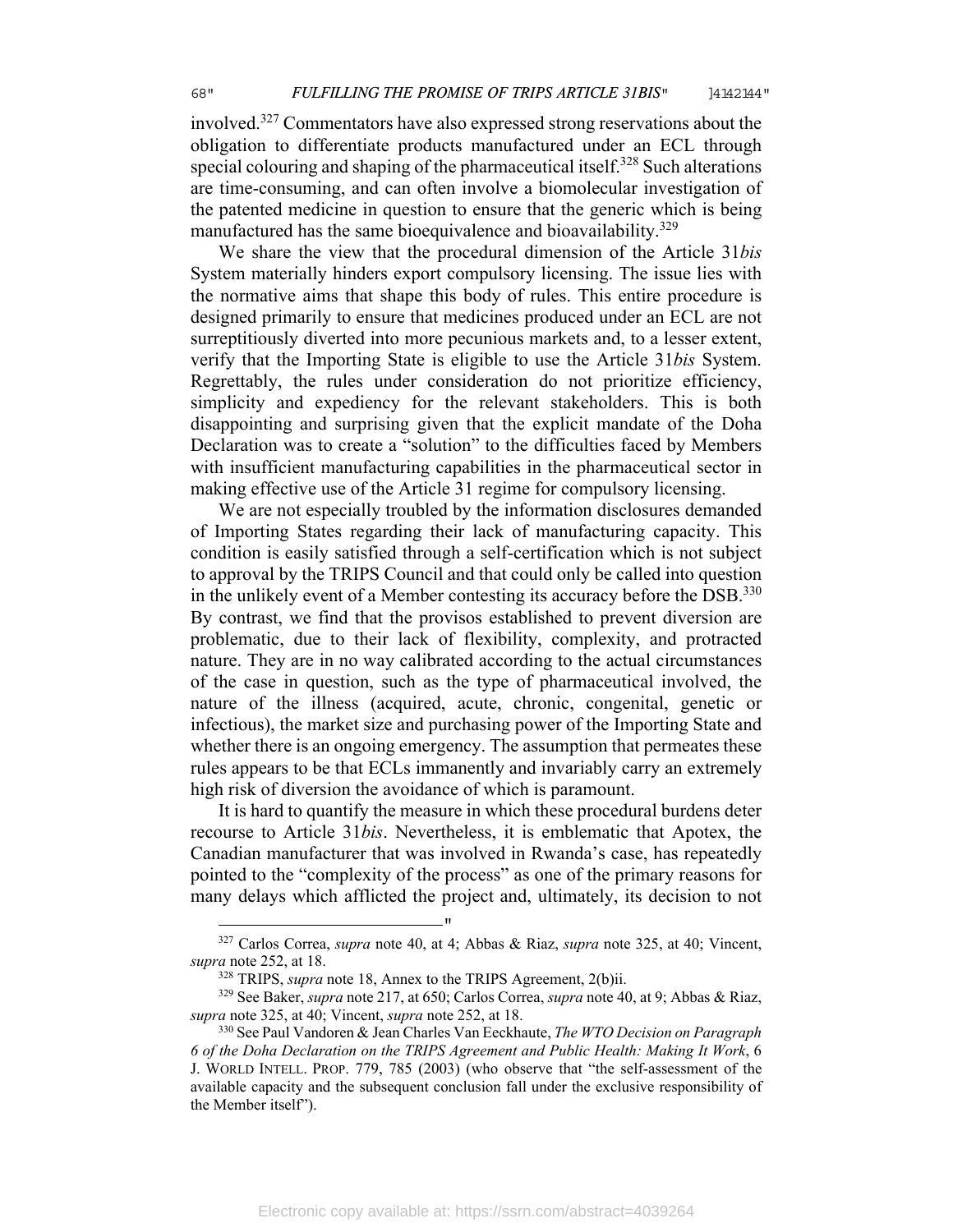participate in such initiatives in future.<sup>331</sup>

#### *D. Economic Challenges*

 The Article 31*bis* System is built on the unstated premise that Members with mature pharmaceutical industries harbour a sizeable constituency of manufacturers interested in fulfilling the demand of Importing States. The underlying view appears to be that the international patent system is the main obstacle preventing these producers from entering these markets and that export compulsory licensing will remove this barrier. We believe that these assumptions are flawed in that they underappreciate the economic challenges of these transactions.

First, manufacturing, distributing and selling pharmaceuticals under ECLs is a capital-intensive activity that requires large up-front investment. Production costs are substantial. For chemical-based drugs, research is required to determine the composition of the compound in question and synthesize a stable formulation.<sup>332</sup> In the case of biologics, this reverseengineering exercise is still more challenging due to the inherent difficulties associated with the creation of biosimilars.<sup>333</sup> This initial step is followed by the planning and realization of the processes necessary for reliable and quality-consistent manufacturing. Throughout, compulsory licensees must experiment by way of trial and error, as they generally receive no technical assistance from the patentees the invention of which they are replicating. All these operations are time-consuming and expensive.

Regulatory costs are also significant. All pharmaceuticals manufacturers must bear the expenditures involved in obtaining the necessary authorizations from the competent governmental authorities in the jurisdictions in which they want to market and sell their products. For drugs that are molecularly identical to previously-approved patented ones, this process can be relatively painless;<sup>334</sup> by contrast, for biologics, approval of biosimilars can be lengthy

<sup>&</sup>lt;sup>331</sup> Letter from John Hems, Dir., Can.'s Access to Medicines Regime, to Douglas Clark & Brigitte Zirger, Dirs., Apotex Inc. (Jan. 23, 2007), *available* https://www.canada.ca/content/dam/hc-sc/migration/camr-rcam/review-

reviser/camr\_rcam\_apotex\_18-eng.pdf; Press Release, Apotex Inc., Second Shipment of Life-Saving AIDS Drugs Leaving for Africa (Sept. 18, 2009), *available at https://www.newswire.ca/news-releases/second-shipment-of-life-saving-aids-drug-leavingfor-africa-538566052.html*. 332 *See generally* Prabir Basu et al., *Analysis of Manufacturing Costs in Pharmaceutical* 

*Companies*, 3 J PHARM INNOV 30; Pradeep Suresh & Prabir K. Basu, *Improving Pharmaceutical Product Development and Manufacturing: Impact on Cost of Drug Development and Cost of Goods Sold of Pharmaceuticals*, 3 J PHARM INNOV 175. 333 *See generally* Leyre Zuñiga & Begoña Calvo, *Biosimilars: Pharmacovigilance and* 

*Risk Management*, 19 PHARMACOEPIDEMIOLOGY AND DRUG SAFETY 661 (2010); Simon D. Roger, *Biosimilars: How Similar or Dissimilar Are They? (Review Article)*, 11 NEPHROLOGY 341 (2006); Anoop Misra, *Are Biosimilars Really Generics?*, 10 EXPERT OPINION ON BIOLOGICAL THERAPY 489. 334 *See generally* Blackstone & Joseph, *supra* note 40.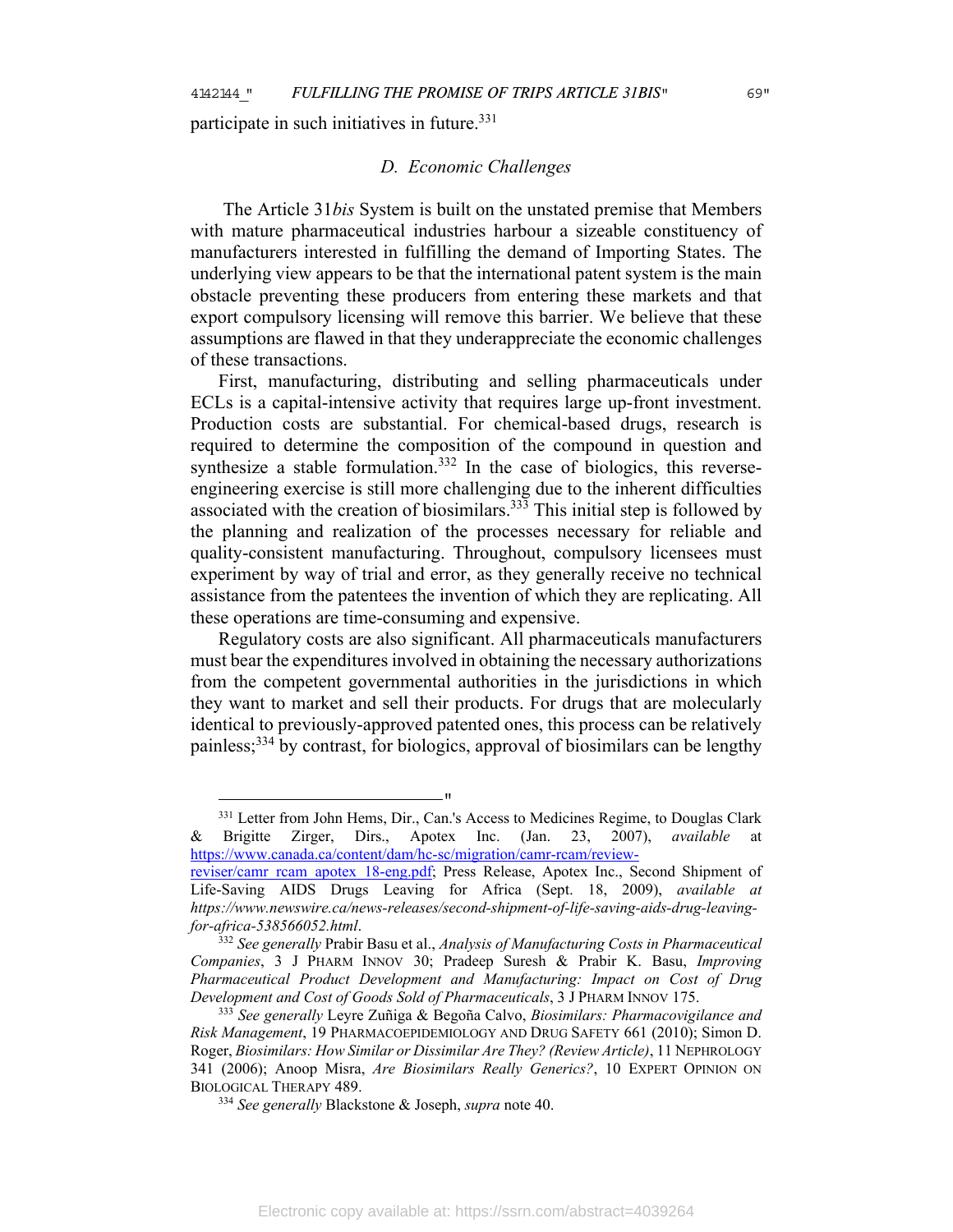and expensive, going as far as requiring clinical trials.<sup>335</sup> Notably, export compulsory licensees may have to cover these outlays twice, if they are required to obtain regulatory approval both in the Exporting and Importing State. In addition, the Article 31*bis* System imposes its own cost layer. Export compulsory licensees must cover all the expenses associated with antidiversion obligations, including that of using special packaging, labelling, as well as making information disclosures through a dedicated website.<sup>336</sup> Moreover, they might also be required to pay the "adequate remuneration" owed to patentees under Article  $31(h)$ .  $337$ 

Second, export compulsory licensees are confronted with a difficult and narrow path to profitability. Typically, Importing States will be developing Members with very low yearly health spending per capita that can only afford low prices for any one pharmaceutical product.<sup>338</sup> This datum significantly narrows the range of pricing strategies that export compulsory licensees can implement to generate the revenues to make the whole endeavour sustainable. In such circumstances, a low-volume, high margin approach will be entirely unworkable. The only viable avenue will be to employ a high volume, low margin strategy.

In theory, the export compulsory licensee would manufacture the patented pharmaceutical product in question in large volumes with the aim of achieving economies of scale;  $339$  progressively, this would reduce marginal production costs, making it possible to attain a price point that is both affordable for the Importing State and sufficiently profitable for the manufacturer. In practice, however, such a strategy is not always feasible. Crucially, the compulsory licensee will be unable to reach economies of scale if only a small quantity of pharmaceutical products is requested by the Importing State in its notification to the TRIPS Council.<sup>340</sup> Similarly, even if economies of scale are achieved, the investments required to produce, distribute and sell the patented pharmaceutical in question may be too great

 $\mathbf{u}$ 

 $6:$ "

<sup>335</sup> *See generally* Steven Simoens & Arnold G. Vulto, *A Health Economic Guide to Market Access of Biosimilars*, 21 EXPERT OPINION ON BIOLOGICAL THERAPY 9 (Taylor & Francis Jan. 2021).<br><sup>336</sup> See *supra* notes 229-244 and accompanying text.<br><sup>337</sup> See *supra* note 200 and accompanying text.<br><sup>338</sup> See World Health Organization, *Global Spending on Health: Weathering the Storm* 

<sup>2 (2020) (</sup>estimating that, in 2018, yearly health spending per capita in low-income countries was \$40, \$115 in lower middle income countries, \$466 in upper middle-income countries and \$3,313 in high income countries).

<sup>&</sup>lt;sup>339</sup> Economies of scale refers to the phenomenon where the average costs per unit of output decrease with the increase in the scale or magnitude of the output being produced by a firm; *see generally* Aubrey Silberston, *Economies of Scale in Theory and Practice*, 82 THE ECONOMIC JOURNAL 369 (1972); George J. Stigler, *The Economies of Scale*, 1 THE JOURNAL OF LAW AND ECONOMICS 54, 54 (1958). 340 Notably, under the Article 31*bis* System, export compulsory licensee can

manufacture no more than exact quantity requested by the Importing State; see *supra* notes 229-244 and accompanying text. See Mike Gumbel, *Is Article 31BIS Enough - The Need to Promote Economies of Scale in the International Compulsory Licensing System Notes & Comments*, 22 TEMP. INT'L & COMP. L.J. 161 (2008).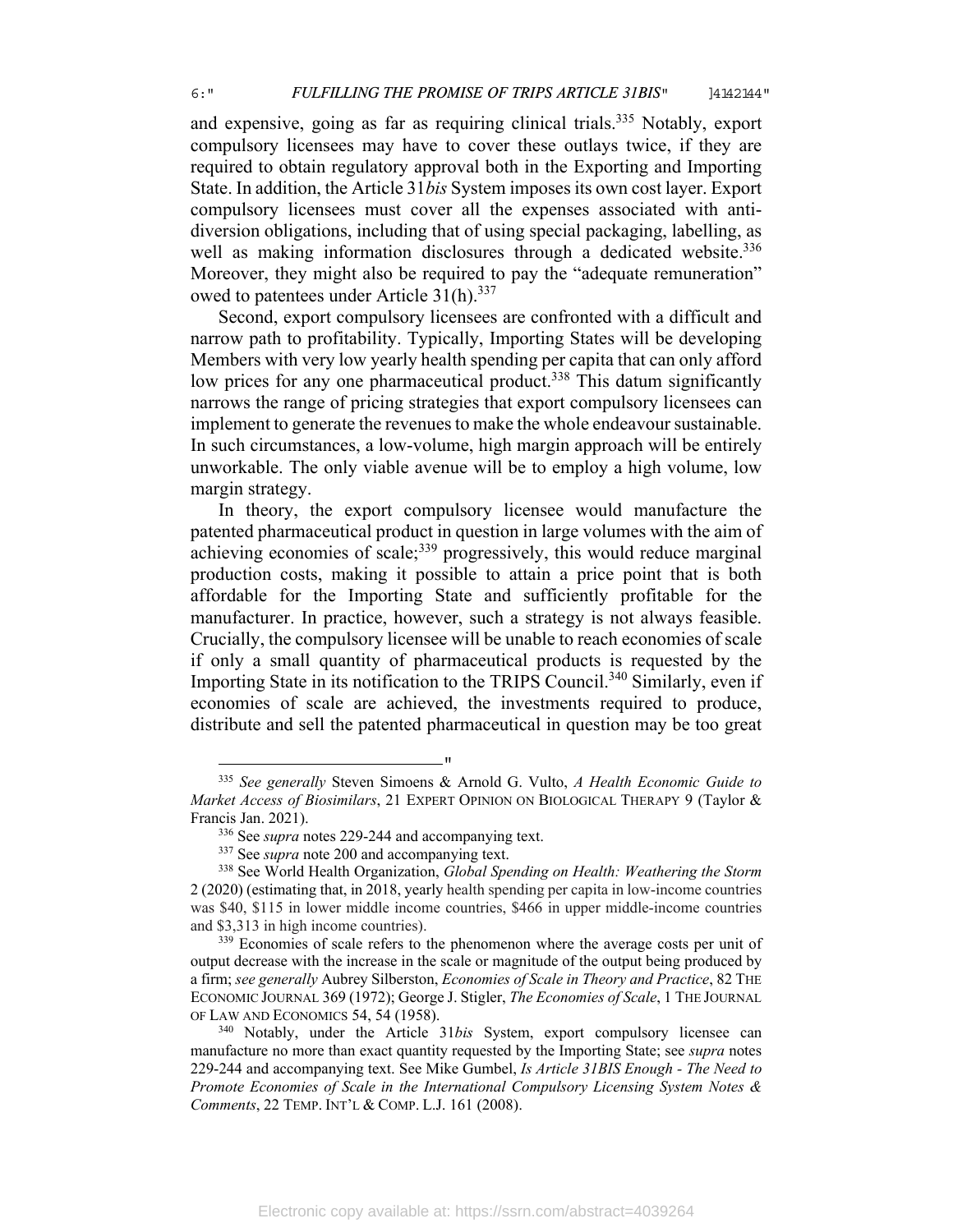to be recoverable at a price point affordable for the Importing State.

Third, export compulsory licensees face substantial risk to revenue and heavy losses on their investment. Above all, they are extremely vulnerable to patentees lowering the prices of their pharmaceutical products – or even donating them – for the purpose of defending their position in the Importing State's market. This risk can materialize at any moment in time and the export compulsory licensee has no effective mitigating strategy. This is compounded by the fact that the Article 31*bis* System does not contemplate confidentiality safeguards. The notifications sent to the TRIPS Council by both the Importing and Exporting States are public, effectively providing patentees with all the information necessary to monitor the unfolding of the process and react at the most opportune moment.

It has been suggested that if patentees were to cut prices voluntarily when faced with the prospect of a Member making recourse to Article 31*bis,* this would be a desirable outcome for Importing States.<sup>341</sup> However, this view overlooks the risk that pharmaceutical manufacturers decline to engage with Article 31*bis* System as a whole, in fear that patentees could undercut their prices at any time.

Export compulsory licensees are also exposed to litigation risk. Patentees can take legal action to challenge the compulsory license granted by the Export State. Even if ultimately unsuccessful, such maneuvers can cause delays and financial stress.<sup>342</sup> In like fashion, patentees can promote infringement proceedings against the export compulsory licensee if they have evidence that pharmaceutical products have been diverted away from the Importing State into a different market. Albeit to a lesser degree, ECLs may also be exposed to political instability risk. Military conflict, civil unrest and regime change can either impede the compulsory licensee from generating the revenues necessary to recover its investment or cause the Importing State to default on its obligation to purchase the pharmaceuticals in question.

We believe that the primary reason the Article 31*bis* System has remained largely unutilized to date is that the market conditions that would make a particular ECL economically viable are seldom present. In general, compulsory licensing is an instrument that ontologically has only situational usability. For it to be viable, the compulsory licensee must be in a position to manufacture the patented product and sell it at a price which is lower than that charged by the patentee, but high enough to generate revenues sufficient to cover its costs and make a small profit.<sup>343</sup>

The Article 31*bis* System makes achieving this threshold markedly harder. In the context of an expensive industry, its procedural and substantive rules impose significant extra costs, engender idiosyncratic litigation risks

<sup>&</sup>lt;sup>341</sup> See Carlos Correa, *supra* note 40.<br><sup>342</sup> It should be noted that some Members, such as Argentina, have enacted provision pursuant to which an appeal by the patent owner against the grant of a compulsory license does not suspend its immediate execution; see Argentine Patent Law No. 24.481, art. 49. Nevertheless, most Members do not offer such protections for compulsory licensees. 343 See Cahoy, *supra* note 10, at 481.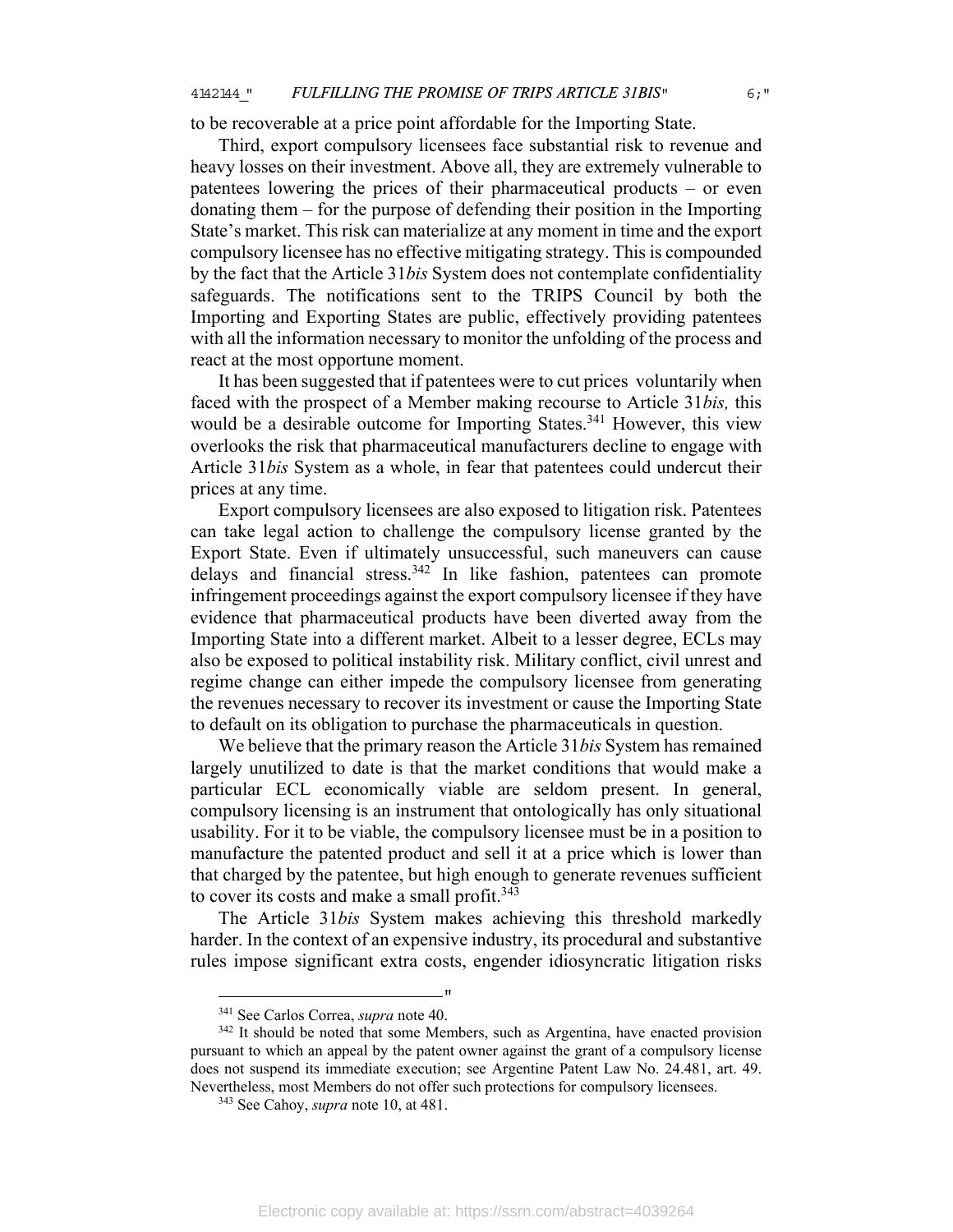and concurrently impede the possibility of achieving economies of scale. For prospective export compulsory licensees that are already in the difficult position of having to deal with Member States with limited purchasing power, these obstacles become all but insurmountable.

Emblematically, representatives of the Canadian generic drugs industry that were involved in the Canada-Rwanda ECL have claimed that they are unwilling to engage with the Article 31*bis* System in the future, due to the quasi-impossibility of operating profitably within its boundaries.<sup>344</sup> Echoing this sentiment, a representative of the Indian generic drug manufacturer CIPLA expressed skepticism towards export compulsory licensing, remarking that the economics of this mechanism were unworkable in cases such as that of Rwanda due to its minimal financial resources and small market size.<sup>345</sup> In similar vein, Médecins Sans Frontières pointedly criticised the Article 31*bis* System stating that "it … ignores the fact that economies of scale are needed to attract interest of producers" and concluded that "without the pull of a viable market for drugs, generics manufacturers will not seek to produce for export".<sup>346</sup>

#### **IV. FULFILLING THE PROMISE OF ARTICLE 31***BIS*

This Part proposes approaches to fulfill the promise of the Article 31*bis*  System to furnish Members with an instrument to overcome the strictures imposed by the combined effect of Articles 27 and 31. First, we highlight that ECLs possess unique and unprecedented features which could have a decisive impact for access to medicines in Members lacking pharmaceutical manufacturing capabilities. We posit that it would be unwise for Members to abandon the Articles 31*bis* System in favour of alternative approaches, such as public medicine patent pools and humanitarian aid campaigns.<sup>347</sup> From this premise, we expound strategies that Members can pursue within the confines of the current law to circumvent some of the issues that presently undermine ECLs. Thereafter, we consider a broad range of possible reforms to the

<sup>344</sup> See Cohen-Kohler et al., *supra* note 326, at 4 (who interviewed executives of Canadian generic drugs manufacturers and found that they had strong reservations regarding the possibility of operating profitably under an ECL. One executive stated "we might end up with a couple of orders, but at the end of the day we won't make any money out of it, and I'm going to get to a point where someone else comes along, like [NGO], and say "we want this other compound", I'm not going to be able to develop it, because I'm in business to make money and I can only do so many products.").<br><sup>345</sup> See IP Watch, *WTO 'Paragraph 6' System For Affordable Medicine: Time For* 

*Change?* available at https://www.ip-watch.org/2016/11/14/wto-paragraph-6-systemaffordable-medicines-time-change/ (reporting that the head of government affairs at Indian generic drug company Cipla observed that "the amount of drugs supplied in the 2 years was lower than the amount Cipla produces per month.").<br><sup>346</sup> See Médecins Sans Frontières, *Review of the Canadian Access to Medicines Regime* 

*<sup>–</sup> Submission to the Government of Canada* (24 January 2007), available at https://www.canada.ca/content/dam/hc-sc/migration/camr-rcam/review-

reviser/camr\_rcam\_msf\_11-eng.pdf. 347 See below Part IV.A.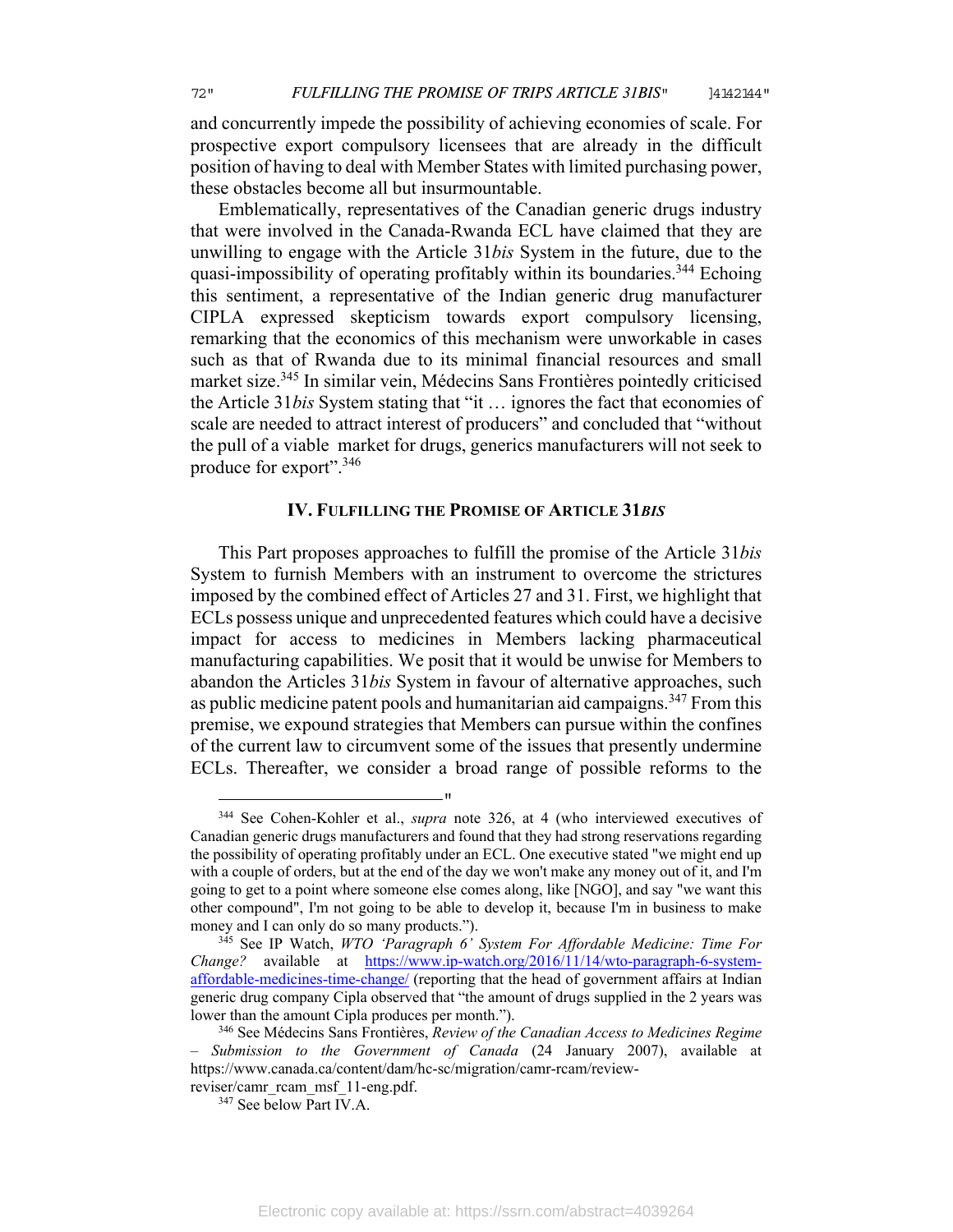Article 31*bis* System, starting with surgical interventions aimed at progressively augmenting the flexibility and efficiency of the extant TRIPS architecture and venturing as far as fundamental revisions to the structure of this treaty to enable free flow of patented pharmaceuticals from the Global North to the Global South.

#### *A. The unique potential of the Article 31*bis *System*

The fallow state of the Article 31*bis* System has not gone unnoticed. Commentators have posited that ECLs have been an unsuccessful experiment that was condemned to failure by the limitations imposed by developed Members.<sup>348</sup> They propose that both human and financial resources should be concentrated instead on obtaining cheap voluntary licenses from patentees,  $349$  bolstering medicine patent pools,  $350$  and arranging humanitarian aid campaigns,351 as these avenues have proven far more fruitful in supporting developing Members in their struggle to provide satisfactory public health standards to their citizens including access to medicines.

We fully recognize and welcome the successes achieved through these pathways over the past decade, especially in the fight against the global HIV/AIDS epidemic. Nevertheless, we believe that it would be a mistake to jettison the Article 31*bis* System and discard ECLs entirely. First, voluntary licensing, medicine patent pools, and humanitarian aid campaigns are inextricably dependant on the collaboration and goodwill either of patent holders or of third-party organizations. By contrast, having access to an effective export compulsory licensing framework enables Members to take

<sup>348</sup> *See generally* Halajian, *supra* note 203; Vincent, *supra* note 252; Harris, *supra* note

<sup>249. 349</sup> *See generally* Brook K. Baker, *A Sliver of Hope: Analyzing Voluntary Licenses to Accelerate Affordable Access to Medicines Symposium: In Honor of Hope Lewis: International Law, Local Justice: Human Rights Transformed*, 10 NORTHEASTERN UNIVERSITY LAW REVIEW 694 (2018).<br><sup>350</sup> The most notable example is the Medicines Patent Pool (MPP) established by

UNITAID in 2010. The MPP negotiates licenses with HIV medicines patent holders and then enters into sub-licensing contracts with generics manufacturers that agree to manufacture, distribute and sell low-cost, high-quality treatments in underdeveloped regions. See *generally* 'T HOEN, *supra* note 2, at 73–76 (for a detailed analysis of the history and track record of the MPP); Krista L. Cox, *The Medicines Patent Pool: Promoting Access and Innovation for Life-Saving Medicines through Voluntary Licenses*, 4 HASTINGS SCI. & TECH. LJ 291 (2012). Similarly, the WHO has recently created the Covid-19 Technology Access Pool (C-TAP) to enable voluntary licensing of IP rights linked to treatments for Covid-19; see World Health Organization, *Operationalising The Covid-19 Technology Access Pool (C-Tap) A Concept Paper*, available at https://cdn.who.int/media/docs/default-source/essentialmedicines/intellectual-property/who-covid-19-tech-access-tool-c-

tap.pdf?sfvrsn=1695cf9\_36&download=true. 351 See Rachel Silverman et al., *Tackling the Triple Transition in Global Health Procurement*, CENTER FOR GLOBAL DEVELOPMENT (2019) (analyzing data showing that aid campaigns coordinated by NGOs and corporations finance over 40% of health expenditure in developing countries); Baker, *supra* note 261, at 300–305 (analyzing the Pfizer donation program and other similar initiatives).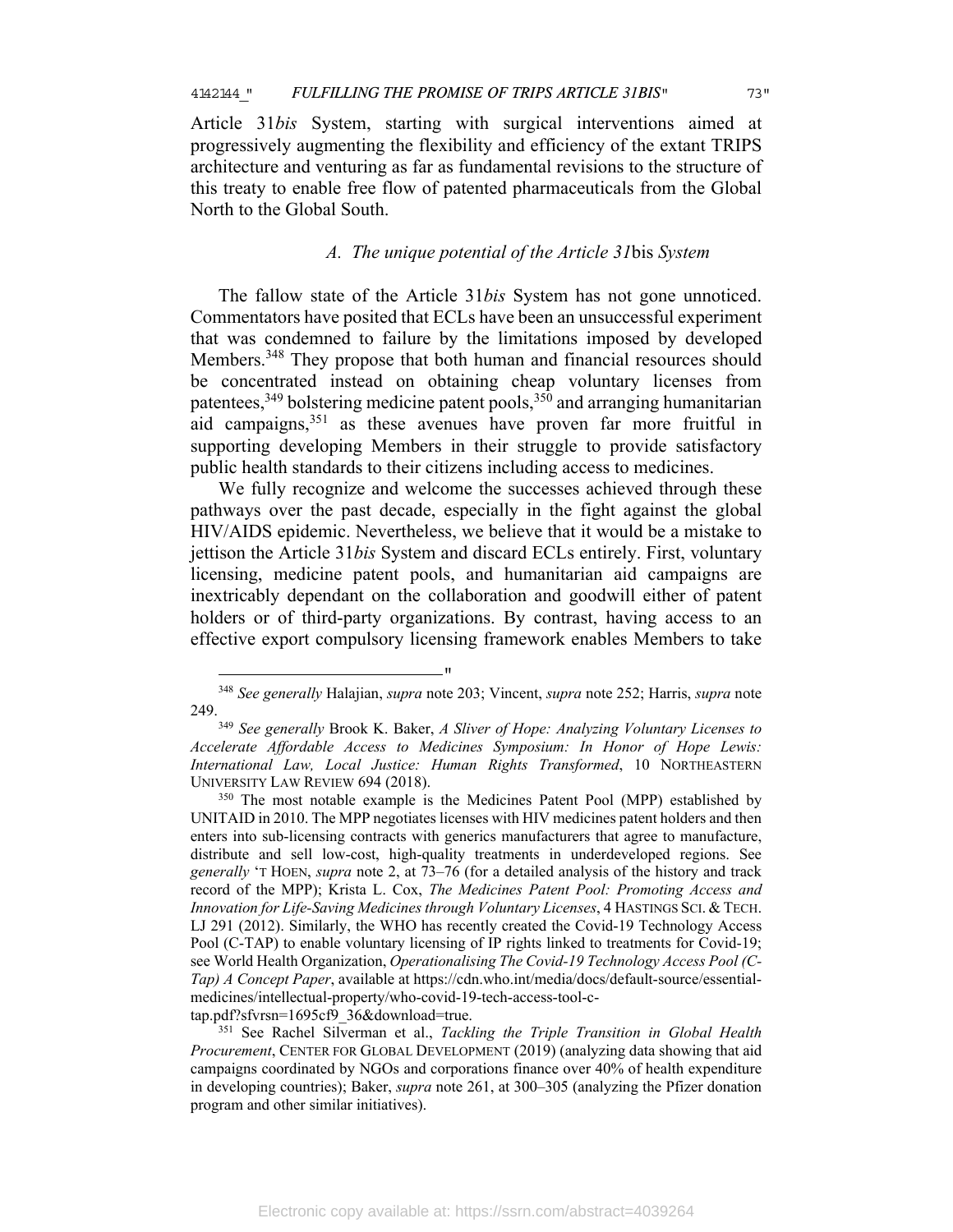action unilaterally, on their own terms.

Second, pharmaceutical patent holders are far more likely to make concessions, including price reductions, transfer of know-how, and voluntary licenses if they are confronted by the spectre of compulsory licensing.352 For Members that cannot rely on domestic compulsory licensing while their pharmaceutical industries are developing, this tactic is only available if the Article 31*bis* System is perceived as a functioning mechanism rather than a hallow threat.

Third, empirical evidence reviewed in Part III showed that Members with established medicinal production capabilities are regularly using domestic compulsory licensing to obtain access to otherwise unobtainable patented medicines. A corollary of this data is that voluntary arrangements with patent holders and aid programs are not always viable or convenient. In such cases, ECLs are the only option for Members without a developed domestic pharmaceutical industry.353

Fourth, historically, compulsory licensing has been an inward-looking instrument that countries deployed either to curtail patentee conduct disruptive to local markets or to promote domestic policy aims. The Article 31*bis* System aspires to add a new dimension to this legal device, expanding and transforming its functional profile. ECLs are intended to equip Members with a tool the reach of which crosses borders, despite the territorial nature of the patent system. They embody a solidaristic mechanism designed to allow developing countries to benefit from the technological prowess of foreign pharmaceutical industries at affordable prices. Though it is undeniable that Article 31*bis* has not yet borne fruit, the ambitious idea at its core holds great promise. It should not be abandoned due to a flawed implementation. We believe that instead, efforts should be made to maximize the potential of the Article 31*bis* System.

#### *B. Pooled Procurement Strategies*

Part III.D highlighted that economic challenges are one of the key factors undermining the Article 31*bis* System. In particular, one of the primary obstacles faced by prospective export compulsory licensees is achieving economies of scale due to the typically small market size of Members eligible to be Importing States. We believe that the TRIPS legal framework presents

<sup>352</sup> See Urias & Ramani, *supra* note 283 (reviewing a vast body of empirical evidence and concluding that a compulsory licensing event is likely to reduce the price of the affected patented drugs); Beatrice Stirner, *Learning from Practice: Compulsory Licensing Cases and Access to Medicines*, 1 PHARMACEUTICAL PATENT ANALYST 555 (2012) (highlighting the impact of compulsory licensing in lowering drug prices); see also Reed F. Beall et al., *Compulsory Licensing Often Did Not Produce Lower Prices For Antiretrovirals Compared To International Procurement*, 34 HEALTH AFFAIRS 493 (2015) (highlighting that there is a risk for compulsory licensing to yield "suboptimal value when compared to the alternative of international procurement … when used by low-income countries to manufacture medicines locally.").<br><sup>353</sup> See *supra* notes 283-287 and accompanying text.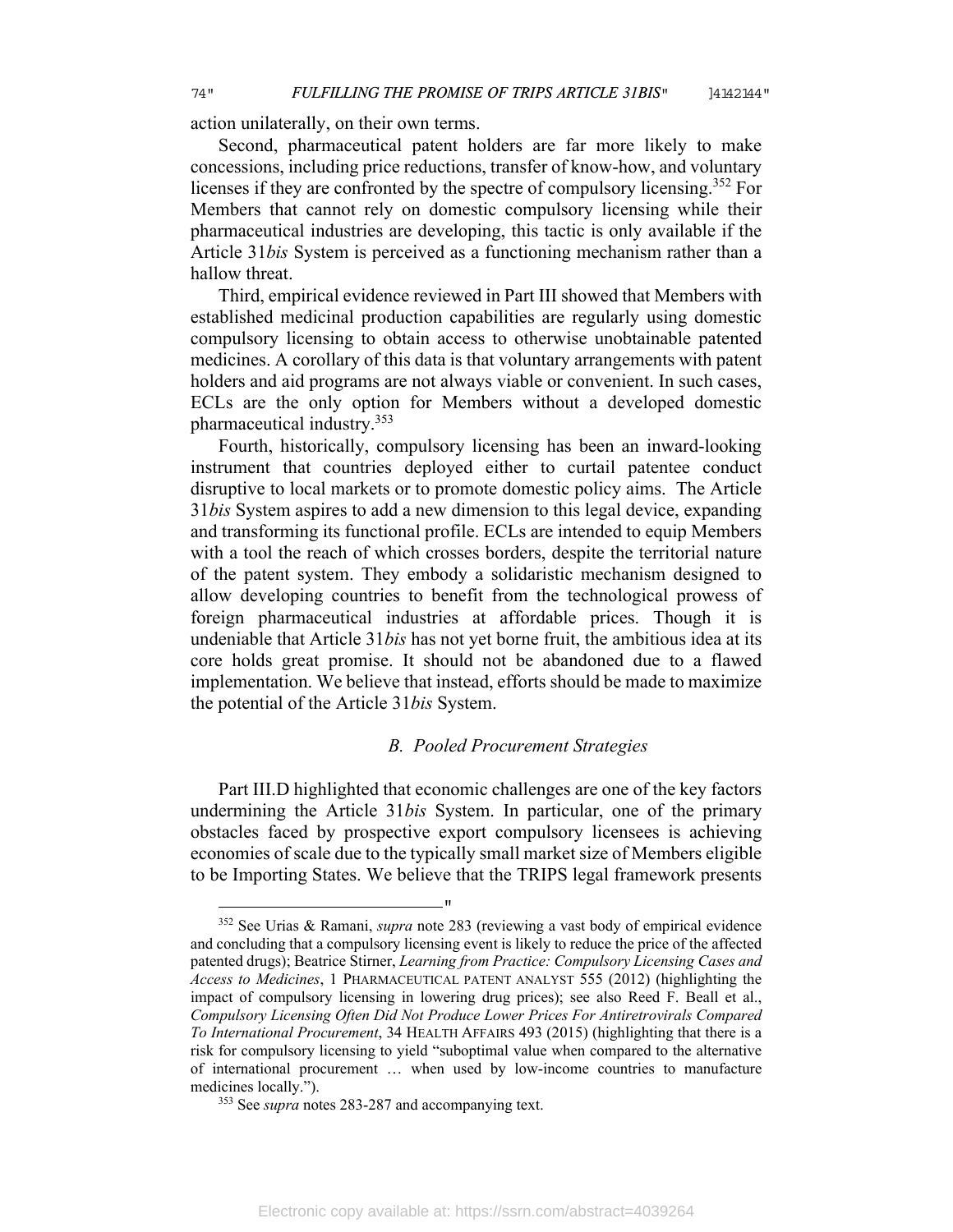latent opportunities to countervail this issue through pooled procurement strategies. Two approaches warrant close consideration.

First, Article 31bis(3) establishes that a Member participating in a customs union or a free-trade association, half the membership of which is comprised of LDCs, can export unreservedly any patented pharmaceutical which it has manufactured or imported under a compulsory license throughout this economic area.<sup>354</sup> This is a meaningful exception to the restriction imposed by Article  $31(f)$ ,  $355$  with the declared aim of "harnessing economies of scale for the purposes of enhancing purchasing power for, and facilitating the local production of, pharmaceutical products".<sup>356</sup>

Article 31*bis*(3) has substantial implications for export compulsory licensing. By virtue of this provision, rather than having to act separately, Members party to an eligible trade agreement can notify the TRIPS Council jointly and express their intent to import a determinate pharmaceutical in the quantity required for their collective need.<sup>357</sup> By pooling their demand, Importing States can present a more palatable risk-reward proposition for prospective licensees by offering better economies of scale, and, in turn, reducing marginal production costs to a level that renders a high-volume-low margin business strategy viable.

Beyond its effect on the economic dimension of export compulsory licensing, as suggested first by Abbott and Reichman,<sup>358</sup> Article 31*bis*(3) can be leveraged to improve significantly the position from which Members participating in eligible regional trade arrangements negotiate with pharmaceutical patent holders. Imagine that a group of states, half of which LDCs, entered into a multilateral treaty designed to eliminate all duties and non-tariff barriers affecting the commerce of pharmaceutical and medical equipment. Consider further that this international law instrument provided

<sup>354</sup> See TRIPS, *supra* note 18, art. 31*bis*(3) ("where a developing or least developed country WTO Member is a party to a regional trade agreement … at least half of the current membership of which is made up of countries presently on the United Nations list of least developed countries, the obligation of that Member under Article 31(f) shall not apply to the extent necessary to enable a pharmaceutical product produced or imported under a compulsory licence in that Member to be exported to the markets of those other developing or least developed country parties to the regional trade agreement that share the health problem in question"). It should be noted that the customs union or trade agreement in question must comply with Article XXIV of the GATT 1994 and the Decision on Differential and More Favourable Treatment, Reciprocity, and Fuller Participation of Developing Countries, 28th November 1979 (L/4903, BISD 26S/203).<br><sup>355</sup> See *supra* note 199 and accompanying text.<br><sup>356</sup> TRIPS, *supra* note 18, art. 31*bis*(3) ("With a view to harnessing economies of scale

for the purposes of enhancing purchasing power for, and facilitating the local production of, pharmaceutical products").<br><sup>357</sup> See TRIPS, *supra* note 18, Appendix to The Annex To The Trips Agreement note 4

<sup>(&</sup>quot;Joint notifications providing the information required under this subparagraph may be made by the regional organizations referred to in paragraph 3 of Article 31bis on behalf of eligible importing Members using the system that are parties to them, with the agreement of those parties.").<br><sup>358</sup> See Abbott & Reichman, *supra* note 2, at 973–76 (discussing extensively the

potential benefits of organized pool procurement at a regional level).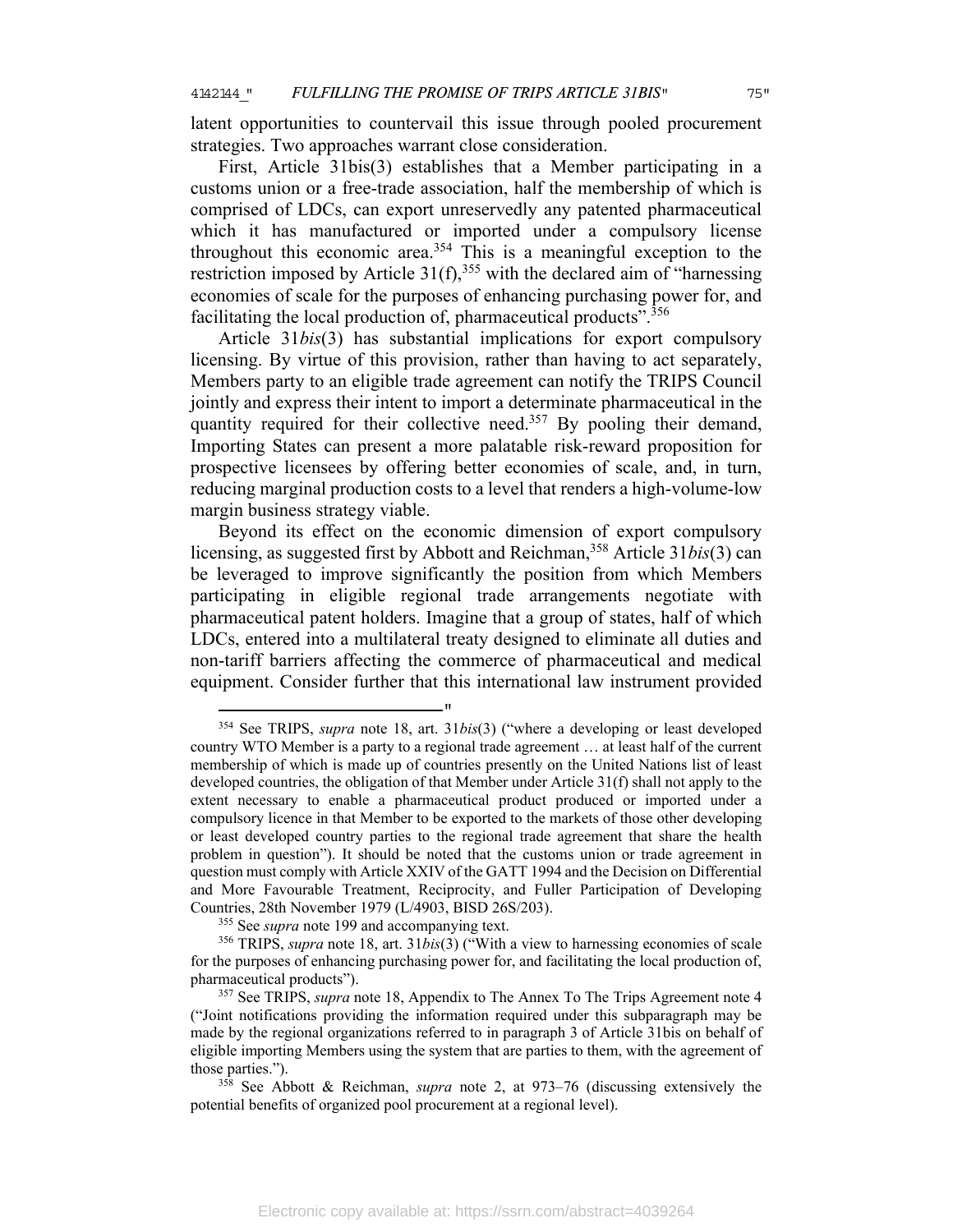that its signatories agreed to the creation of a regional entity to which they conferred the necessary powers to organize the procurement of pharmaceuticals and issue ECLs on their behalf. Pursuant to governmental instructions, this regional entity would negotiate directly with pharmaceutical patent holders to source the required medicines to satisfy the demand of the entire trading bloc. Article 31bis(3) would decisively strengthen the bargaining position of the regional entity in question in these interactions, as patentees would be aware that failure to reach an acceptable voluntary agreement would likely lead to one of the following two scenarios.<sup>359</sup>

Firstly, if one of the countries had the necessary manufacturing capabilities to produce the pharmaceutical product in question, it would issue a domestic compulsory license with the aim of supplying all other countries party to the trade agreement. Secondly, if the required technology and knowhow were not present in any one of the countries involved in the regional trade agreement in question, the regional entity could notify the TRIPS Council, triggering the Article 31*bis* System on behalf of the whole trading bloc.<sup>360</sup> Confronted with such prospects and provided that the offered terms were not beneath their marginal costs, patent holders would likely prefer striking a deal with the regional entity, as they would at least preserve their presence in the region, secure market share and increase their good will and trademark visibility.

We believe that Article 31*bis*(3) holds great promise, and that it has not received the attention it deserves. Only recently have Members party to eligible regional trade agreements begun to explore its possibilities with conviction. For example, the Southern African Development Community  $(SADC)<sup>361</sup>$  has recently developed an interest in exploiting Article 31 and 31*bis* through regionally pooled procurement, as evidenced in its Pharmaceutical Business Plan 2013-2017 and more recently with the creation of its Pooled Procurement Services System for pharmaceuticals.<sup>362</sup> The East

 $\mathbf{u}$ 

 $76$ 

<sup>359</sup> See *Id.* (arriving at this same conclusion). 360 See *supra* note 357. 361 Originally stemming from the Southern African Development Co-ordination Conference of 1980, the SADC is a regional economic community founded in 1992 and consisting of 16 countries: Angola, Botswana, Comoros Islands, Democratic Republic of Congo, Lesotho, Madagascar, Malawi, Mauritius, Mozambique, Namibia, Seychelles, South Africa, Swaziland, United Republic of Tanzania, Zambia, and Zimbabwe; see Consolidated Text of the Treaty of the Southern African Development Community (adopted 17 August 1992, last amended 21 October 2015) available at https://www.sadc.int/files/5314/4559/5701/Consolidated\_Text\_of\_the\_SADC\_Treaty\_-\_scanned\_21\_October\_2015.pdf. 362 See Ellen F.M. 't Hoen et al., *Patent Challenges in the Procurement and Supply of* 

*Generic New Essential Medicines and Lessons from HIV in the Southern African Development Community (SADC) Region.*, 11 J. PHARM. POLICY PRACT. (2018) (detailing the efforts of the SADC and highlighting that the SADC Pharmaceutical Business Plan 2015– 2019 expressly proposes to "utilise the paragraph 6 system (Doha Declaration) or article 31 bis of the TRIPS Agreement to facilitate local production for export; or importation for reexportation within SADC as a regional bloc."); Chikosa Banda, *Intellectual Property and*   $\mathbf{u}$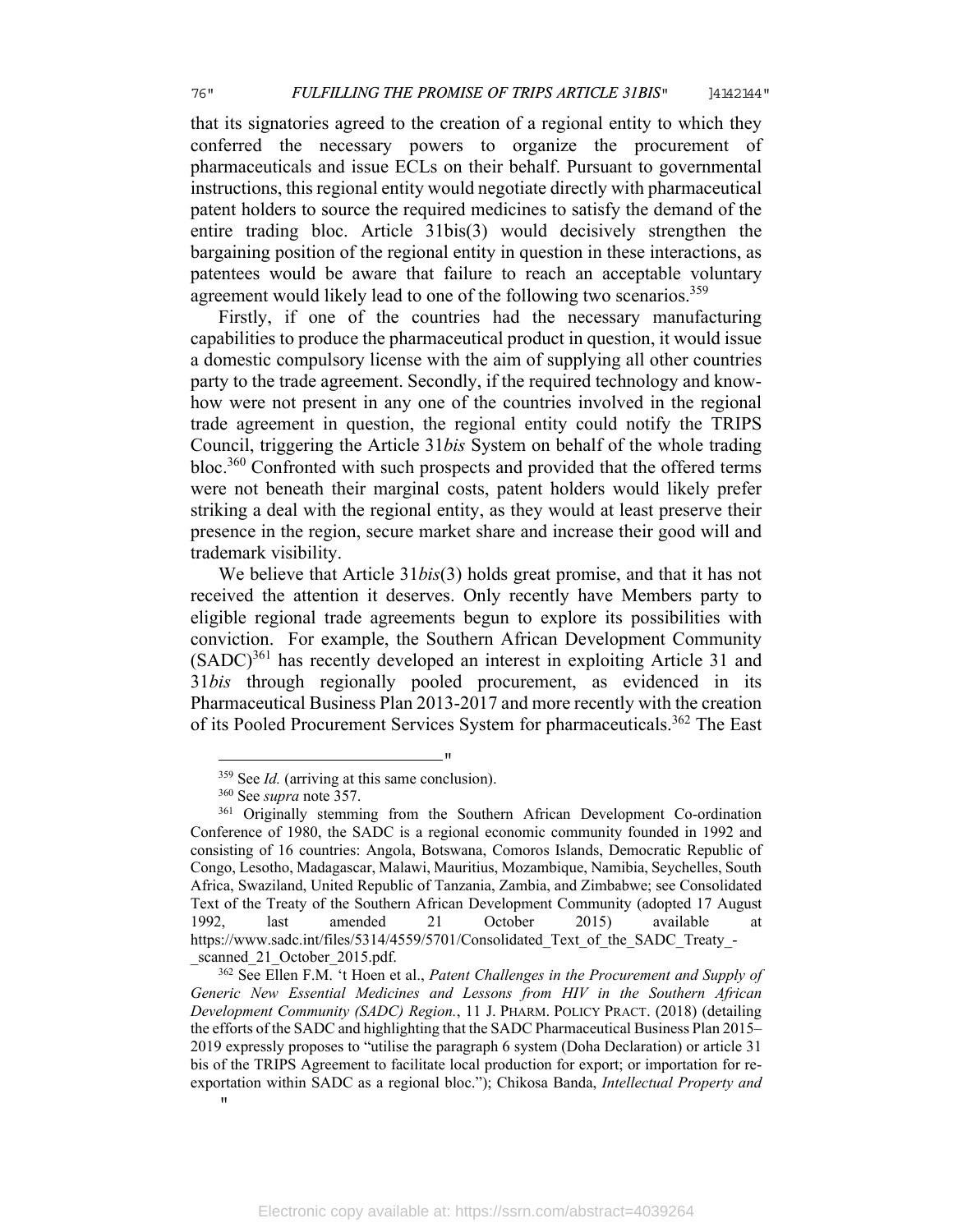Africa Community  $(EAC)^{363}$  has similarly striven to establish a regionally pooled procurement mechanism for some time,<sup>364</sup> although it has only latterly taken more resolute steps in this direction.<sup>365</sup>

Unfortunately, these encouraging steps have not generated meaningful progress to date. Members involved in these regional trade agreements have struggled to institute and operate an entity responsible for pharmaceutical procurement on their behalf. It can only be hoped that, in the wake of the Covid-19 pandemic, these initiatives will gain momentum.<sup>366</sup> Some encouraging early evidence has been seen in a recent agreement signed by Cabo Verde, Comoros, Guinea-Bissau, Madagascar, Mauritius, São Tomé and Príncipe and Seychelles, with the aim of jointly procuring drugs and vaccines to improve quality of and access to medicines.<sup>367</sup>

Having recognized the inherent value of Article 31*bis*(3), it should also be acknowledged that this provision has an intrinsic ceiling. The condition restricting the scope of application of this provision to regional trade agreements half the membership of which is comprised of LDCs sharply restricts its reach. At present, only multilateral trade arrangements involving Members in Sub-Saharan Africa satisfy the requirement in question.

ū

*Access to Essential Pharmaceuticals: Recent Law and Policy Reforms in the Southern Africa Development Community Region Symposium: Clinical Trials and Access to Essential Medicines in African Countries*, 31 MD. J. INT'L L. 44 (2016) (detailing reforms across SADC members aimed at exploiting Article 31bis).<br><sup>363</sup> Originally founded in 1967, the EAC in its present incarnation was founded in 1999.

It is a regional economic community consisting of 6 countries: Burundi, Kenya, Rwanda, South Sudan, Tanzania, and Uganda. See Treaty Establishing the East African Community, Nov. 30, 1999, 7 AFR. INT'L. L. 421, <sup>2144</sup> U.N.T.S. 255. 364 See Treaty Establishing the East African Community, *supra* note 255, art. 118,

<sup>(&</sup>quot;Partner States undertake to: (a) expressing take joint action towards the prevention and control of communicable and non-communicable diseases and to control pandemics and epidemics of communicable and vector-borne diseases …; (c) develop a common drug policy which would include establishing quality control capacities and good procurement practices").<br><sup>365</sup> *See generally* Hiiti Sillo et al., *Coming Together to Improve Access to Medicines:* 

*The Genesis of the East African Community's Medicines Regulatory Harmonization Initiative*, 17 PLOS MEDICINE (describing the African Medicines Regulatory Harmonization (AMRH) Initiative). In addition to the AMRH project, the EAC introduced a legal common market protocol in 2019 that provides a non-discrimination clause for public procurement among member states; *see generally* Omolo Joseph Agutu & Eurallyah Akinyi, *The National Treatment Rule and the Regulation of Public Procurement under the East African Community Common Market Protocol*, 5 JOURNAL OF CORPORATE AND COMMERCIAL LAW AND PRACTICE 115 (2019).<br><sup>366</sup> For a description of the regional response to Covid-19 in Africa *see generally* Samuel

Ojo Oloruntoba, *Unity Is Strength: Covid-19 and Regionalism in Africa*, 56 THE INTERNATIONAL SPECTATOR 56 (Routledge Apr. 2021); Abbott & Reichman, *supra* note 243, at 550–58 (positing that pooled procurement strategies could play a crucial role to overcome the Covid-19 pandemic in Africa).<br><sup>367</sup> See World Health Organization, African Island States Launch Joint Medicines

Procurement Initiative, 29 September 2020, available at https://who-africa.africanewsroom.com/press/african-island-states-launch-joint-medicines-procurementinitiative?lang=en.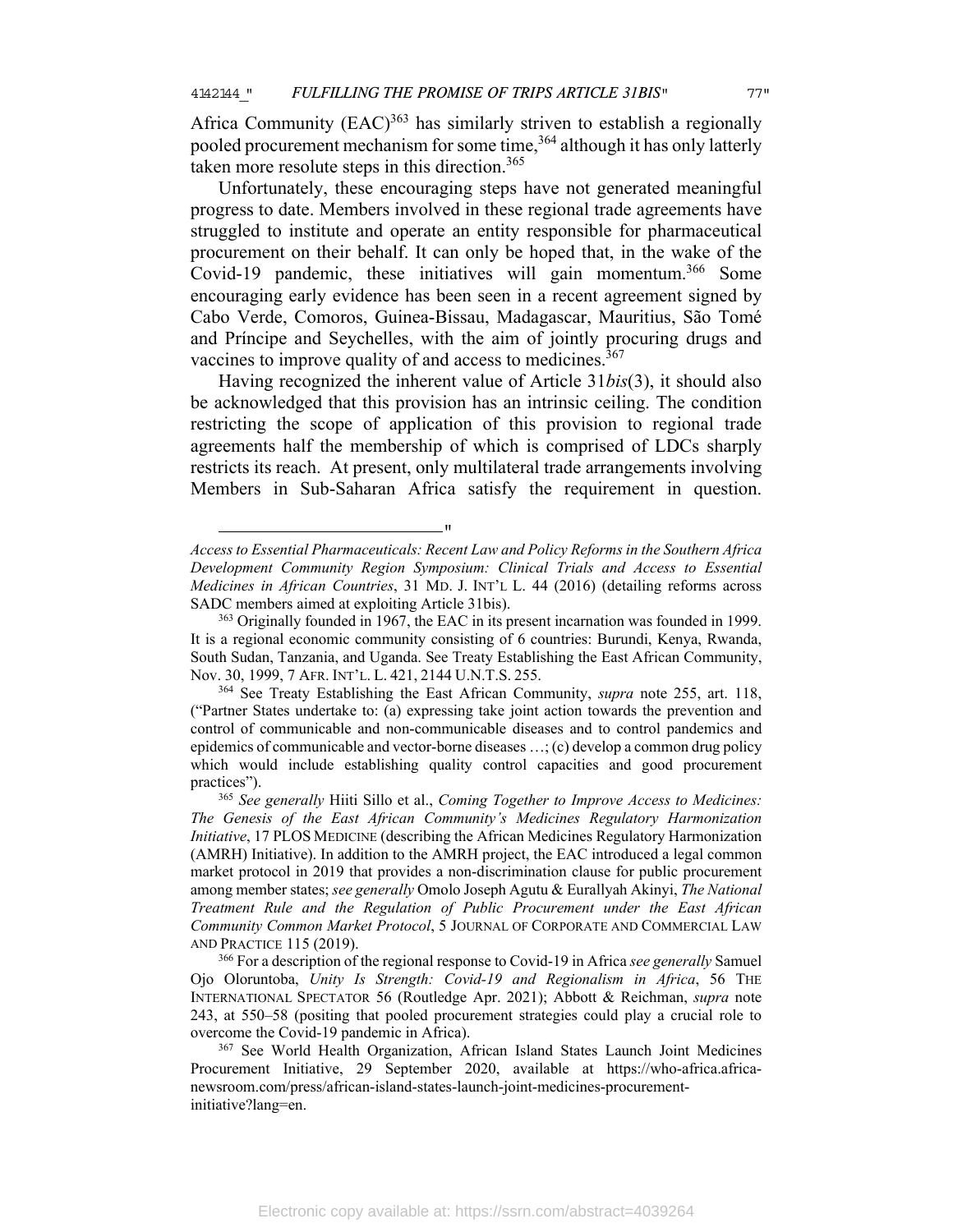Members in Latin America, the Caribbean, the Middle East and South-East Asia which would equally benefit from the demand aggregation mechanism afforded by Article 31*bis*(3) are precluded from accessing it due to the absence of a sufficient number of LDCs in these regions.<sup>368</sup> This is particularly lamentable when considering that some of these geographies already have regional procurement entities in operation such as The Organization of Eastern Caribbean States' Pharmaceutical Procurement Scheme (OECS-PPS), and the Gulf Cooperation Council Group Purchasing Program.

Second, even for Members not party to regional trade agreements within the scope of Article 31*bis*(3), there are pooled procurement strategies that might be pursued to maximize the potential of the Article 31*bis* System. TRIPS does not preclude Members from engaging the Article 31*bis* System in unison. Acting as a *de facto* consortium, a group of countries could contemporaneously but separately notify the TRIPS Council of their intention to import a particular patented pharmaceutical product. Leveraging their joint demand, these Members could then bargain collectively and offer terms that would be more likely to attract prospective licensees. A material shortcoming of pooled procurement strategies falling outside of the perimeter of Article 31*bis*(3) is that each individual Importing State would be barred from reexporting the drugs in question. Nevertheless, this hurdle could be overcome through careful *ex ante* planning on the part of each participant in these consortia. In areas such as Latin America, where there are almost no LDCs but many economies with limited pharmaceutical manufacturing capabilities, coordinated recourse to export compulsory licensing could muster significantly greater bargaining power than a single Member acting alone.

# *C. Law Reform*

The preceding discourse has suggested that, in determinate circumstances, pooled procurement strategies can enable Members to overcome some of the economic obstacles that impede the extant Article 31*bis* System. Nevertheless, these are mitigating strategies. It is inescapable that the current body of rules is deficient. We believe that for ECLs to fulfill their promise, law reform is required.

In the first instance, the procedural dimension of the Article 31*bis* System should be radically recalibrated. The normative aim guiding this intervention should be to rebalance the current fixation on preventing diversion and verifying the eligibility of the Importing State with equivalent, if not greater, attention to simplicity, flexibility and expeditiousness. When notifying the TRIPS Council, rather than having to specify the exact quantity of pharmaceuticals required ex ante, Importing States should be allowed to state an indicative range. Moreover, they should have the option to amend their notification *ex post* to increase the previously-specified total, provided that

<sup>368</sup> See *supra* note 165.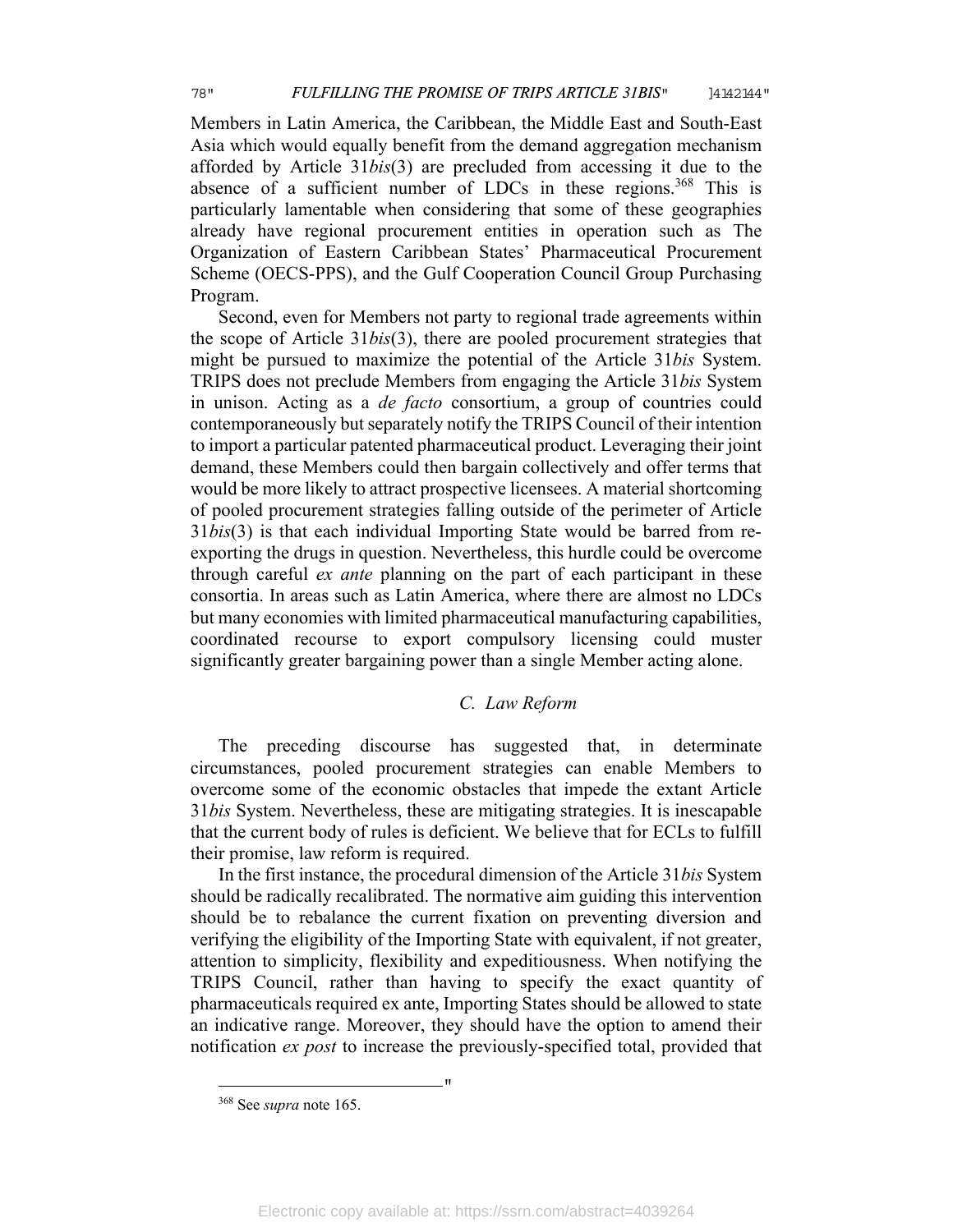their situation of need persists.

The application of Article 31(b) to the compulsory licenses granted by Exporting States should also be reconsidered. Under this provision, prospective licensees must make "efforts" to obtain a voluntary license from patentees "on reasonable commercial terms and conditions" for a "reasonable period of time", before a compulsory license can be lawfully granted. The ratio of these preconditions is rooted in the assumption that the ensuing production will enter the issuing country's domestic market, where the prospective compulsory licensee will be in competition with the patentee. However, the prerequisites under consideration suit neither the aims nor the dynamics of the Article 31*bis* System. Reflecting the aims of the Doha Declaration, the objective standard for the Article 31(b) negotiations should be revised from "reasonable commercial terms and conditions" to "terms and conditions that reflect the humanitarian, social and economic circumstances of the Importing State". In similar vein, mindful of the lengthy multi-step nature of the Article 31*bis* System procedure, the prescribed time limit for negotiations should be reduced from a "reasonable period of time" to a "brief" one.

In similar vein, the obligations imposed on the export compulsory licensee to prevent diversion of the manufactured pharmaceuticals should also be reconfigured. Moving away from the current rigid set of measures, the Article 31*bis* System should introduce a flexible standard. Exporting States should be allowed to grant compulsory licenses which prescribe antidiversion countermeasures appropriate to the actual circumstances of each case. Such a rule would allow for a scalar approach. The onus placed on export compulsory licensees would be minimal, when the risk of diversion is low due to, for example, the pharmaceutical in question being in scarce demand in developed markets, or difficult to smuggle owing to its storage and conservation profiles. By contrast, if the risk of diversion were elevated, the Exporting State would be at liberty to prescribe more onerous monitoring duties, extending across production, transport and distribution. This elasticity would open the door to innovative and cost-efficient technological solutions – including NFC chips, GPS tracking and distributed ledgers – rather than meagre reliance on coloring and shaping of products, as well as packaging.

Lastly, pooled procurement should be facilitated and further incentivized within the Article 31*bis* System. The current requirement that confines the operation of Article 31*bis*(3) to regional trade agreements half the current membership of which is comprised of LDCs is extremely restrictive. A different threshold should be set with sensitivity not just for LDCs but also developing Members, as these countries often lack pharmaceutical manufacturing capacity, especially for biologics. Pooled procurement outside of Article 31*bis*(3) should also be facilitated. When an Importing State notifies the TRIPS Council of its need for a pharmaceutical product, other Members should be allowed to join their request at any point in time by sending their own notification. Such an adhesion mechanism would greatly reduce coordination challenges and perhaps give rise to a snowballing effect,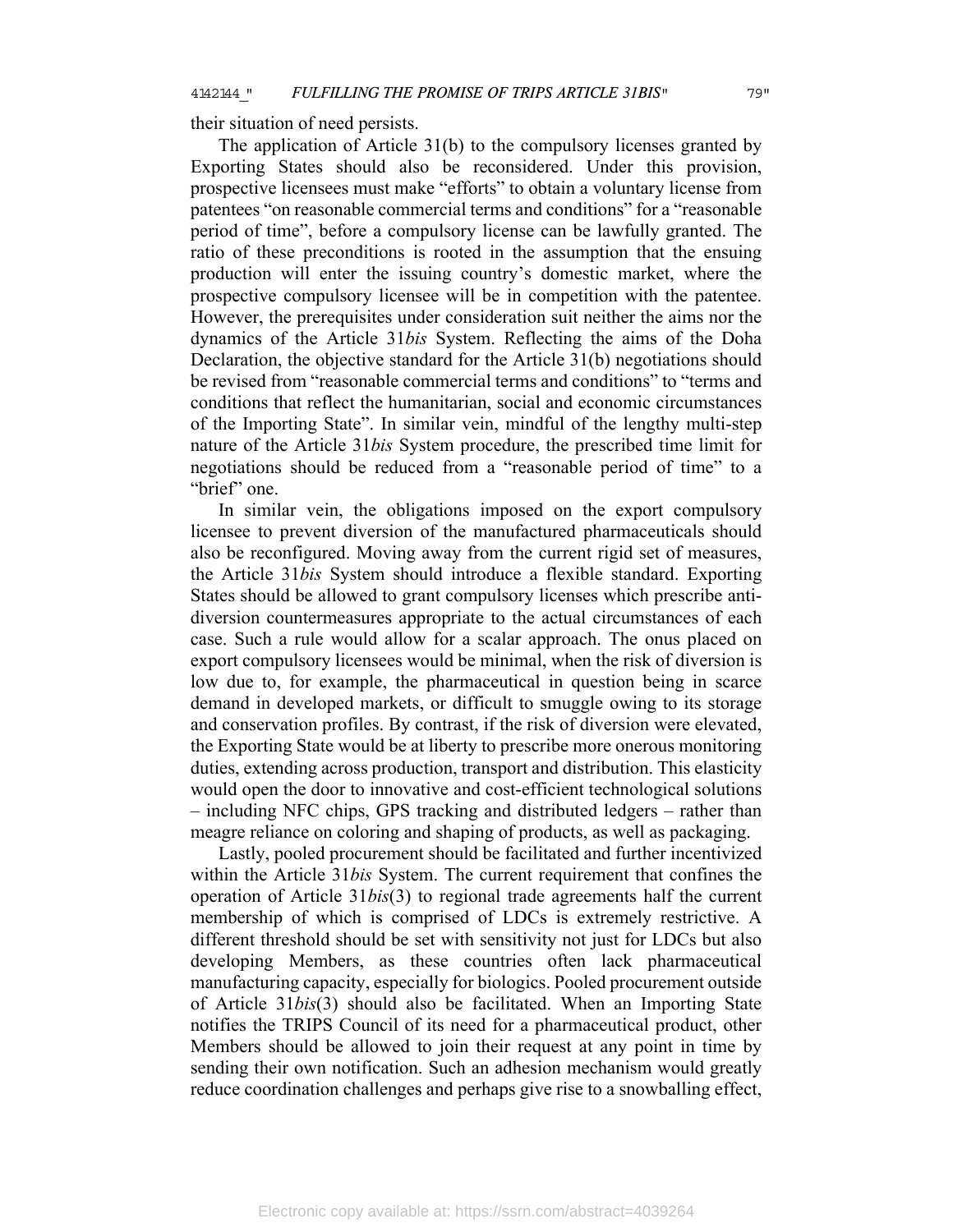*FULFILLING THE PROMISE OF TRIPS ARTICLE 31BIS*

with a growing number of Members incrementally summating their demand and, in turn, rendering the transaction more appealing for prospective licensees.

An alternative approach to buttress the flow of patented pharmaceuticals from the Global North to the Global South might involve reforming the TRIPS patent regime, rather than the Article 31*bis* System. The most direct avenue would be to recast fundamentally the legal treatment governing the export of patented medicines. Members could agree to modify Article 30, instituting a mandatory limitation to the rights of patentees whereby the production of a patented pharmaceutical for the purpose of distributing it into the market of a Member without manufacturing capacity would be positively qualified as a non-infringing activity. Arguably, such a rule would be consistent with the general conditions set in Article 30(1) for patent rights "exceptions", as it would be "limited", and neither "unreasonably conflict with a normal exploitation of the patent", nor "unreasonably prejudice the legitimate interests of the patent owner, taking account of the legitimate interests of third parties".<sup>369</sup> An amendment of this nature would require all Members to adopt this rule this within their domestic legal order. Marking a stark departure from current law, it would completely unshackle flows of patented pharmaceuticals from Members that have developed manufacturing capabilities towards those that do not.

A less drastic approach would involve Members agreeing to an authoritative interpretation of Article 30 through a TRIPS Council Decision.<sup>370</sup> This declaratory act would clarify that it is consistent with the TRIPS patent regime for Members to enact into their domestic patent laws limited carve outs that prevent patentees from taking action against persons who produce patented pharmaceuticals to export them to Members without manufacturing capacity. This reform would not mandate that Members adopt this exception, yet it would make this possible for those that so desired.

A still-narrower intervention would be for Members to amend TRIPS by eliminating Article 31(f). More restrained than the preceding options, this excision would not introduce an exception designed to allow generally unrestricted export of patented pharmaceuticals. Rather, it would only allow this activity within the confines of the TRIPS compulsory licensing regime. Accordingly, a manufacturer in a developed Member that wanted to export a patented drug to another Member without the consent of the patentee would have to obtain a compulsory license, abiding by all the procedural and substantive requirements under Article 31.

Electronic copy available at: https://ssrn.com/abstract=4039264

<sup>369</sup> See *supra* notes 176-180 and accompanying text. 370 WTO Agreement, *supra* note 154, art. IX(2) ("The Ministerial Conference and the General Council shall have the exclusive authority to adopt interpretations of this Agreement and of the Multilateral Trade Agreements. In the case of an interpretation of a Multilateral Trade Agreement in Annex 1, they shall exercise their authority on the basis of a recommendation by the Council overseeing the functioning of that Agreement. The decision to adopt an interpretation shall be taken by a three-fourths majority of the Members.").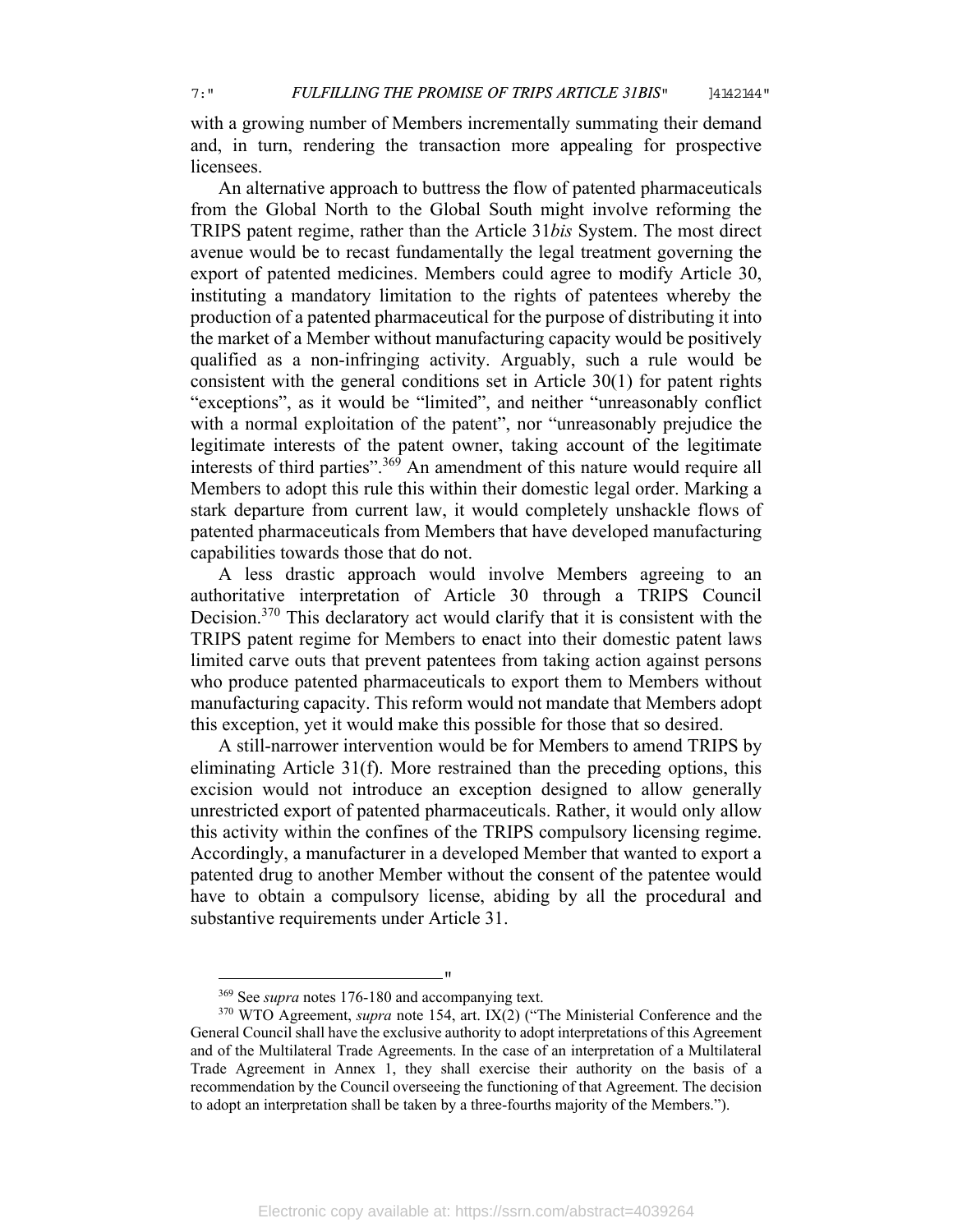Setting aside the legal implications for importing Members,  $371$  the crucial problem shared by all these prospective interventions is that they are unlikely to ever attract the necessary political support. Similar proposals were considered extensively in the months preceding the Doha Declaration, and especially during the lapse of time between the Doha Declaration and the Decision.<sup>372</sup> Developed Members never showed any genuine interest in endorsing the compression of pharmaceutical patentees' rights that such interventions would entail.<sup>373</sup> Considering that both TRIPS modifications and authoritative interpretations equally necessitate the support of three-fourths of all Members to be approved by the WTO, it is highly improbable that such profound revisions of Articles 30 and 31 will occur in the foreseeable future.

Thus, it is our view that it would be pragmatic to concentrate efforts on reforming the Article 31*bis* System, as developed Members would find it difficult to reject such initiatives, given their ostensible commitment to its success.

#### **CONCLUSION**

The original TRIPS framework contained a crucial flaw. It sharply curtailed access to patented medicines for some of the world's most vulnerable populations. In the 2001 Doha Declaration, the TRIPS Council contritely acknowledged this failing and resolved to rectify it. Their solution was the creation of export compulsory licensing through the Article *31bis*  system. Regrettably, this novel instrument has failed to deliver on its promised outcomes.

In this Article, we have contended that this is due neither to governmental and corporate interferences, nor conflicting national laws and international treaties. Though not insignificant, these factors are not determinative. Our view is that the Article 31*bis* System is impaired by suffocating procedural and substantive requirements that deter both Members and pharmaceutical

<sup>&</sup>lt;sup>371</sup> For Members interested in importing pharmaceuticals manufactured abroad, these three reform approaches would present unproblematic, identical scenarios. If either the pharmaceutical in question were not patented in their jurisdiction or the domestic patentee consented, there would be no need to enact special measures to allow such imports. Similarly, no interventions would be required if the jurisdiction in question recognized a first sale doctrine pursuant to which patentees' rights are exhausted following lawful manufacture and export of a patented product under a compulsory license issued in another country. Members would have to issue a parallel compulsory license authorizing import only if the pharmaceutical in question were protected by a patent in their jurisdiction, the relevant patentee opposed inbound flows and their rights could not be deemed exhausted under the applicable first sale doctrine. 372 See Abbott, *supra* note 199 (providing an exhaustive analysis of a range of possible

TRIPS reforms involving Articles 30 and 31 that would address the issue highlighted in the paragraph 6 of the Doha Declaration). 373 See Abbott, *supra* note 2 (detailing the negotiations that followed the Doha

Declaration and explaining how the current Article 31*bis* System emerged following developed Members rejecting reform proposals that would have fundamentally recast Articles 30 and 31).